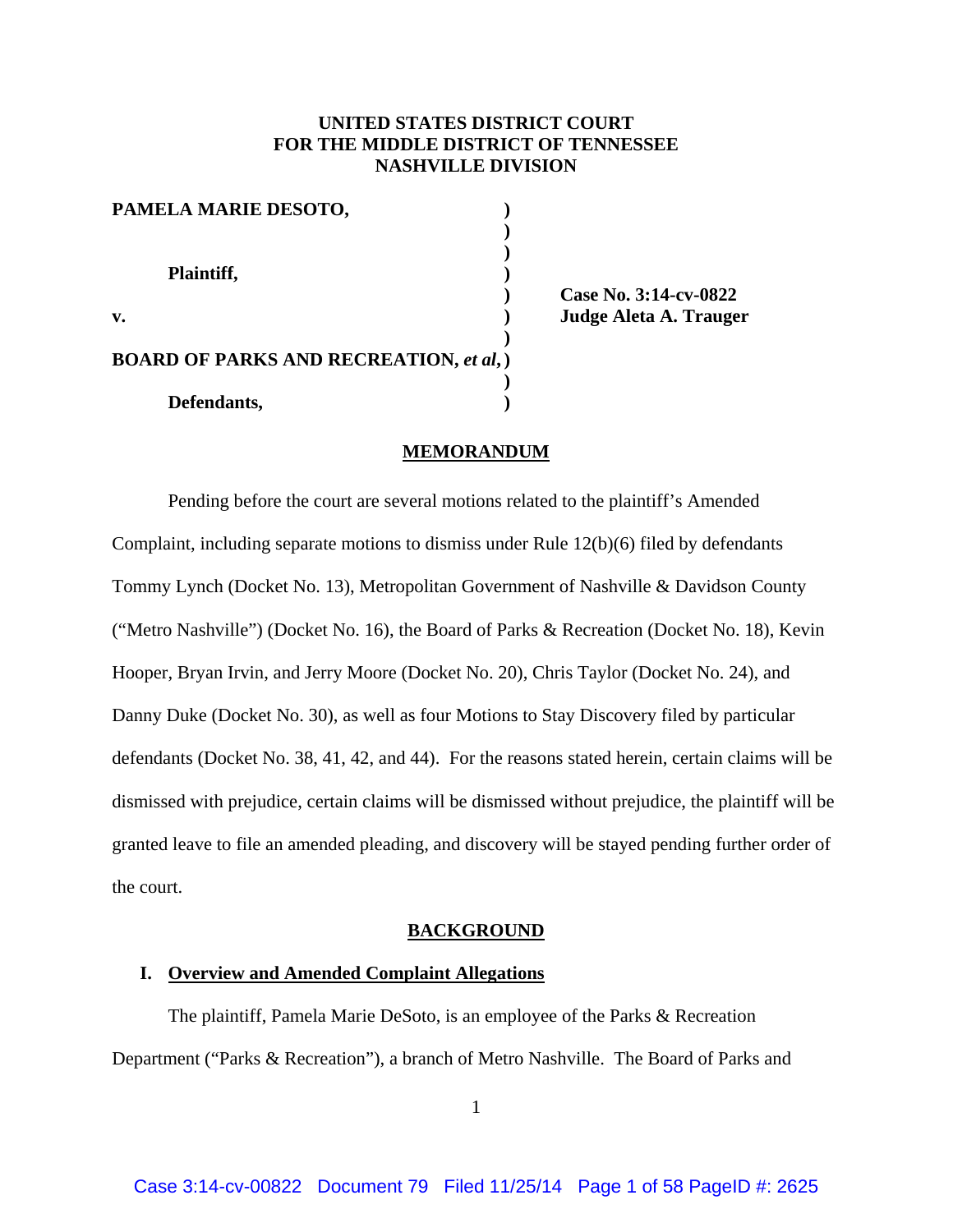Recreation (the "Board") supervises, controls, and operates Parks & Recreation. Until 2013, DeSoto worked as a sergeant with the Parks Police, which is a division of Parks & Recreation. In 2013, DeSoto was de-commissioned and was essentially demoted to a non-police position. DeSoto is female, Hispanic, 55 years old, and is in a same-sex relationship.

 Although DeSoto inappropriately attempts to introduce various facts outside the record in her *omnibus* Response to the motions to dismiss, the court will focus on the well-pleaded allegations in her Amended Complaint. DeSoto alleges that she was hired by Parks Police in 1982 as one of the division's first females and as its first Hispanic officer. She rose to the rank of sergeant, becoming the division's highest ranking female officer, and had an impeccable work record during the course of her employment.

DeSoto generally alleges that, after being hired, she "has been forced to endure repeated acts of discrimination and a hostile work environment." (Am. Compl. ¶ 12.) She alleges that, "[i]n the past, attempts have been made by her supervisors to prevent [her] from obtaining promotions and pay raises for which she was more qualified than her peers." (*Id.*) She does not provide any details concerning these general allegations, such as when they allegedly occurred, what positions they related to, and what type of "discrimination" (race, age, sex, or sexual orientation) they allegedly reflected. Whatever the nature and timing of these incidents may have been, she alleges that they led her to file a "charge of discrimination" with the Equal Employment Opportunity Commission ("EEOC") in 2002. (*Id.*) Aside from the fact that she filed an EEOC charge, DeSoto does not allege any specifics concerning the charge or how it was resolved.

 DeSoto alleges that, after she filed the charge in 2002, things "improved slightly" but she "continued to be discriminated against in a variety of ways." (*Id.* ¶13.) DeSoto provides only

 $\mathcal{L}$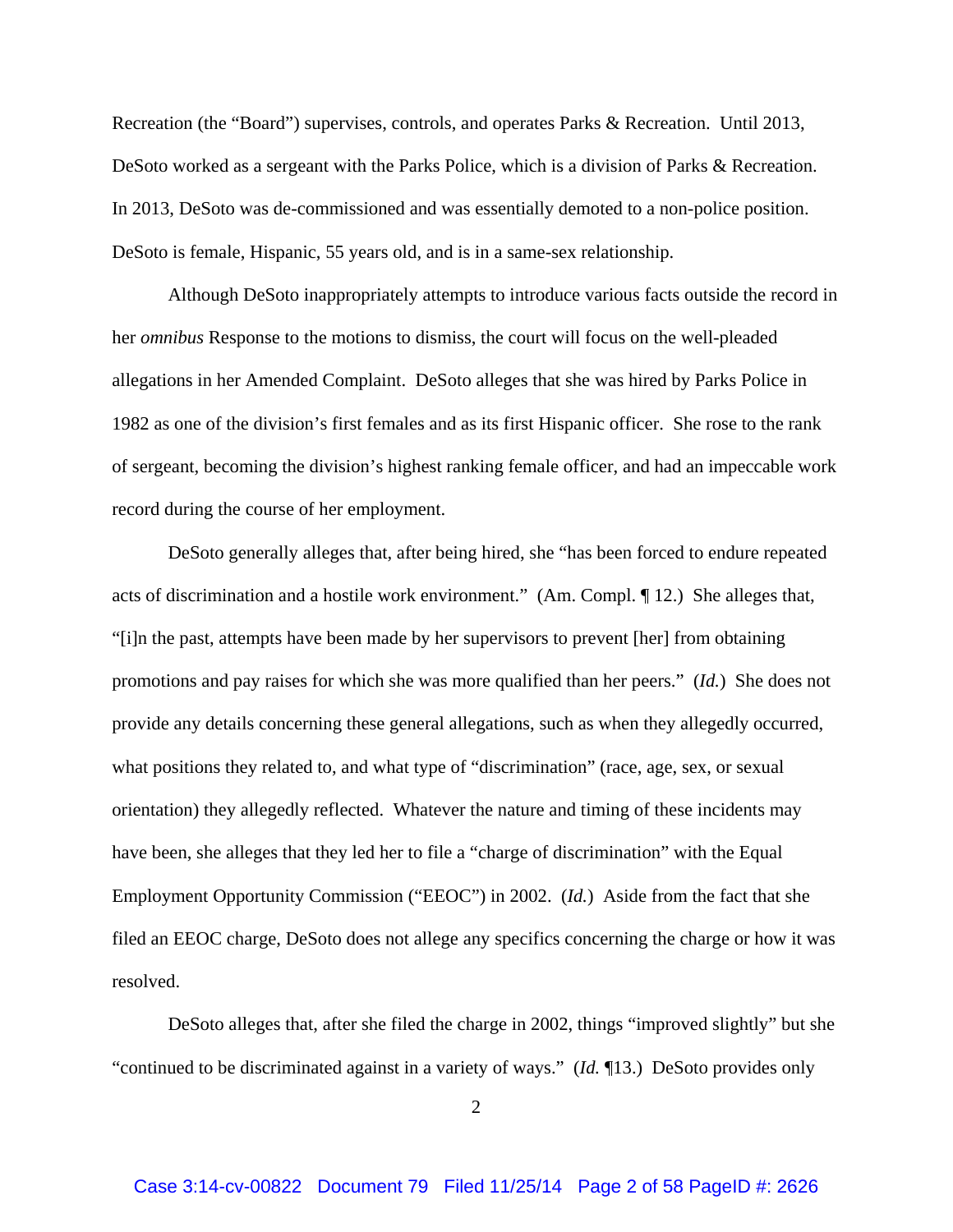one purported example of this alleged discrimination: after she successfully lobbied to have a female restroom built at Parks Police headquarters, male officers began using the restroom as well, at which point DeSoto complained. Parks Police changed both the male and female bathrooms to "unisex" bathrooms at an unspecified time. DeSoto claims that this change of bathroom designation reflected a "retaliatory action[]" by Parks Police designed to show female officers that they were "not welcome at Parks Police."1 (*Id.* ¶ 13.) DeSoto also alleges that "Metro's agents regularly harassed and intimidated [her] in the past through the use of degrading items, such as condoms." (¶ 24.) DeSoto does not provide any specifics, such as whether the conduct occurred before or after her 2002 EEOC charge, who allegedly engaged in it, whether she reported it to anyone, or whether anyone addressed it.

 The gravamen of DeSoto's claims relates to her interest in a promotion in 2013. In early 2013, a lieutenant's position at the Parks Police became available. DeSoto communicated to her supervisor (Captain Chris Taylor) and unspecified other people that she intended to apply for the lieutenant's position. DeSoto had received an "outstanding" performance review in December 2012 and believed that she was qualified for the position. DeSoto also believed that her colleague, Sergeant Bryan Irvin, was a "rival" for the position who "was being groomed" for promotion by the Parks Police. (*Id.* ¶ 23.) She alleges that Sergeant Irvin is younger than she, although she does not specify whether Sergeant Irvin is over or under the age of 40.

Applications for the open lieutenant position were scheduled to be accepted in July 2013. However, in May 6, 2013 (*i.e.*, approximately two months before applications would be

<sup>&</sup>lt;sup>1</sup> As explained herein, the court fails to understand how the designation of unisex bathrooms was indicative of sex discrimination.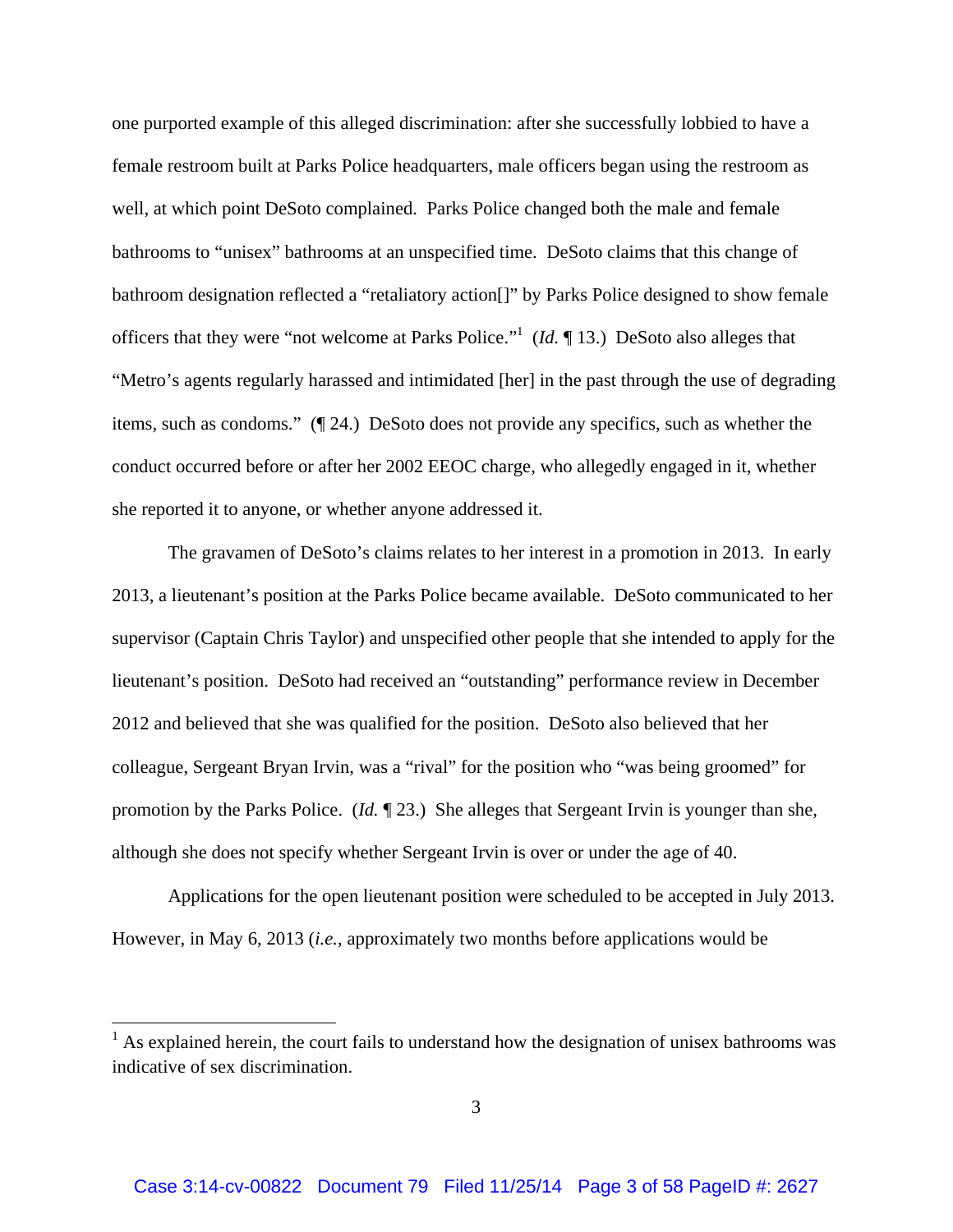accepted), Captain Taylor "de-commissioned" DeSoto without warning,<sup>2</sup> based on the results of (in the Amended Complaint's words) a "purported investigation" that "had apparently begun months earlier.<sup>3</sup> (*Id.* 15.) The de-commissioning effectively precluded DeSoto from being a viable candidate for the open lieutenant's position. Although DeSoto does not allege that anyone else participated in Captain Taylor's initial decision to de-commission her, she alleges that the de-commissioning was the result of ongoing discrimination by the "Parks Police" against her, based on her sexual orientation, gender, race, and age.

The Amended Complaint is somewhat vague concerning the chronology of events that followed. On the date on which Sergeant Taylor de-commissioned her (May 6, 2013), DeSoto was forced to surrender her firearm and other equipment.<sup>4</sup> DeSoto alleges that Captain Taylor, who was armed, ordered DeSoto to enter the back of a "police car" in which Sergeant Irvin and her former subordinate officer, Officer Jerry Moore, were seated. Sergeant Irvin and Officer Moore were armed at the time, whereas Officer DeSoto was not.<sup>5</sup> DeSoto alleges that Captain

<sup>&</sup>lt;sup>2</sup> Although it is not contained within the Amended Complaint, the record contains testimony from Captain Taylor explaining that de-commissioning a Parks Police employee involves removing and retrieving the employee's indicia of police authority, including her badge and firearm(s), among other items.

 $3$  Although the Amended Complaint does not state it explicitly, other materials in the record indicate that Captain Taylor conducted an investigation into alleged misconduct by DeSoto, purportedly in response to complaints from multiple of DeSoto's colleagues.

<sup>&</sup>lt;sup>4</sup> Although not stated clearly in the Amended Complaint, a transcript of the conversation between DeSoto and Taylor on May 6, 2013 (which Taylor apparently recorded), reflects that Taylor began the process of retrieving her indicia of police authority at the end of their conversation.

 $<sup>5</sup>$  DeSoto does not allege that it was out of the ordinary for Parks Police officers to be armed.</sup>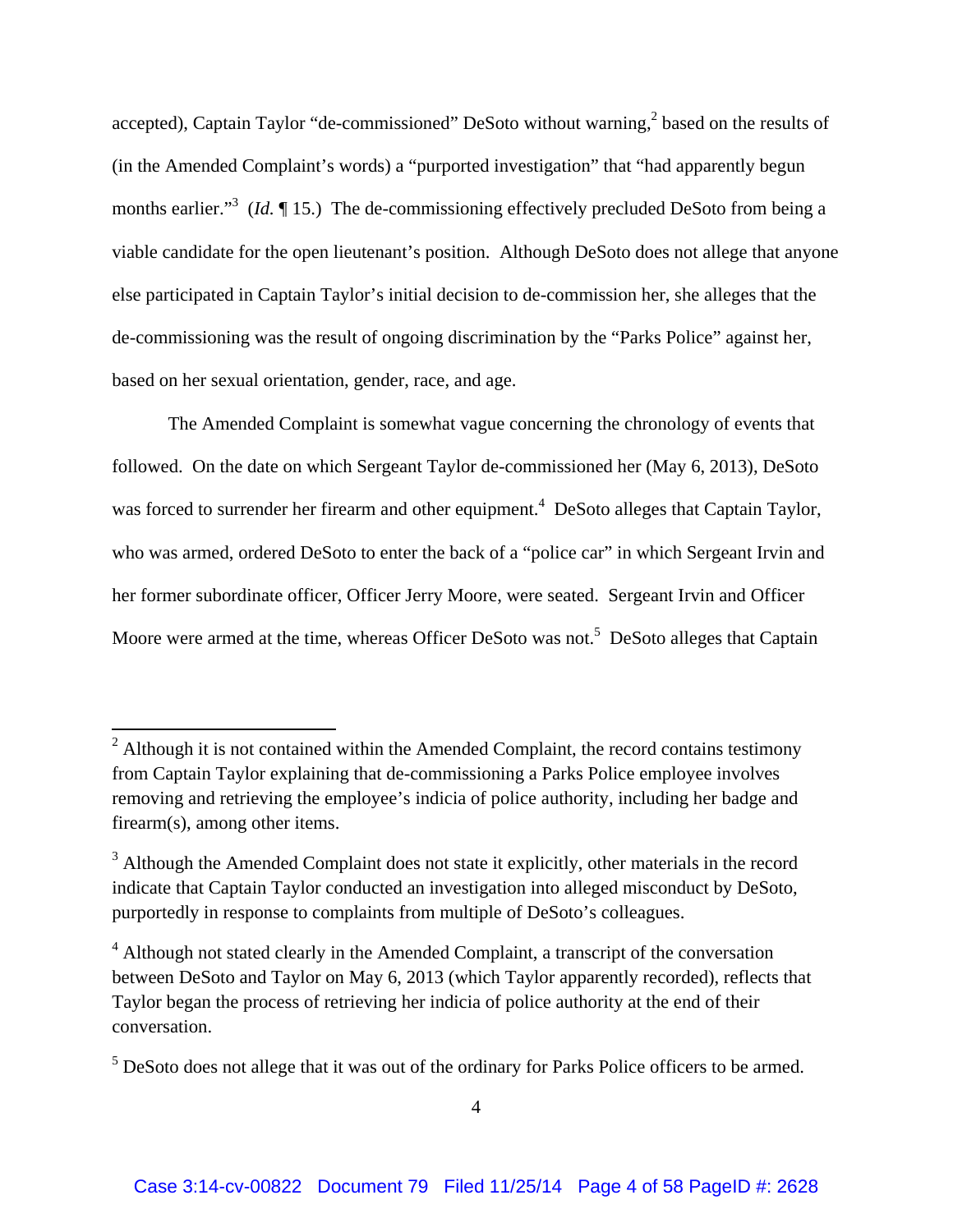Taylor ordered her into the car "ostensibly to retrieve additional equipment."6 (*Id.* ¶ 16.) In a later section of the Amended Complaint, she alleges that she repeatedly pleaded with Captain Taylor not to force her into the police car. (*Id.* ¶ 51.) The Amended Complaint is somewhat vague about what happened next. In ¶¶ 16 and 50, she alleges that she "was eventually allowed to leave the Parks Police premises with her sister and brother and brother-in-law, neither of whom was armed," but she complains that "they were closely followed by Parks Police and ordered to travel directly to Sgt. DeSoto's residence." In ¶ 51, she alleges that Captain Taylor, Sergeant Irvin, and Officer Jerry Moore "compelled [her] to enter the police car and travel to her personal residence." The only plausible inference from these allegations is that DeSoto was initially ordered to enter the car, refused to do so, and ultimately was permitted to travel to her residence (or to leave the premises) separately.7

On June 25, 2013, Director of Parks and Recreation Tommy Lynch sent DeSoto a letter alleging that she had violated four of Metro's Civil Service Rules, including deficient or inefficient performance of duties, insubordination toward a supervisor, violation of the

<sup>&</sup>lt;sup>6</sup> Again, materials outside the Amended Complaint provide some much-needed context for this allegation: DeSoto apparently maintained her residence on Parks & Recreation property, where she may have kept additional work-related firearms.

 $<sup>7</sup>$  In DeSoto's Response, DeSoto's counsel attempts to provide additional context for these</sup> allegations by introducing facts outside the record. In the Response, counsel represents that Taylor, Irvin, and Moore used "force or the threat of force to make her enter the police car," but that, "[a]t the last moment, . . . Sgt. DeSoto was rescued by her sister and brother-in-law and ultimately allowed to leave Parks Police headquarters with them, although they were closely followed by Sgt. Irvin and Officer Moore." (Response at p. 81.) Even considering these statements, they only reinforce that, by DeSoto's own admission, she did not actually enter the police car despite Captain Taylor's initial orders.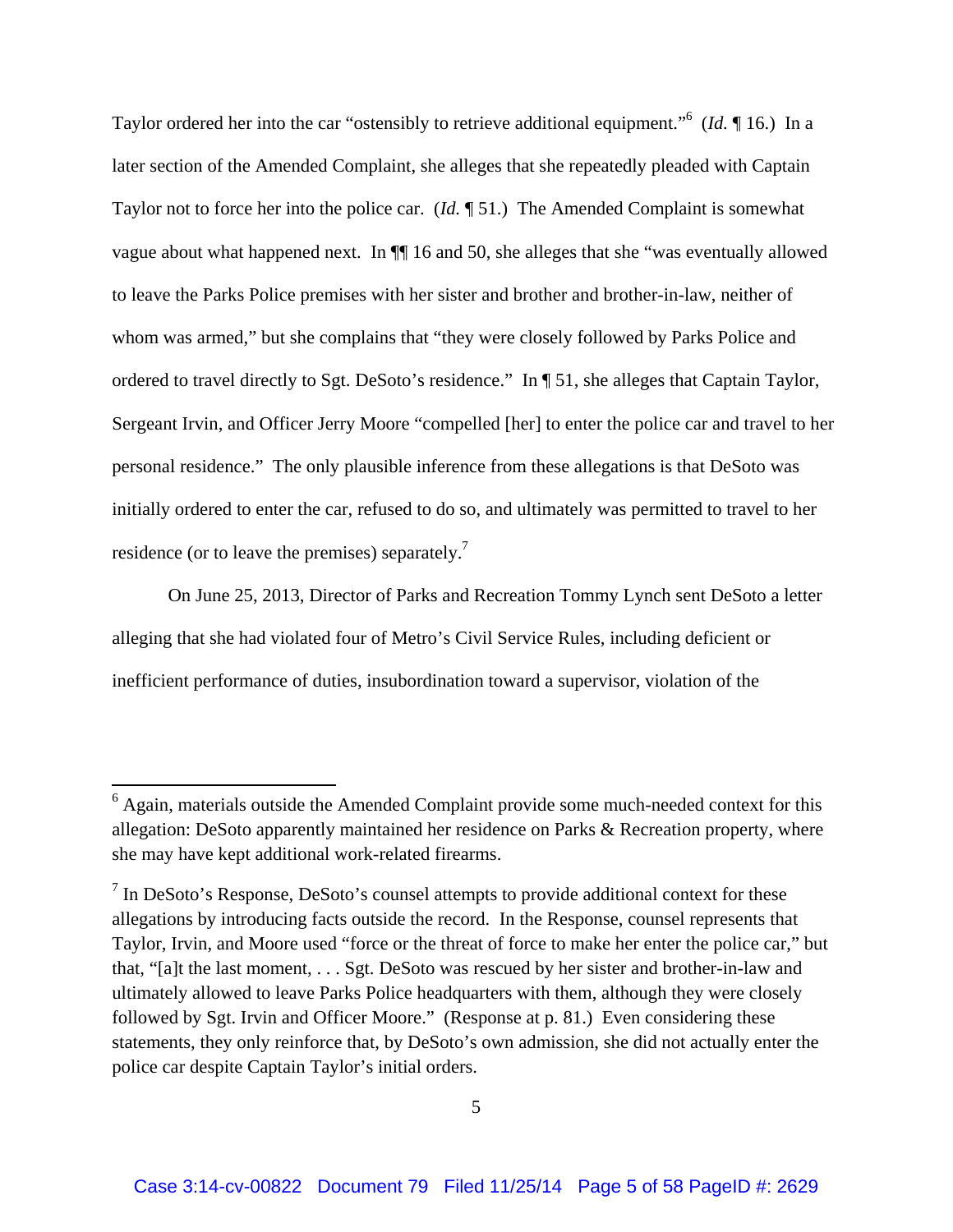department's written rules, policies, or procedures, and dishonesty.<sup>8</sup> According to DeSoto, Captain Taylor and Director Lynch both recommended that DeSoto be terminated for those purported violations.

 Following her initial de-commissioning, DeSoto requested an internal Department Hearing to challenge the alleged violations. That hearing was held on June 18, 2013, and DeSoto's current counsel appeared on behalf of DeSoto. (*See* Docket No. 51, Ex. 4, Transcript of Departmental Hearing.) The hearing panel, which included Director Lynch, found that the dishonesty violation was "inconclusive" but that the other three violations were supported. (Am. Compl. ¶ 17; *see also* Docket No. 49, Ex. 3, Petition for Review, at Ex. A thereto (pp. 11-12), June 25, 2013 Letter from Director Lynch to Desoto). <sup>9</sup> The panel recommended that DeSoto be

<sup>&</sup>lt;sup>8</sup> The Amended Complaint does not state the date of this letter. However, DeSoto filed a copy of the letter as an exhibit to her Response in opposition to the various motions to stay discovery. (*See* Docket No. 49, Ex. 3, at Ex. A thereto (pp. 11-12).)

<sup>&</sup>lt;sup>9</sup> Both DeSoto's Amended Complaint and the Response brief make representations about the content of this letter, thereby incorporating it by reference. With respect to the dishonesty charge, the letter states that the Panel concluded as follows: "It was determined that violation #13 [the charge of "Dishonesty], was inconclusive." With respect to the remaining three charges, the letter states that "[t]he Departmental Hearing has recommended a 20 day suspension and a permanent demotion to Park Police Officer 2." In the letter, Director Lynch states that he "concur[s] with the recommendations of the panel[.]" The court believes this discussion of the content of the letter is necessary in light of arguably exaggerated statements by plaintiff's counsel about the actual content of this letter and the necessary inferences to draw from it. (*See*  Response at p. 8 ("During the Department Hearing, Sgt. DeSoto established that two portions of the statements at issue made by Officers Foster Hite and Tom Harbison were false when the hearing panel reversed Parks Police's initial charge that DeSoto had engaged in dishonesty based on these statements."); p. 38 n.8 (same); and p. 49 ("Ultimately, the Panel reversed the 'Dishonesty' charge based on the incident with Officer Foster Hite and reversed the recommendation that Sgt. Desoto be terminated.") The letter in fact contains no findings as to why the panel found the dishonesty violation to be "inconclusive." Furthermore, the letter does not contain an affirmative finding that DeSoto was exonerated of dishonesty – as DeSoto's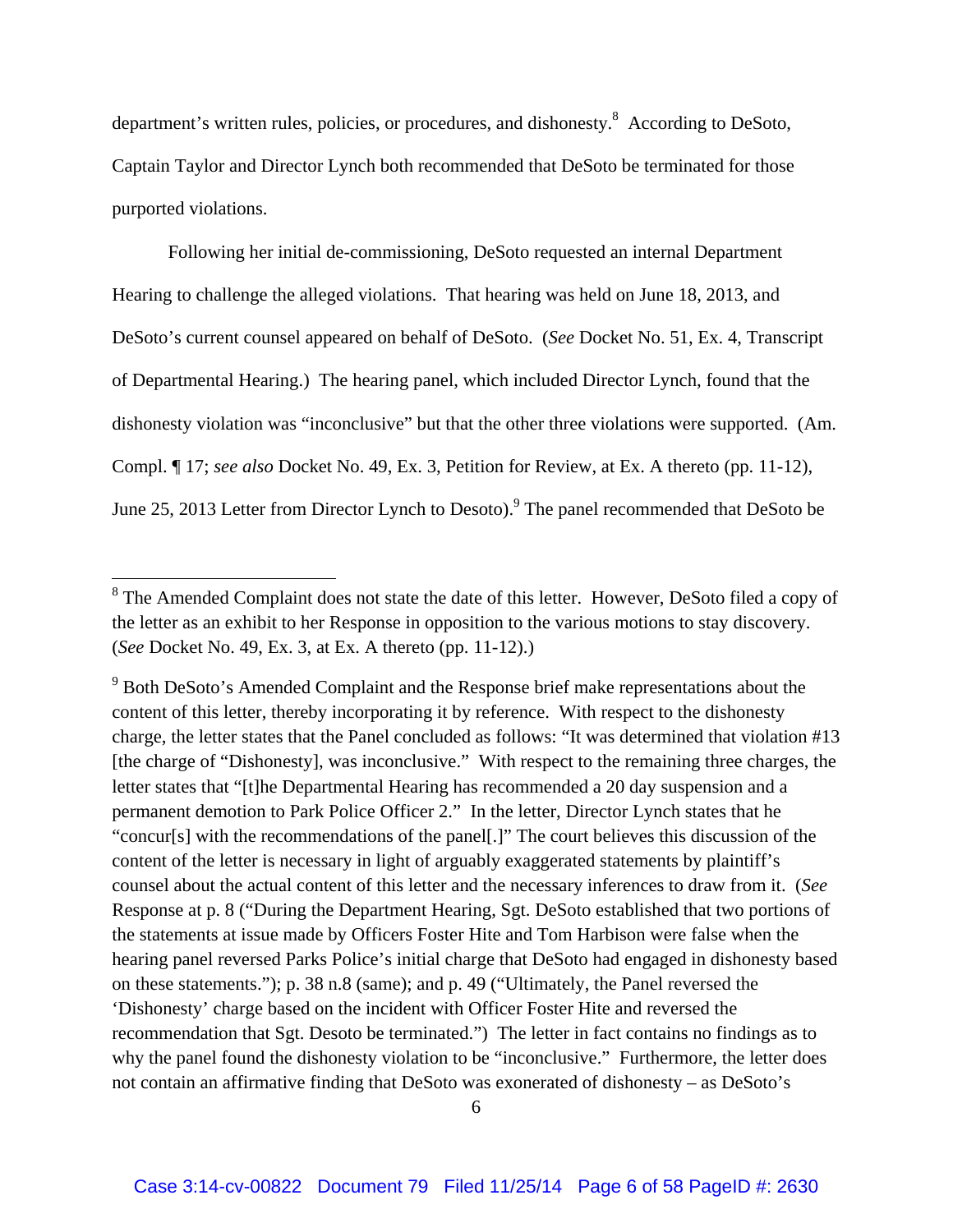suspended for 20 days (rather than terminated) and that she be demoted from the rank of sergeant to the rank of "officer," with a commensurate reduction in salary.

 Soon thereafter, DeSoto appealed the panel's decision to the Civil Service Commission ("CSC"), which apparently has been overseeing proceedings related to DeSoto's appeal since that time (hereinafter, the "CSC Appeal"). According to the Amended Complaint, Parks Policerelated employees subsequently destroyed records of DeSoto's that were relevant to her appeal. First, at some point during the pendency of DeSoto's appeal to the CSC, Captain Taylor and Officer Kevin Hooper "cleaned out" DeSoto's office and "purged" it of her personal documents, which DeSoto alleges contained unspecified evidence of "discrimination" against her by the Parks Police. During a deposition in the CSC Appeal, Taylor testified that he removed the records unilaterally (without notice to DeSoto or her counsel) because DeSoto was "never coming back to Parks Police as a supervisor" – notwithstanding the pending appeal of her decommissioning. In another deposition in the CSC Appeal, Officer Hooper admitted that, without notice to DeSoto or her counsel, he had taken personal manuals and other property belonging to DeSoto from her patrol car to his private residence.<sup>10</sup> DeSoto also claims that unspecified individuals removed "valuable and sentimental items" from her office, including a personal watch and antique badges. DeSoto alleges that "the defendants" engaged in these actions in an

counsel has essentially represented to the court here – only that the panel's assessment of the charge was "inconclusive."

<u> 1989 - Johann Stein, marwolaethau a gweledydd a ganlad y ganlad y ganlad y ganlad y ganlad y ganlad y ganlad</u>

 $10$  DeSoto does not allege that Sergeant Hooper destroyed these records, that they are otherwise unavailable to her upon request, that they could not be replaced, or that they constituted or contained evidence relevant to her CSC Appeal. DeSoto does not specifically allege that Officer Hooper intended to interfere with her CSC Appeal or that he reached some type of agreement to that effect with Captain Taylor or anyone else at the Parks Police.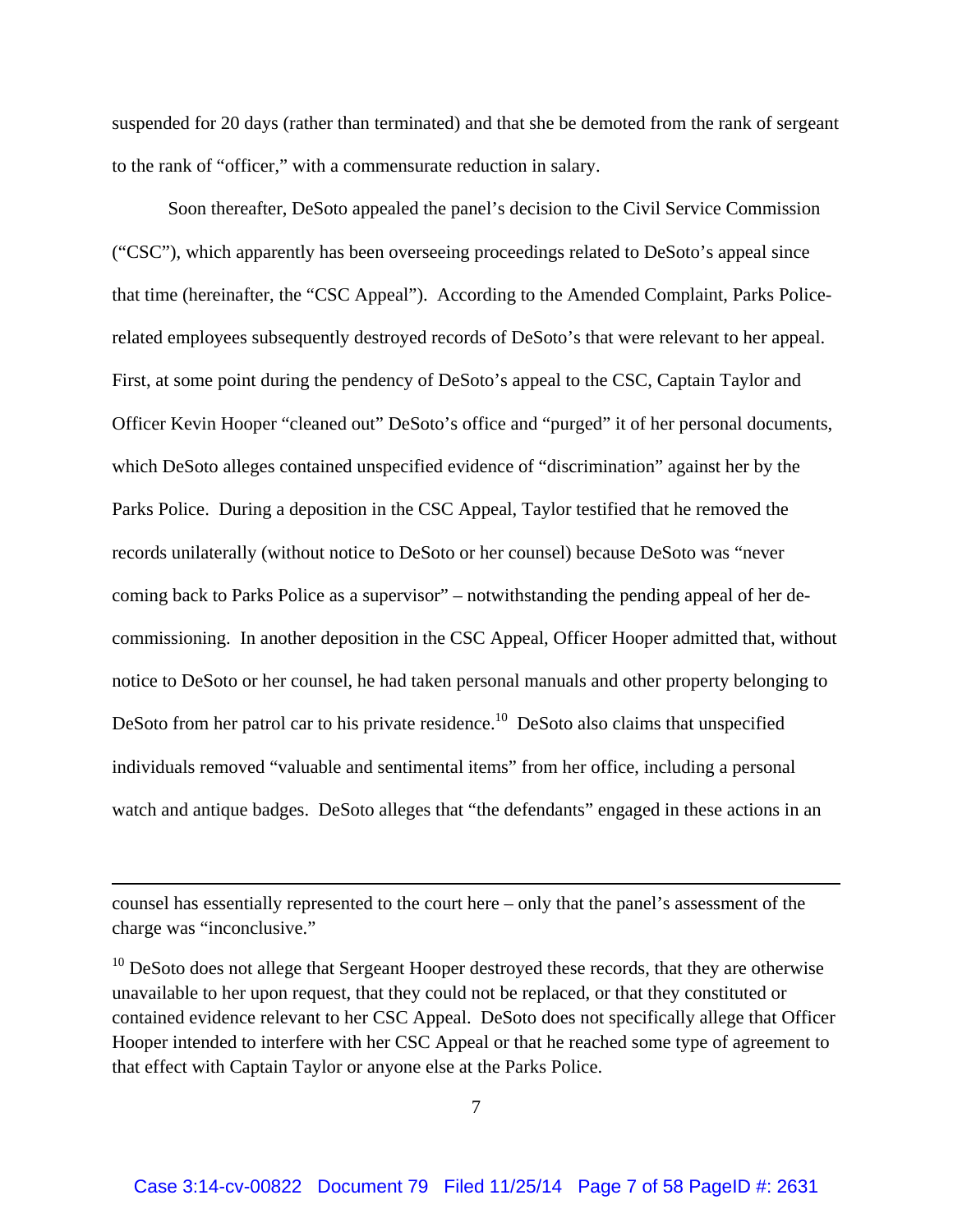effort to intimidate her and to dissuade her from pursuing her discrimination complaints against the Parks Police.

 In another section of the Amended Complaint that could benefit from additional contextual allegations, DeSoto alleges that a Metro Nashville employee "tampered" with her workplace BlackBerry during the course of the CSC Appeal. According to testimony from Captain Taylor quoted in the Amended Complaint, Captain Taylor confiscated the BlackBerry at the time he de-commissioned DeSoto and stored it in a safe at the Parks Police office. At some later point, a Metro Nashville Information Technology Services technician, Danny Duke, attempted to access the BlackBerry by entering pincodes.<sup>11</sup> Apparently, a BlackBerry wipes its own data after ten unsuccessful login attempts: Duke attempted to access the BlackBerry nine times without success and changed the "baseline password" in an unsuccessful effort to gain access. In an unspecified communication thereafter, Duke represented that he had only attempted to access the BlackBerry seven times, that Captain Taylor had provided access pincodes to Duke for that purpose, and that Director Lynch had authorized Duke to change the baseline password. At some point in the CSC Appeal, the parties ascertained that there was only one access attempt remaining before the BlackBerry's data would be wiped out, leading to a deposition in which Captain Taylor testified that Duke had lied on all fronts: Duke had made nine access attempts (not seven), Duke was never authorized to make adjustments to the "baseline password" (presumably creating some difficulty with respect to the tenth and last access attempt by the parties), and Duke had simply lied to cover up his own incompetence.

 $11$  DeSoto's Amended Complaint does not articulate why Duke might have attempted to access the phone. Records outside the Complaint indicate that, in the CSC Proceeding, DeSoto issued a hold notice to Metro Nashville relating to the BlackBerry, leading to some type of dialogue between DeSoto and Metro Nashville about preservation of information on the BlackBerry.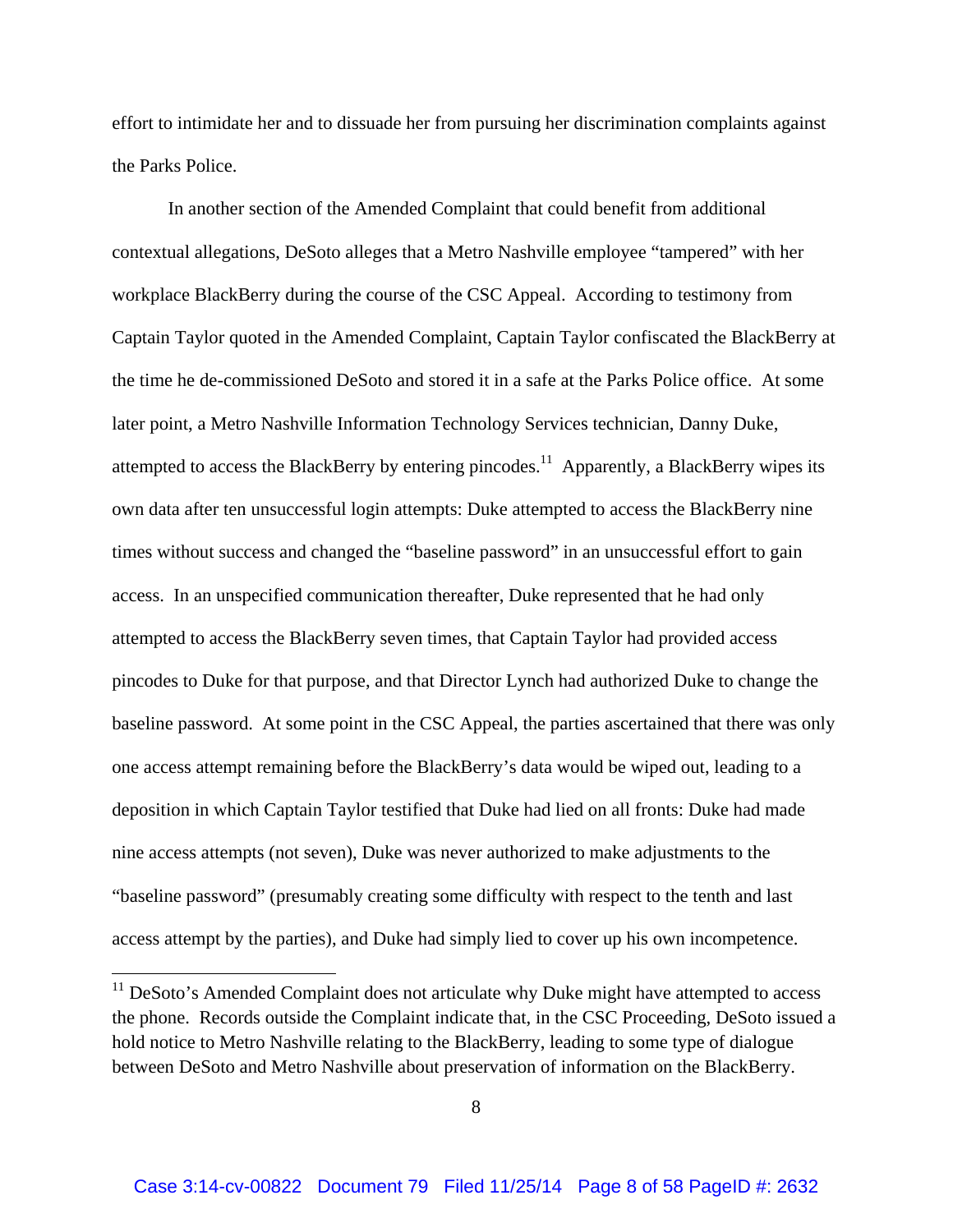Although it is not clear precisely what transpired with respect to the final access attempt, the Amended Complaint alleges that "all information was later deleted from the phone." (¶ 21.) The Amended Complaint does not allege that Duke intended to destroy the data on the phone, that Duke was acting in any capacity other than in his role as a technician for Metro Nashville, or that Duke was aware of any improper conduct by Captain Taylor, Director Lynch, or anyone else relative to DeSoto when he attempted to access the BlackBerry.

 At an unspecified point, DeSoto was "re-commissioned" without explanation, and she now works for Metro Nashville in a non-Parks Police position. DeSoto alleges that, during the pendency of her CSC Appeal, Director Lynch initially stated that he would hold the lieutenant's position open until her appeal was resolved. However, at an unspecified point, Parks Police promoted Sergeant Houston Taylor, who is *older* than DeSoto, to the lieutenant's position. Sergeant Taylor was a former subordinate of DeSoto's, and DeSoto claims that she was more qualified than he for the position. DeSoto alleges that the Parks Police originally intended to promote Sergeant Irvin, who is younger than DeSoto. However, DeSoto claims that, after she complained that the Parks Police had discriminated against her on the basis of age by sabotaging her opportunity for the lieutenant's position, the Parks Police promoted Sergeant Taylor (instead of Irvin) to insulate itself from liability for its earlier age discrimination against DeSoto. Aside from this sequence of events, DeSoto provides no purported examples of age discrimination.

DeSoto alleges that, after she filed her initial Complaint in this case, she discovered a large condom near where she regularly parks her vehicle, informed "the defendants" about the existence of the condom, and requested that "the defendants" cease from engaging in "such activity in the future." (*Id.* ¶ 24.)

#### **II. The Three Sets of Legal Proceedings**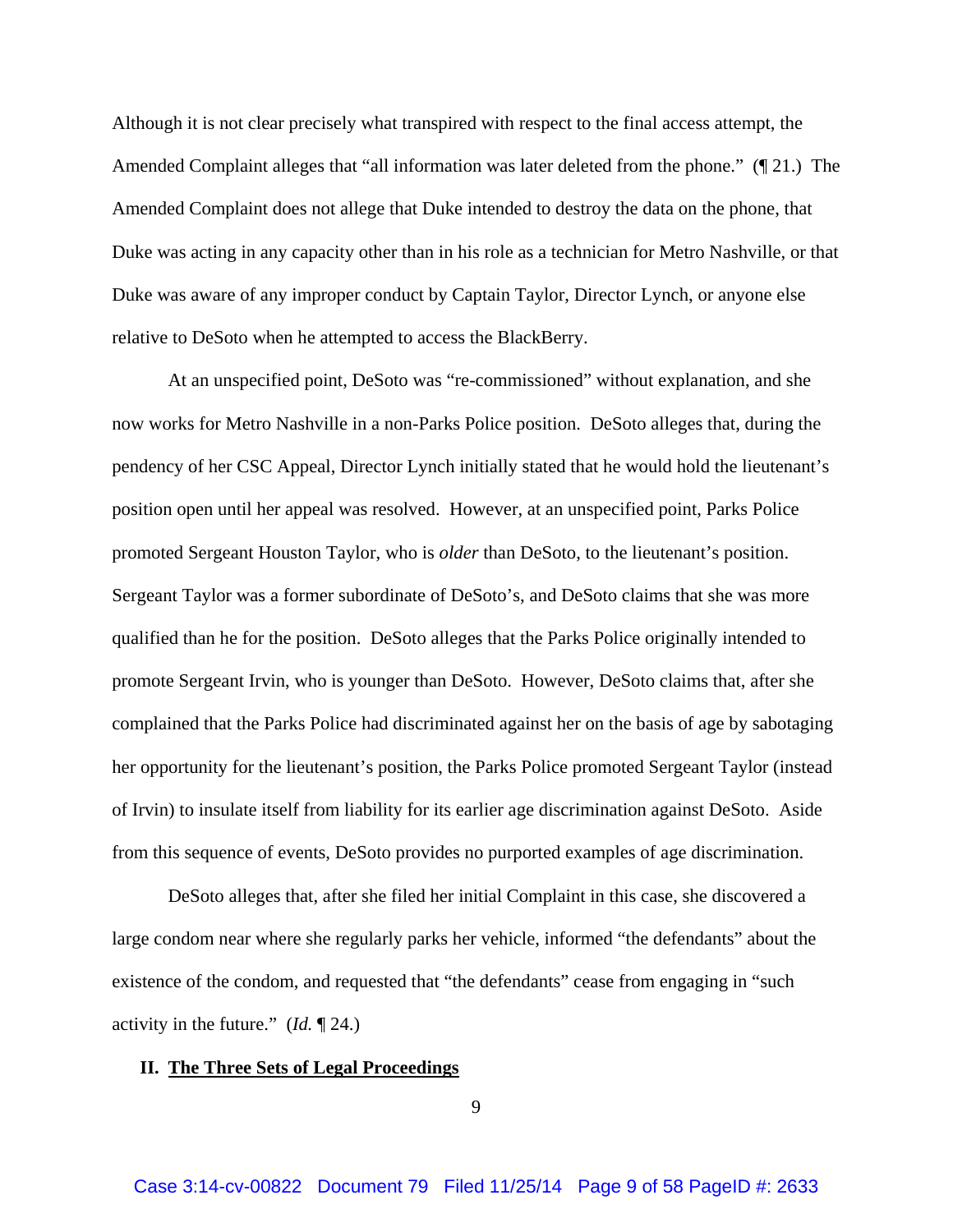The underlying incidents have spawned three sets of legal proceedings.

First, DeSoto filed her CSC Appeal, which remains pending. Based on excerpts from the CSC Appeal that the parties have filed in this case, it appears that those proceedings have been contentious, including vigorous disputes about the various alleged incidents of spoliation (which are now included in DeSoto's Amended Complaint in this case) and the proper scope of discovery. In particular, it appears that, over Metro Nashville's strenuous objections (including an unsuccessful interim appeal to Chancery Court), the ALJ in the CSC Appeal has authorized broad discovery of Metro Nashville related to DeSoto's contention that her de-commissioning was the result of various forms of discrimination (essentially the same grounds alleged here), rather than for legitimate reasons.

Second, DeSoto has filed four separate lawsuits in Tennessee state court related to the investigation that Captain Taylor purportedly conducted before de-commissioning her. As this court understands DeSoto's contentions in those cases, Captain Taylor purportedly received complaints from four of DeSoto's colleagues, each of whom signed a statement alleging misconduct by DeSoto that precipitated Captain Taylor's investigation of DeSoto. According to DeSoto, Captain Taylor in fact prepared those statements himself beforehand, the statements were materially false, and Captain Taylor had the four "complainants" sign the statements knowing that they were false. In each state court lawsuit, DeSoto has sued one of the four complainants who signed the prepared statements, claiming that, in doing so, each defendant is liable for libel and for portraying her in a "false light." To the best of this court's knowledge, those four lawsuits remain pending.

 Third, on March 25, 2014, DeSoto filed the instant lawsuit, in which she alleges state and federal claims against the Board, Metro Nashville, Director Lynch, Captain Taylor, Sergeant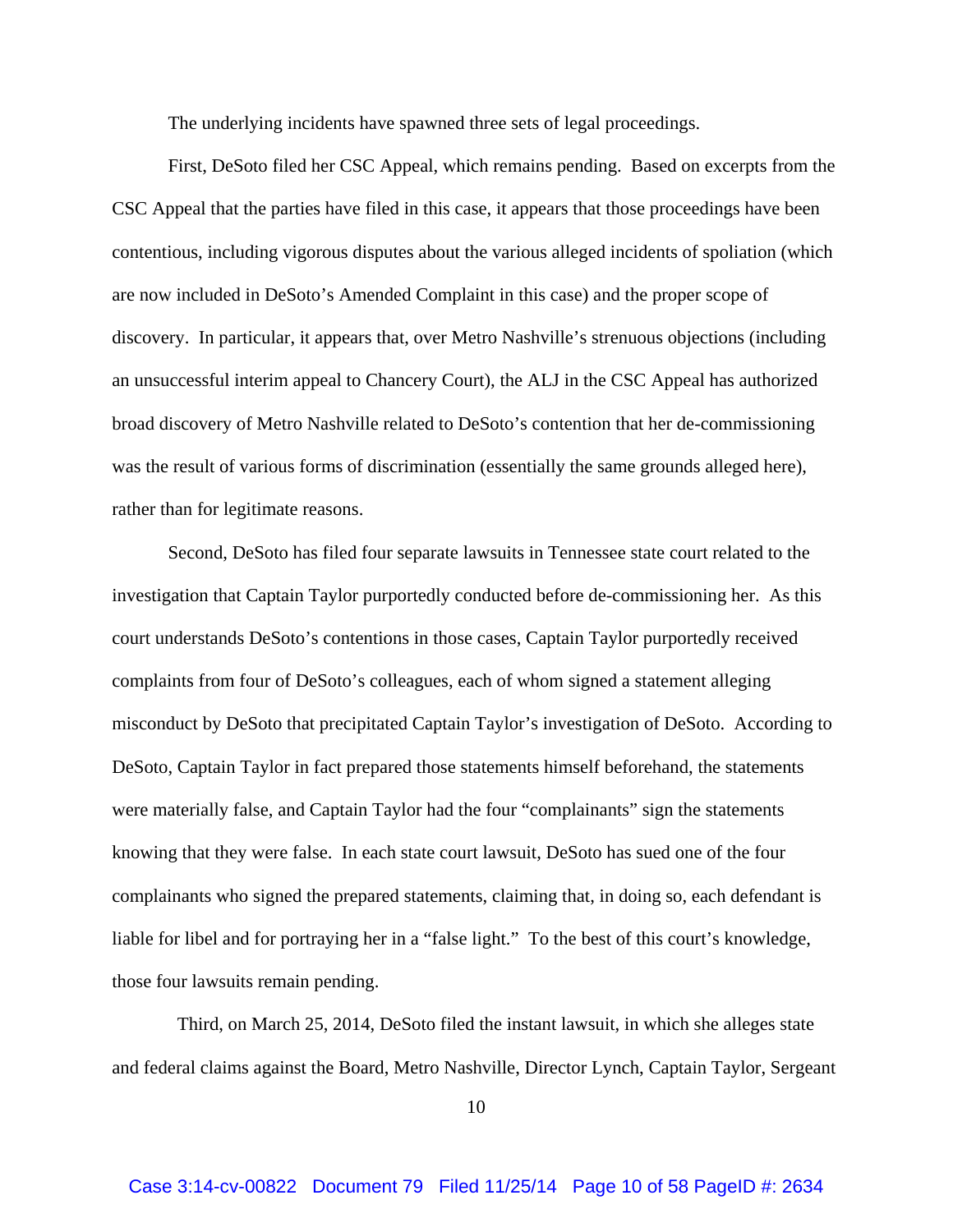Irvin, Officer Moore, Officer Hooper, and ITS technician Duke. As a matter of right, DeSoto filed an Amended Complaint on April 23, 2014, asserting additional claims. In an earlier stage of this case, DeSoto declined to coordinate discovery in conjunction with her CSC Proceeding and the four state court lawsuits. (*See* Docket No. 47, Initial Case Management Order No. 2 (Magistrate Judge's Order) at ¶ 3.) After the Magistrate Judge conducted the initial case management conference and the defendants filed the Rule 12 motions and motions to stay discovery, Judge Nixon recused himself and this case was reassigned to the undersigned judge. (Docket No. 48.)

#### **III.DeSoto's Claims and the Defendants' Rule 12(b)(6) Motions**

 In this lawsuit, DeSoto asserts 21 causes of action, most of which are simply alleged against "all defendants" without specification. She brings the following claims: (1) First Amendment violations (actionable under § 1983) premised on her rights to freedom of speech and freedom of association, which she says were abridged because she "was prohibited from openly discussing her sexuality and associating with other homosexuals, including her same sex partner"; (2) parallel violations of the freedom of speech and freedom of assembly protections in the Tennessee Constitution, Art. I, §§ 19 and 23; (3) violations of her fundamental right to privacy (actionable under § 1983) under the Due Process Clause of the United States Constitution; (4) parallel violations of her right to privacy under the Tennessee Constitution; (5) violations of her Fourteenth Amendment right to equal protection (actionable under § 1983), premised on discrimination on the basis of sexual orientation, gender, race, and age; (6) race, sex, and age discrimination under the Tennessee Human Rights Act ("THRA"), §§ 41-21-100 *et seq*; (7) race and sex discrimination under Title VII of the Civil Rights Act of 1964; (8) age discrimination under the ADEA; (9) sexual orientation discrimination under Chapter 11.20.130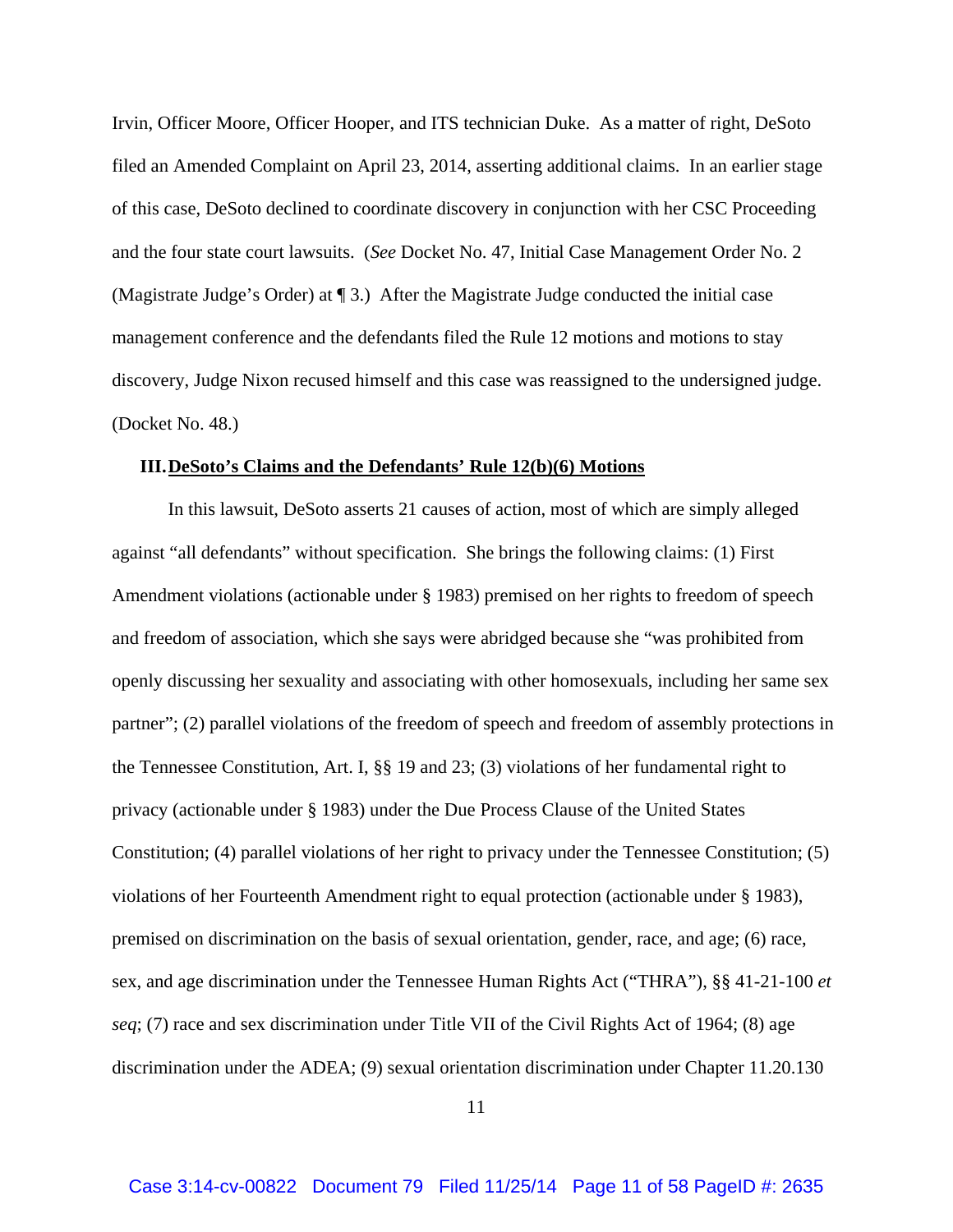of the Metro Code of Ordinances; (10) retaliation under the THRA, Title VII, and ADEA; (11) individual liability under the THRA, § 4-21-301(2), for "aiding and abetting" discriminatory practices [asserted against Sergeant Hooper, Director Lynch, and Mr. Duke] ; (12) "constructive discharge" (as a freestanding claim); (13) "constructive discharge" under § 1983; (14) conspiracy to deprive DeSoto of her constitutional rights under the First Amendment, the Fourth Amendment, the Fourteenth Amendment, and the Tennessee Constitution; (15) false imprisonment; (16) violation of the Fourth Amendment right to be free from unreasonable searches and seizures; (17) violation of her right under the Tennessee Constitution to be free from unreasonable searches and seizures; (18) intentional infliction of emotional distress; (19) negligent infliction of emotional distress; (20) violation of the Computer Fraud and Abuse Act of 1986, 18 U.S.C. §§ 1030 *et seq.*; and (21) violation of the Tennessee Personal and Commercial Computer Act of 2003, Tenn. Code Ann. § 39-14-604(a).

 Each defendant has moved to dismiss the claims in whole or in part for failure to state a claim under Fed. R. Civ. P. 12(b)(6).<sup>12</sup> In response to the Rule 12(b)(6) motions, the plaintiff has filed an *omnibus* Response (Docket No. 77, Ex. 1), which spans 111 pages and attaches numerous materials outside the Amended Complaint, including, among other things, (1) transcripts from hearings, interviews, and depositions related to the CSC Appeal, (2) the

 $12$  Metro Nashville and Captain Taylor have moved to dismiss the claims against them only in part, whereas the remaining defendants have moved to dismiss all claims against them. It appears that Captain Taylor has moved for dismissal of all claims against him other than DeSoto's claims for false imprisonment (under Tennessee common law) and violation of her right to be free from unreasonable searches and seizures. Metro Nashville has moved for dismissal of (1) all federal claims other than the Title VII claims and (2) all state law claims other than the false imprisonment claim. Given the multitude of claims asserted in this lawsuit, Metro Nashville and Captain Taylor could have assisted the court by identifying the specific claims that they are *not* challenging here.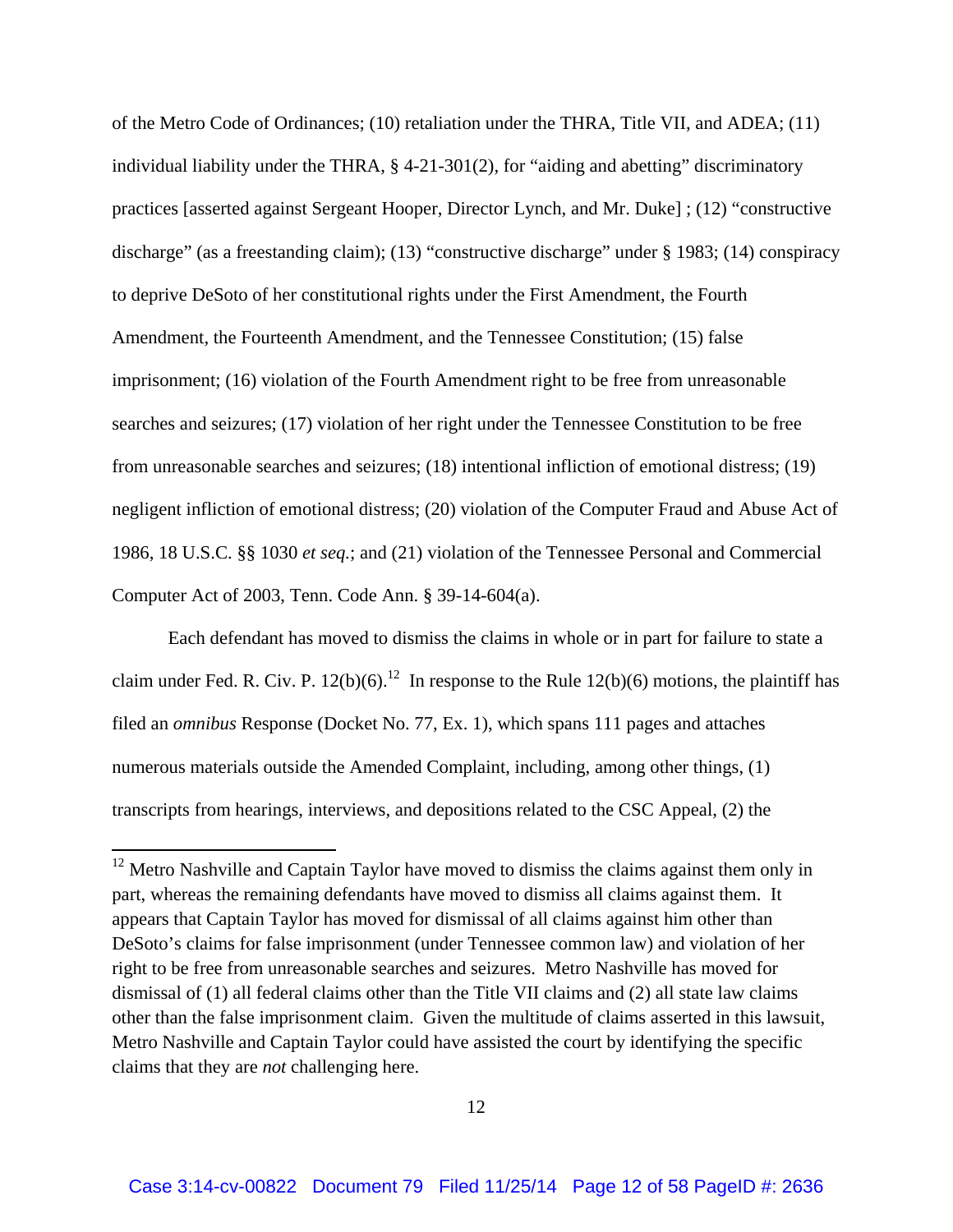Affidavit of Robert Weaver (relating to litigation costs incurred relative to the BlackBerry in the CSC Appeal), and (3) other evidentiary materials. In violation of basic Rule 12 practice, DeSoto's counsel references and relies upon these extra materials in an effort to defeat the pending motions. Although some of these materials provide context for the allegations, the court's inquiry is generally restricted to the well-pleaded allegations in the Amended Complaint. Subject to specific exceptions noted herein, the court has generally ignored these materials in deciding the instant motion.

The defendants have filed Replies to DeSoto's Response. (Docket Nos. 60-65.)

### **IV.Motions to Stay Discovery**

 The defendants have filed several Motions to Stay Discovery. (Docket Nos. 40, 41, 42, and 44.) Collectively, the defendants seek a stay of discovery until the pending Rule 12(b)(6) motions, some of which raise the defense of qualified immunity (as to the individual defendants), are resolved.<sup>13</sup> DeSoto filed a Response to these motions (Docket No. 49), the defendants jointly filed a Reply (Docket No. 50), and DeSoto filed a Sur-Reply (Docket No. 70) with leave of court. In a June 30, 2014 Order, the Magistrate Judge temporarily stayed discovery pending resolution of the Motions to Stay. (Docket No. 47.) That interim stay remains in place.

#### **RULE 12(B)(6) STANDARD**

 $13$  Typically, the undersigned judge does not permit discovery to take place prior to the initial case management conference, which the court generally defers conducting until challenges to the sufficiency of a plaintiff's complaint have been fully resolved. In this instance, the case was initially assigned to a different judge, who delegated case management responsibilities to the Magistrate Judge. The Magistrate Judge accordingly conducted the initial case management conference and issued two initial case management orders on June 30, 2014. (Docket Nos. 46 and 47). The case was reassigned to the undersigned judge on July 10, 2014.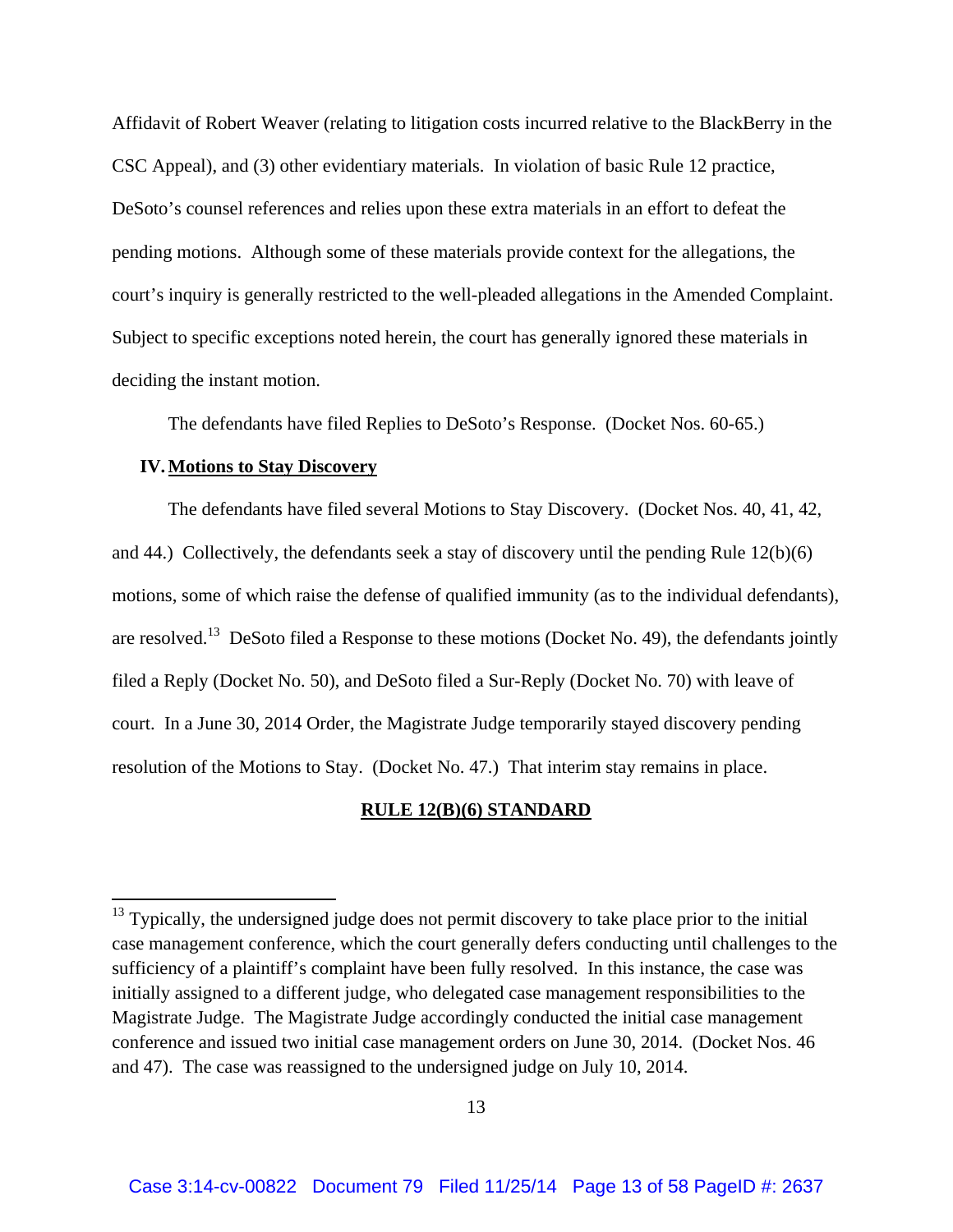In deciding a motion to dismiss for failure to state a claim under Rule 12(b)(6), the court will "construe the complaint in the light most favorable to the plaintiff, accept its allegations as true, and draw all reasonable inferences in favor of the plaintiff." *Directv, Inc. v. Treesh*, 487 F.3d 471, 476 (6th Cir. 2007); *Inge v. Rock Fin. Corp.*, 281 F.3d 613, 619 (6th Cir. 2002). The Federal Rules of Civil Procedure require only that a plaintiff provide "'a short and plain statement of the claim' that will give the defendant fair notice of what the plaintiff's claim is and the grounds upon which it rests." *Conley v. Gibson*, 355 U.S. 41, 47 (1957). The court must determine only whether "the claimant is entitled to offer evidence to support the claims," not whether the plaintiff can ultimately prove the facts alleged. *Swierkiewicz v. Sorema N.A.*, 534 U.S. 506, 511 (2002) (quoting *Scheuer v. Rhodes*, 416 U.S. 232, 236 (1974)).

The complaint's allegations, however, "must be enough to raise a right to relief above the speculative level." *Bell Atlantic Corp. v. Twombly*, 550 U.S. 544, 555 (2007). To establish the "facial plausibility" required to "unlock the doors of discovery," the plaintiff cannot rely on "legal conclusions" or "[t]hreadbare recitals of the elements of a cause of action," but, instead, the plaintiff must plead "factual content that allows the court to draw the reasonable inference that the defendant is liable for the misconduct alleged." *Ashcroft v. Iqbal*, 556 U.S. 662, 678-79 (2009). "[O]nly a complaint that states a plausible claim for relief survives a motion to dismiss." *Id.* at 1950.

#### **ANALYSIS**

### **I. Overview**

 As a general matter, the plaintiff's pleading practices in this case leave much to be desired. The Amended Complaint is short on substance and generally asserts claims against all "defendants" without specification. Furthermore, in an apparent effort to address deficiencies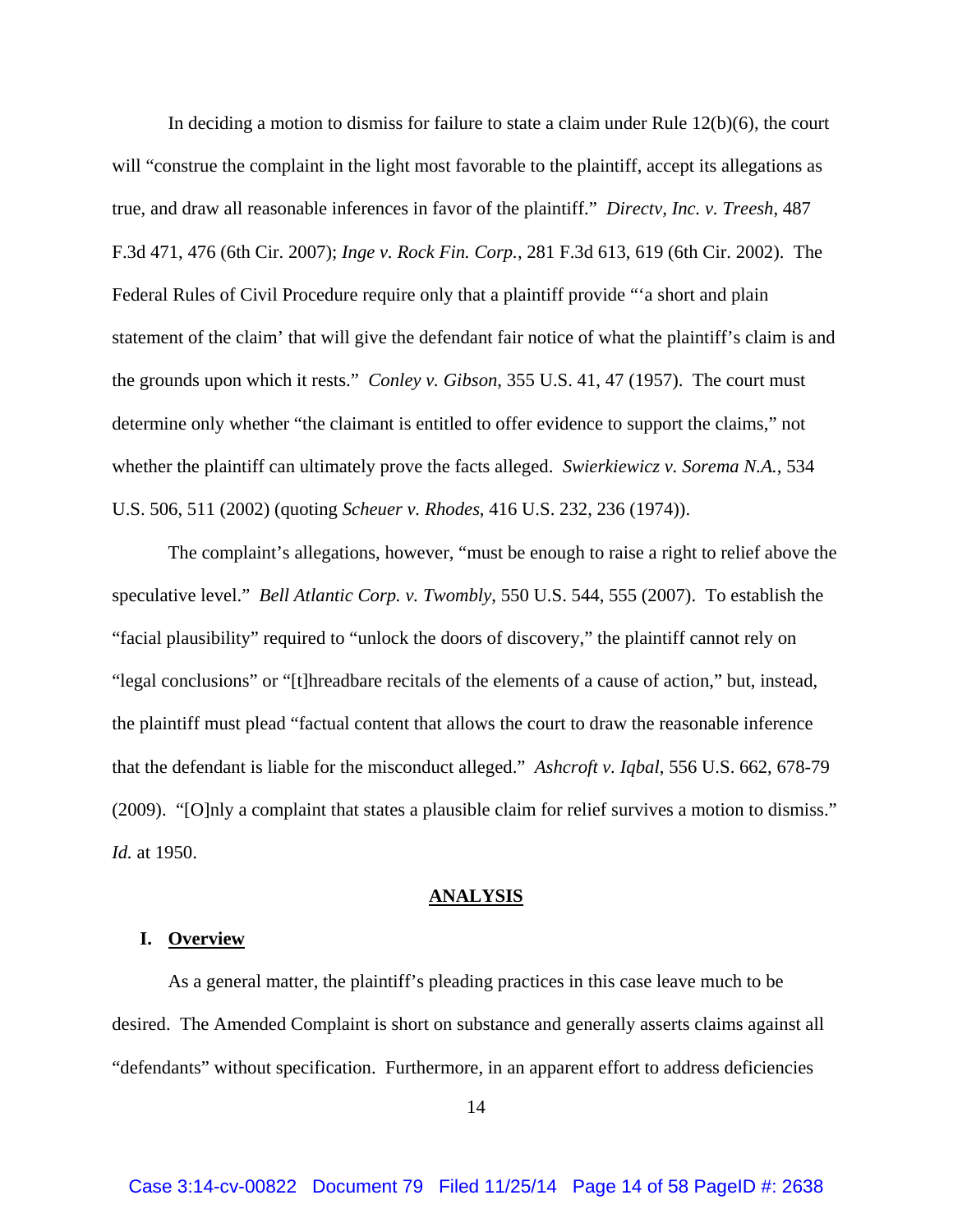identified by the defendants, DeSoto has introduced numerous materials outside the Amended Complaint, which are not properly considered in the court's analysis of a Rule 12(b)(6) motion. Taken together, these practices have created unnecessary work for the parties and the court.

As explained herein, the court will permit DeSoto to file an amended pleading with respect to certain claims, but that grant of leave comes with a caveat: the Second Amended Complaint should clearly specify which allegations and causes of action are being asserted against which defendant(s) and should not reassert claims dismissed with prejudice herein. Furthermore, the court will stay all discovery pending the resolution of any forthcoming Rule 12(b)(6) motions, absent a showing of need for discovery on the issue of qualified immunity before the court can rule.

### **II. Threshold Disposition of Certain Claims**

In an effort to clear the brush, the court can dispose of several classes of claims at the outset.

#### **A. The Board of Parks and Recreation Is Not Subject to Suit**

The Board of Parks and Recreation does not have the capacity to sue or be sued. Under Fed. R. Civ. P. 17(b), the court determines the capacity of a governmental entity to be sued in federal court by reference to the law of the state in which the entity was organized: here, Tennessee. Under Metro Nashville's Charter, Metro Nashville has the capacity to sue or be sued, but the charter does not provide for the Board of Parks and Recreation to sue or be sued. *See* Charter of the Metropolitan Government of Nashville and Davidson County §§ 1.01, 11.1001, and 11.1002 (attached to Docket No. 18). DeSoto offers no substantive argument to the contrary. All claims against the Board of Parks and Recreation will therefore be dismissed with prejudice.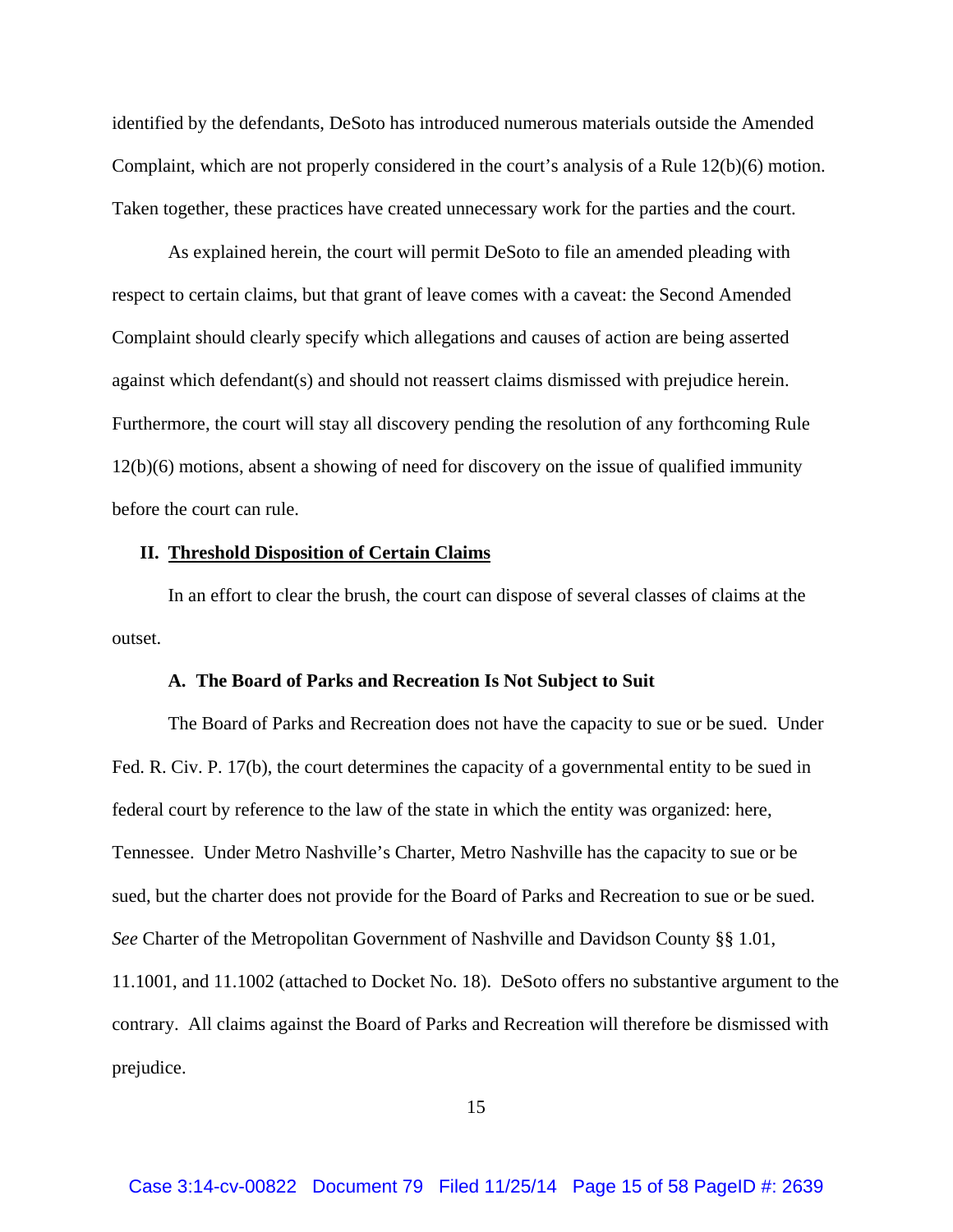### **B. DeSoto Was Not Constructively Discharged**

As to the "constructive discharge" claims, DeSoto cites no basis for maintaining a constructive discharge claim as a freestanding claim. Even as it relates to her other claims, the alleged facts demonstrate that she was not constructively discharged. To make out a claim for constructive discharge, an employee must show that (1) the employer deliberately created intolerable working conditions, (2) the employer did so with the intention of forcing the employee to quit, and (3) the employee actually quit. *Savage v. Gee*, 665 F.3d 732, 739 (6th Cir. 2012); *Broska v. Henderson*, 70 F. App'x 262, 266 (6th Cir. 2003). Here, DeSoto does not allege that she quit. Instead, she alleges that the Parks Police de-commissioned her against her will and that she in fact remains a Metro Nashville employee, albeit in a different capacity. Thus, the doctrine of constructive discharge is inapplicable here and the claims sounding in "constructive discharge" will be dismissed with prejudice.<sup>14</sup>

<sup>&</sup>lt;sup>14</sup> DeSoto appears to misconstrue the meaning of a constructive discharge: it does not mean that an involuntary demotion was tantamount to a discharge. Instead, the doctrine simply relaxes the adverse action requirement to permit a plaintiff who voluntarily leaves a position to maintain a claim, provided that the conditions were sufficiently intolerable to drive her to relinquish the position herself. DeSoto points out that courts have relaxed the meaning of constructive discharge in certain specific contexts that involve voluntary conduct other than quitting, but those cases do not support a constructive discharge claim here. For example, in *White v. Honeywell, Inc.*, 141 F.3d 1270 (8th Cir. 1998), the plaintiff claimed that her employer's working environment was so hostile that it caused her to suffer a mental breakdown, which in turn forced her (albeit voluntarily, in a sense) to take an unpaid medical leave of absence from which she had no prospect of returning to work. *Id.* The Eighth Circuit found that the district court should not have charged the jury that the plaintiff could only maintain a constructive discharge by "quitting" the job: "[a] person who has suffered a forced unpaid medical leave of absence, from which she is unable to return and which resulted from intolerable working conditions, is in no better position than one who was forced to quit as a result of objectively intolerable working conditions." *Id.* at 1279. Here, DeSoto obviously did not demote herself. The de-commissioning was itself an adverse action; thus, there is no need to relax the adverse action requirement here, and the doctrine of constructive discharge plays no role.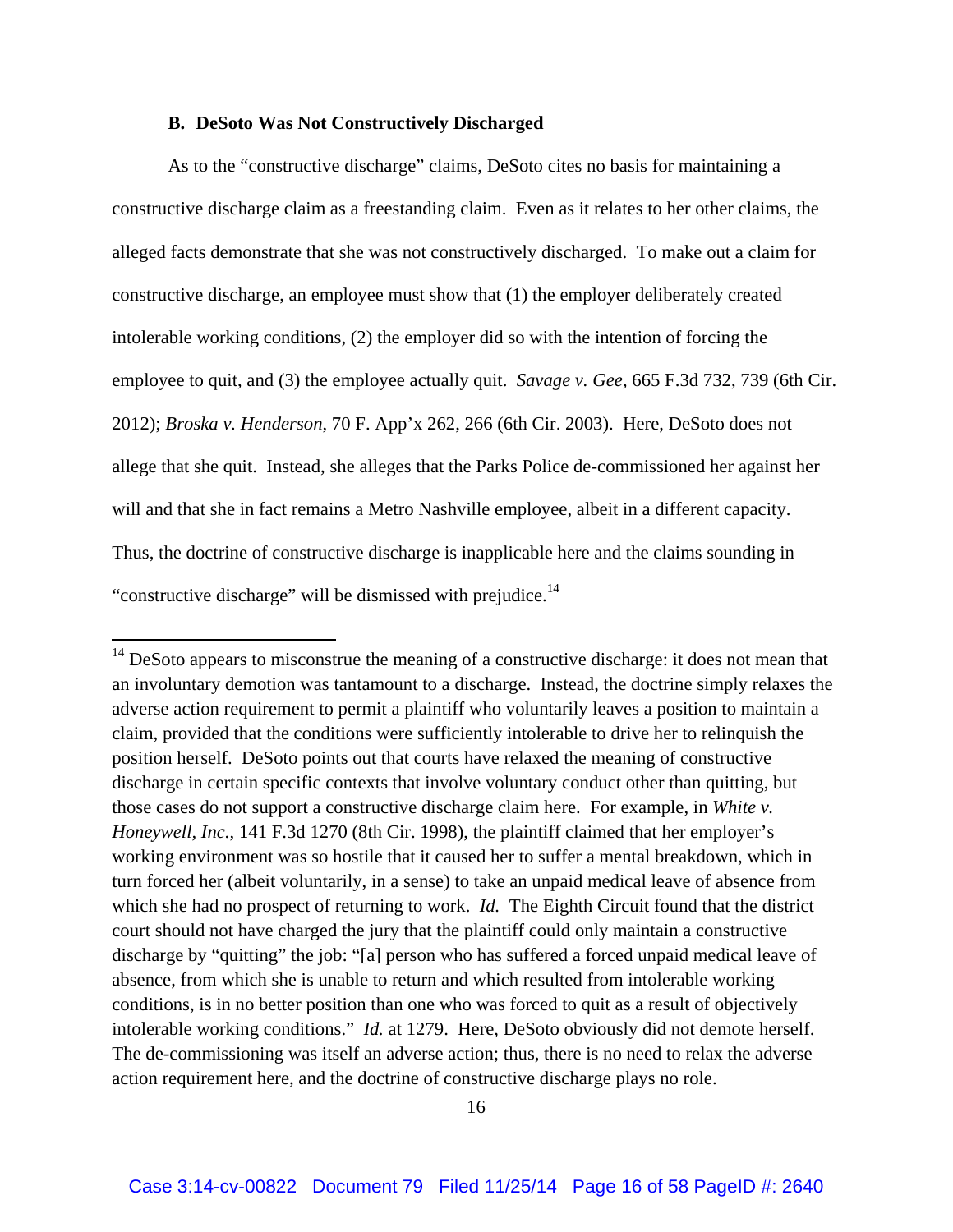### **C. DeSoto Cannot Maintain Damages Claims Under the Tennessee Constitution**

There is no private right of action for damages under the Tennessee Constitution. *See Cline v. Rogers*, 87 F.3d 176, 179-180 (6th Cir. 1996); *Bowden Bldg. Corp. v. Tenn. Real Estate Com'n*, 15 S.W.3d 434, 446 (Tenn. Ct. App. 1999). In the sections outlining her claims under the Tennessee Constitution, DeSoto's Amended Complaint alleges only "damages" resulting from the alleged constitutional deprivations. Those claims, which only seek damages relief, will therefore be dismissed with prejudice. The court therefore need not address whether a plaintiff may seek injunctive relief for a deprivation of rights under the Tennessee constitution, let alone whether a court may order a promotion as a specific remedy.<sup>15</sup>

## **D. Individual Defendants Cannot Be Held Liable Under Title VII or the ADEA**

Neither Title VII nor the ADEA provide a cause of action against individuals. *Akers v. Alvey*, 338 F.3d 491, 500 (6th Cir. 2003) (Title VII); *Wathen v. Gen. Elec. Co.*, 115 F.3d 400, 404 n.6 (6th Cir. 1997) (ADEA). DeSoto's Title VII and ADEA claims against individual defendants (both as to discrimination and retaliation) will therefore be dismissed with prejudice. As to the Title VII claim against Metro Nashville, Metro Nashville's brief did not move for dismissal of the claim. The court therefore need not address the substance of the Title VII claim in this opinion.

 $15$  Furthermore, even if the court were to construe DeSoto's claim for relief as seeking reinstatement relative to her Tennessee constitutional claims, DeSoto has not demonstrated how reinstatement would be an appropriate remedy for the alleged violations. DeSoto alleges that her Tennessee constitutional rights to freedom of assembly, freedom of speech, right to privacy, and right to be free from unreasonable searches and seizures have been violated. The latter two alleged violations allegedly occurred *after* DeSoto's de-commissioning. The former two violations bear no reasonable relationship to her de-commissioning: as explained herein, her rights to freedom of assembly and freedom of speech are not implicated under the facts alleged. Moreover, even if her right to free speech or freedom of assembly had been infringed by the decommissioning, she provides no authority that reinstatement would be an appropriate remedy.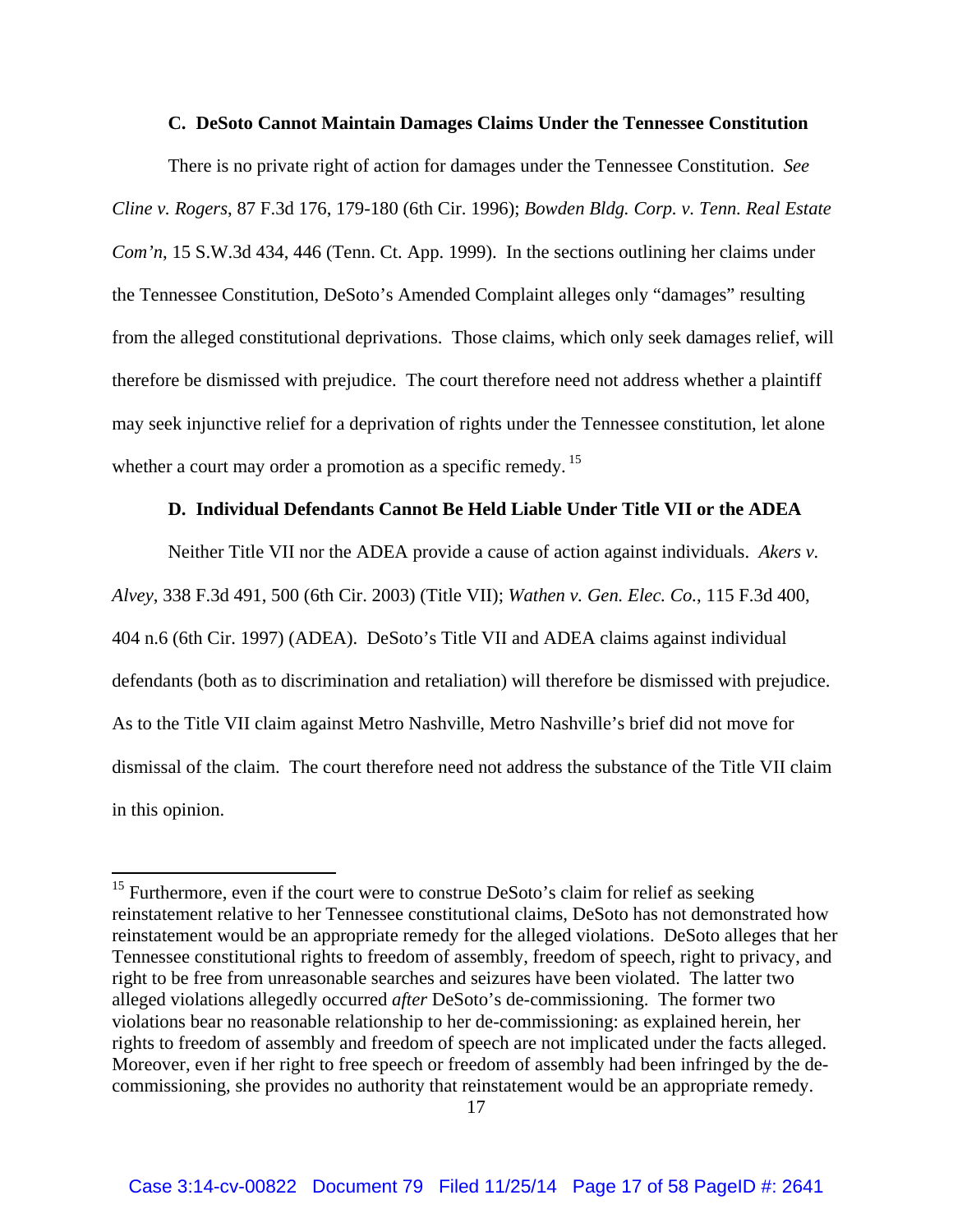### **E. Certain of the Defendants Have No Official Capacity**

Although DeSoto purports to sue each individual defendant in his personal and "official" capacities, defendants Sergeant Irvin, Officer Moore, Officer Hooper, and Mr. Duke have no official capacity in which they can be sued. The official capacity claims against them will be dismissed.

### **F. The Alleged Facts Do Not Support § 1983 Liability Against Metro Nashville**

Metro Nashville cannot be held liable under § 1983 on a *respondeat superior* basis. *See Thomas v. City of Chattanooga*, 398 F.3d 426, 432-33 (6th Cir. 2005) (citing *Monell v. Dep't of Social Servs.*, 436 U.S. 658, 694 (1978)). Under § 1983, a municipality can only be held liable if the plaintiff demonstrates that the alleged federal violation was a direct result of the city's official policy or custom. *Burgess v. Fisher*, 735 F.3d 462, 478 (6th Cir. 2013) (citing *Monell*, 436 U.S. at 693) ("A municipality may not be sued under § 1983 for an injury inflicted solely by its employees or agents.") (internal quotation omitted); *Ctr. for Bio-Ethical Reform, Inc. v. City of Springboro*, 477 F.3d 807, 819 (6th Cir. 2007) ("The Supreme Court has long held that municipal governments may only be sued under § 1983 for unconstitutional or illegal municipal policies, and not for unconstitutional conduct of their employees."); *Regets v. City of Plymouth*, 568 F. App'x 380, 394 (6th Cir. 2014) (quoting *Slusher v. Carson*, 540 F.3d 449, 456-57 (6th Cir. 2008)).

A plaintiff can make a showing of an illegal policy or custom by demonstrating one of the following: (1) the existence of an illegal official policy or legislative enactment; (2) that an official with final decision-making authority ratified illegal actions; (3) the existence of a policy of inadequate training or supervision; or (4) the existence of a custom of, tolerance for, or acquiescence in federal rights violations. *Burgess*, 735 F.3d at 478. Although it was not clear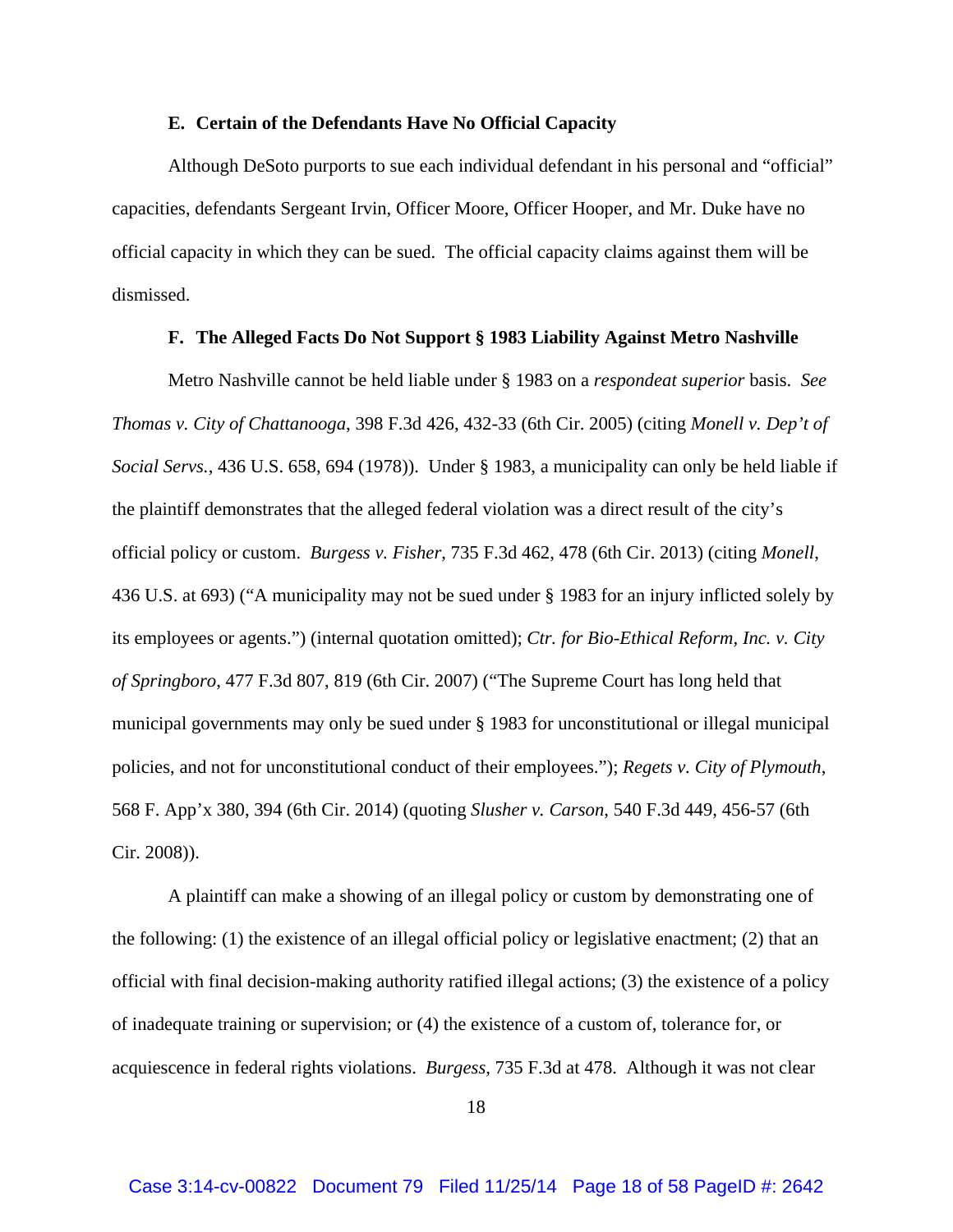from the Amended Complaint, DeSoto's Response appears to argue that DeSoto can maintain § 1983 claims against Metro Nashville as a "policymaker claim" (the second type) or as a supervision claim (the fourth type).

As to a policymaker claim, "municipal liability may attach for policies promulgated by the official vested with *final policymaking authority* for the municipality." *Miller v. Calhoun Cnty.*, 408 F.3d 803, 813 (6th Cir. 2005) (emphasis added). "The fact that a particular official – even a policymaking official – has discretion in the exercise of particular functions does not, without more, give rise to municipal liability based on an exercise of that discretion." *Ramage v. Louisville/Jefferson Cnty. Metro. Gov't*, 520 F. App'x 341, 345 (6th Cir. 2013) (quoting *Pembaur v. City of Cincinatti*, 475 U.S. 469, 481-82 (1986)). Instead, "exercis[ing] discretion while performing particular functions does not make a municipal employee a final policymaker unless the official's decisions are final and unreviewable and are not constrained by the official policies of superior officials." *Miller*, 408 F.3d at 814. In this analysis, "[c]onsideration should ... be given to whether the employee ... formulates plans for the implementation of broad goals." *Id.*

Here, in part by reference to materials outside the Amended Complaint, DeSoto contends that Director Lynch and Captain Taylor constituted officials with "final decisionmaking authority." Even considering those materials, which indicate that Captain Taylor was "expected to oversee all activities of the Metropolitan Park Police," it is obvious that neither Director Lynch nor Captain Taylor are "policymakers" for § 1983 supervisory liability purposes. First, the Amended Complaint contains no well-pleaded allegations that either Director Lynch or Captain Taylor "promulgated" a "policy" in the first place; instead, the Amended Complaint simply alleges that they discriminated against one particular employee (DeSoto) and allegedly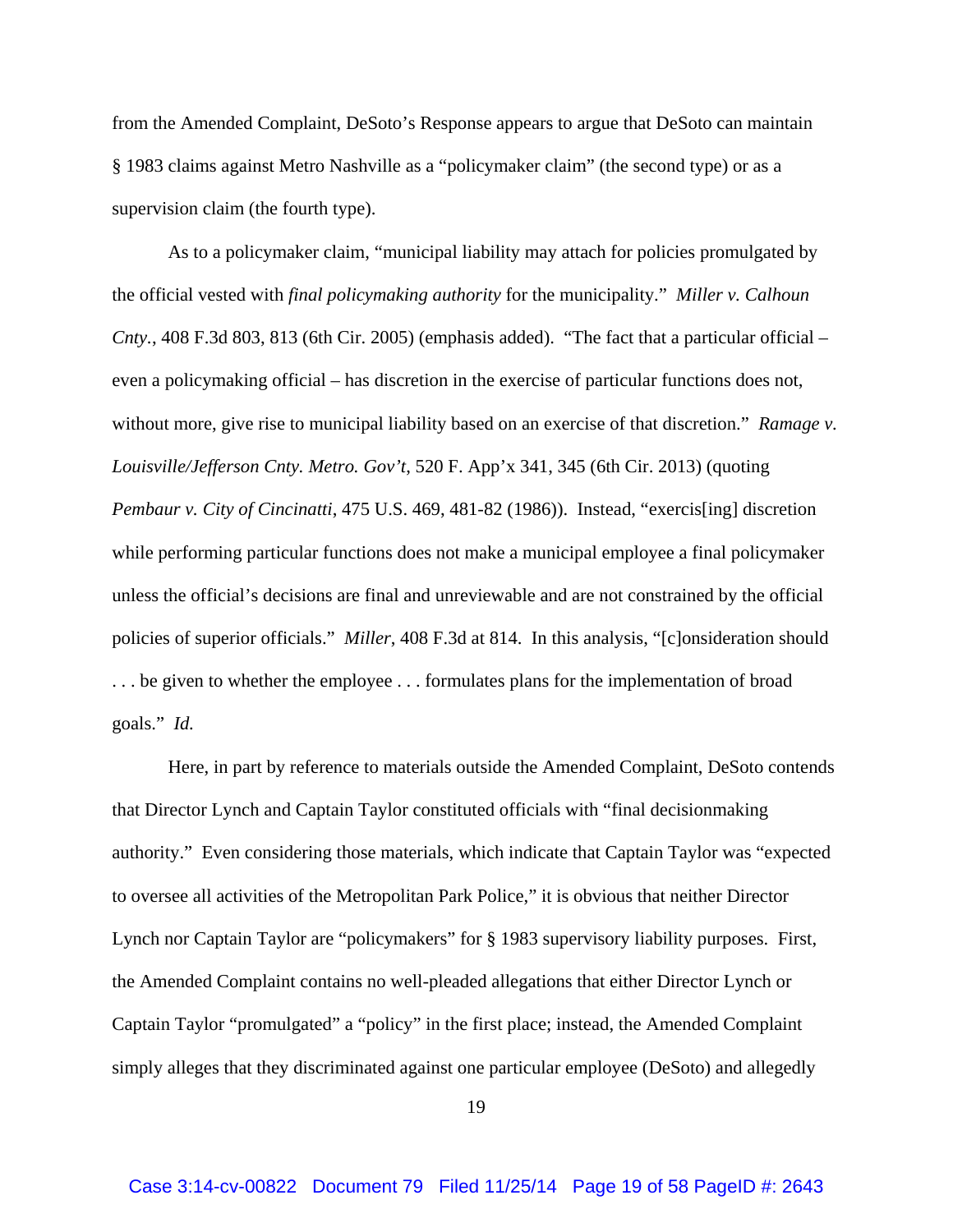retaliated against her for complaining about it. Second, the fact that DeSoto can (and is) pursuing administrative relief to *reverse* her discipline demonstrates that Director Lynch and Captain Taylor's decision(s) are not final, are reviewable, and are subject to Metro Nashville policy constraints.

In her Response, DeSoto argues that she can also maintain a § 1983 claim against Metro Nashville based on a theory of inadequate supervision. A failure to supervise claim against a municipality can constitute an official policy or custom where the failure to supervise amounts to deliberate indifference. *City of Canton v. Harris*, 489 U.S. 378, 388 (1989). "To succeed on a failure to train or supervise claim, the plaintiff must show: (1) the training or supervision was inadequate for the tasks performed; (2) the inadequacy was the result of the municipality's deliberate indifference; and (3) the inadequacy was closely related to or actually caused the injury." *Regets*, 568 F. App'x at 394 (quoting *Ellis ex. rel. Pendergrass v. Cleveland Mun. Sch. Dist.*, 455 F.3d 690, 700 (6th Cir. 2006)). To establish deliberate indifference, a plaintiff must show prior instances of unconstitutional conduct demonstrating that the municipality has ignored a history of abuse and was clearly on notice that training or supervision was deficient and likely to cause injury. *Marcilis v. Twp of Redford*, 693 F.3d 589, 605 (6th Cir. 2012).

Here, DeSoto alleges (largely in conclusory terms) that she herself was discriminated against during her tenure at the Parks Police. She does not allege the nature of any previous forms of discrimination, how they relate to the discrimination she allegedly suffered in 2013, whether she reported these unspecified incidents of discrimination to Metro Nashville, or how the incidents (even if reported) would have placed Metro Nashville on notice of unconstitutional conduct occurring within the Parks Police (let alone widespread conduct). Although DeSoto alleges that she filed an EEOC charge in 2002, she provides no details concerning the specifics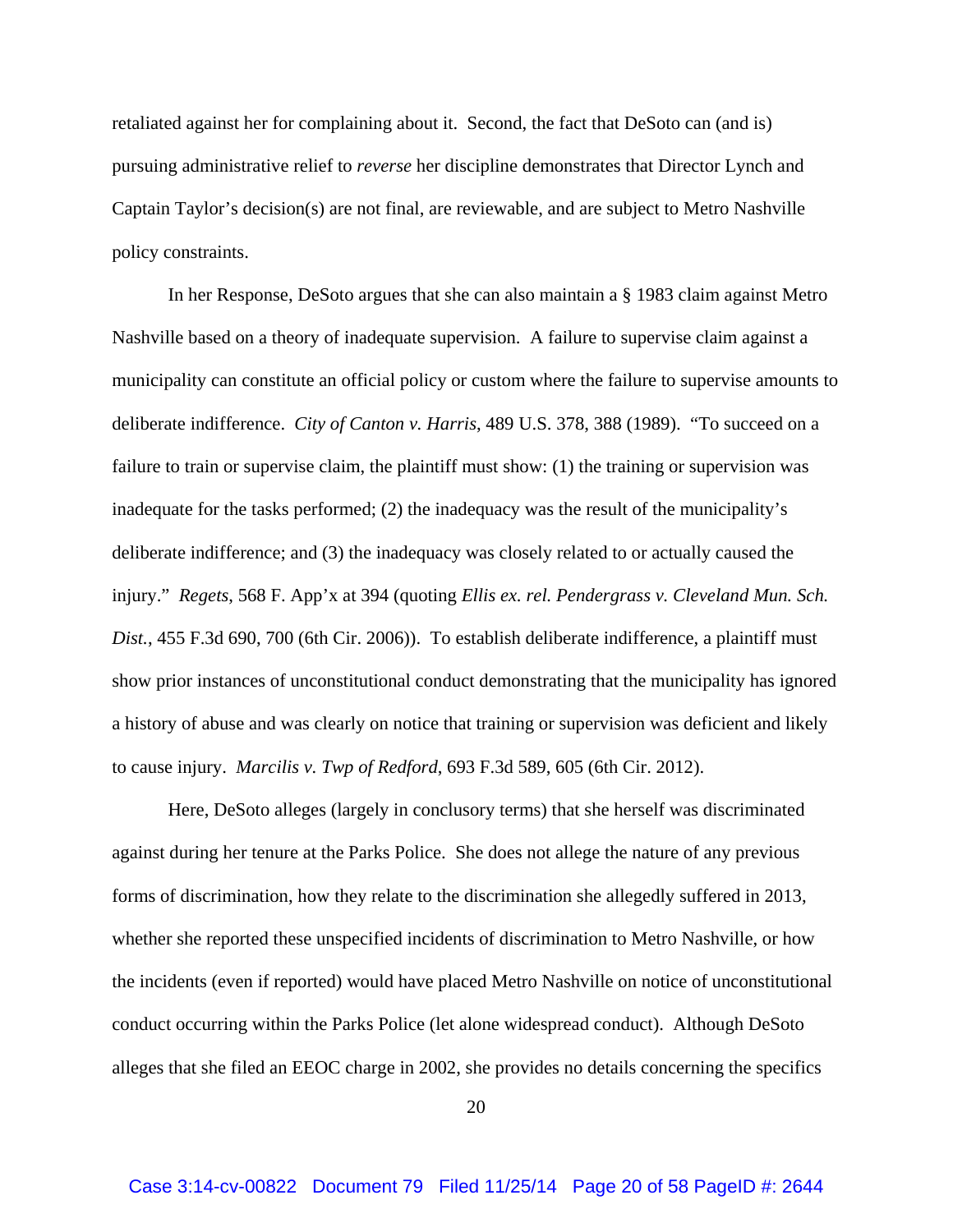of the charge or how it was resolved. In substance, DeSoto's contention that she personally has suffered multiple constitutional deprivations during her career (allegations that are conclusory to begin with) are insufficient, standing alone, to establish supervisory liability on the part of Metro Nashville based on a theory of inadequate supervision.

The § 1983 claims against Metro Nashville are subject to dismissal without prejudice on these grounds alone. $16$ 

# **G. Metro Nashville Is Immune to DeSoto's IIED and NEID Claims**

Metro Nashville has not waived sovereign immunity for IIED claims. Also, although DeSoto does not concede the point, Metro Nashville retains sovereign immunity from DeSoto's NIED claims. DeSoto's lawsuit is, in essence, a civil rights lawsuit alleging constitutional claims for infringement of her First, Fourth, and Fourteenth Amendment rights (as well as Tennessee equivalents) and for discrimination and retaliation related to her sex, race, age, and sexual orientation. Because her NEID claims arise out of essentially same the same circumstances as her civil rights claims, Metro Nashville retains sovereign immunity against the NEID claims under the Tennessee Governmental Tort Liability Act ("TGTLA"), Tenn. Code Ann. § 29-20-205(2). *See Johnson v. City of Memphis*, 617 F.3d 864, 872 (6th Cir. 2011) ("[T]he plain language of the TGTLA preserves immunity for suits claiming negligent injuries

<sup>&</sup>lt;sup>16</sup> DeSoto's claims against Metro Nashville would also fail for other reasons stated herein, such as DeSoto's inability to articulate viable First Amendment, Due Process, and Equal Protection claims.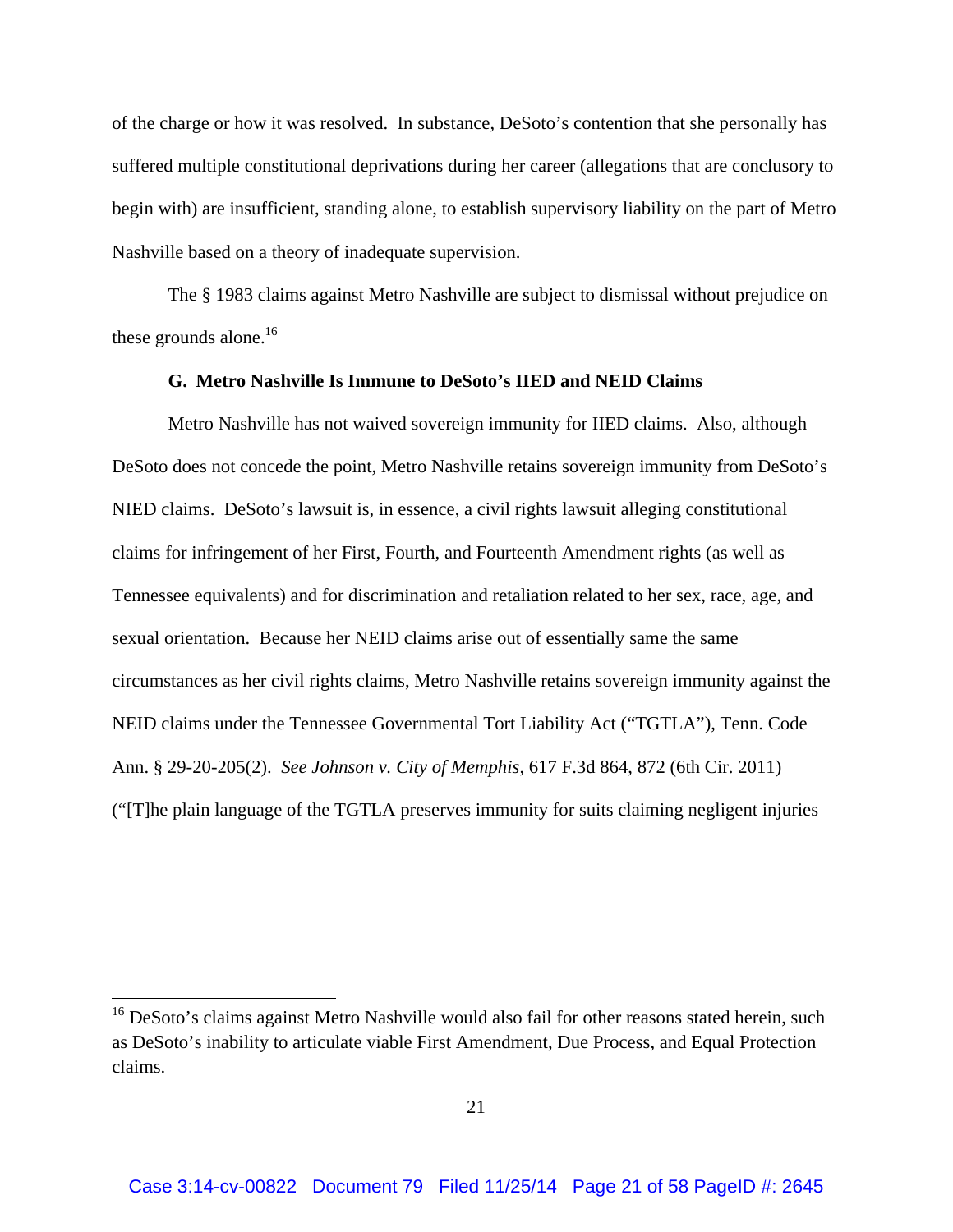arising from civil rights violations"). Therefore, the court will dismiss the IIED and NEID claims against Metro Nashville with prejudice.<sup>17</sup>

# **H. Aside From "Aiding and Abetting" Claims, There is No Basis for Individual Liability Under the THRA.**

Under the pre-July 2014 version of the THRA, which is applicable to DeSoto's claims, the THRA only gives rise to individual liability for "aiding and abetting" under Tenn. Code Ann. § 4-21-301(2). *See Thurner v. Charter Commcn's, LLC*, 2014 WL 1745445, at \*3 (E.D. Tenn. Apr. 30, 2014).<sup>18</sup> DeSoto's Amended Complaint contains multiple counts purporting to assert claims against individual defendants under the THRA, but only Count 11 is asserted as a cause of action under THRA § 301(2). Thus, other than Count 11, which the court addresses herein, DeSoto's claims against individual defendants under the THRA will be dismissed with prejudice without further analysis.

# **I. Specific Concessions**

Although it was not clear from her Amended Complaint, DeSoto concedes in her

Response that she is only pursuing CFAA and TPCCA claims against Duke, Captain Taylor, and

 $17$  As explained herein, the IIED and NEID claims also will be dismissed with prejudice for failure to state a claim. Thus, even if Metro Nashville were not immune to these claims, they would still be dismissed with prejudice.

 $18$  The Tennessee legislature recently enacted amendments to the THRA that became effective on July 1, 2014. Those amendments eliminated the provision for "aiding and abetting" liability, which previously was provided for in Tenn. Code Ann. § 4-21-301(2). *See* 2014 Tenn. Laws Pub. Ch. 995 (S.B. 2126), TN LEGIS 995 (2014). Desoto filed her Complaint in this case before the amended statute became effective. Therefore, the court will apply the previous version of the THRA, which contained the "aiding and abetting" provision. All subsequent references to the THRA in this opinion will refer to the pre-July 2014 version of the statute.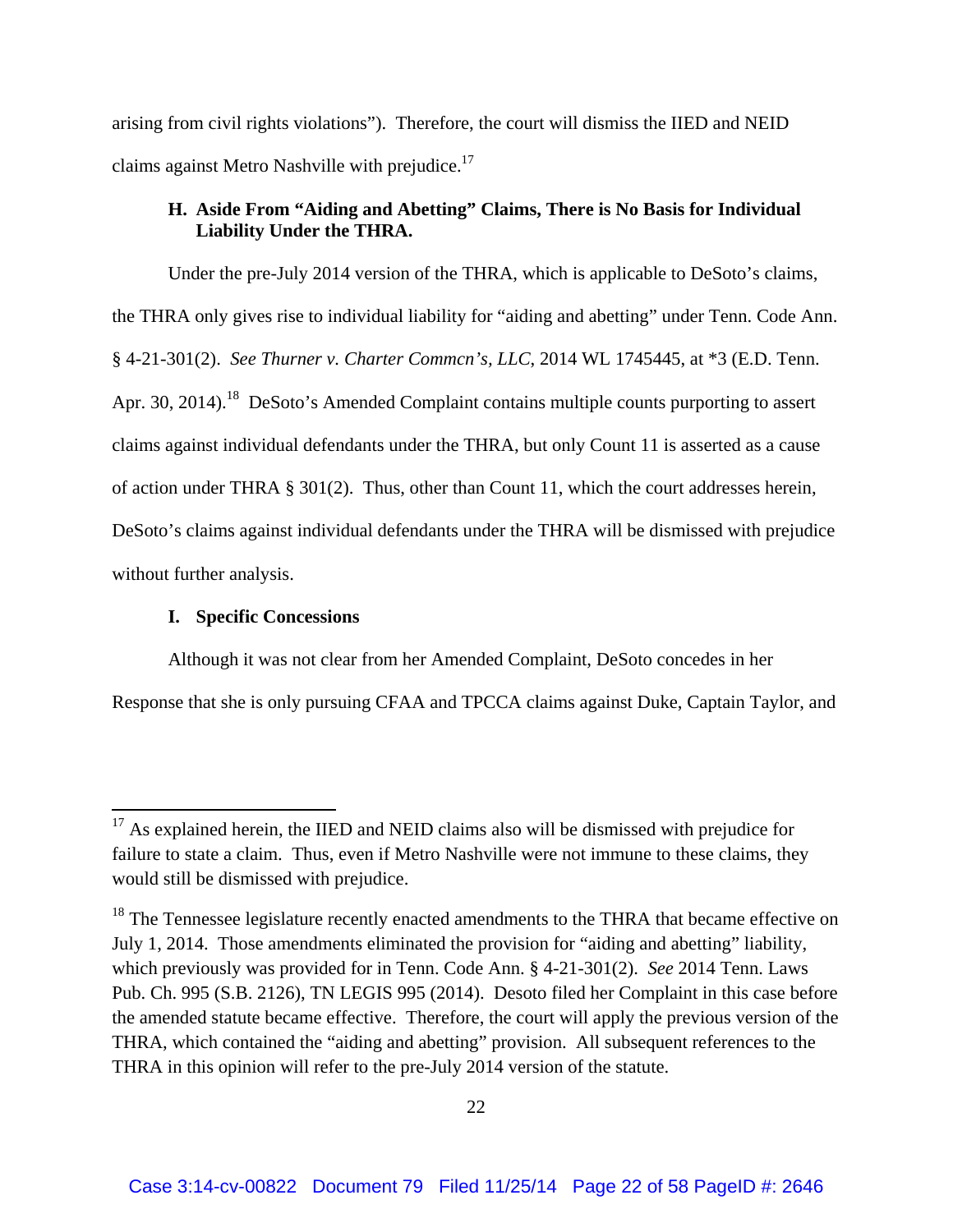Director Lynch. The CFAA and TPCCA claims against all other defendants will therefore be dismissed with prejudice based on that concession.

 DeSoto concedes that she is not pursuing Mr. Duke for false imprisonment. The court accordingly will dismiss that claim with prejudice relative to Duke.

Finally, DeSoto concedes that her individual aiding and abetting claims apply only to Duke, Captain Taylor, Office Hooper, and Director Lynch. The court will therefore dismiss the individual THRA aiding and abetting claims against the remaining defendants with prejudice.

#### **III. Remaining Claims**

#### **A. General Problem of Group Pleading**

In order to hold individuals liable in their individual capacities under § 1983, a plaintiff must show that each defendant was personally involved in the alleged constitutional deprivations. *Kentucky v. Graham*, 473 U.S. 159, 166 (1985). To do so, the plaintiff "must set forth facts that, when construed favorably, establish (1) the deprivation of a right secured by the Constitution or laws of the United States, (2) caused by a person acting under color of state law." *Heyerman v. Cnty. of Calhoun*, 680 F.3d 642, 647 (6th Cir. 2012). "Persons sued in their individual capacities under § 1983 can be held liable only on their own unconstitutional behavior." *Id*. Thus, the Sixth Circuit "has consistently held that damage claims against government officials arising from alleged violations of constitutional rights must allege, with particularity, facts that demonstrate what *each* defendant did to violate the asserted constitutional right." *Lanman v. Hanson*, 529 F.3d 673, 684 (6th Cir. 2008) (emphasis in original); *see also Heyne v. Metro. Public Schs.*, 655 F.3d 556*,* 563 (6th Cir. 2011) ("We must analyze separately whether [the plaintiff] has stated a plausible constitutional violation by each individual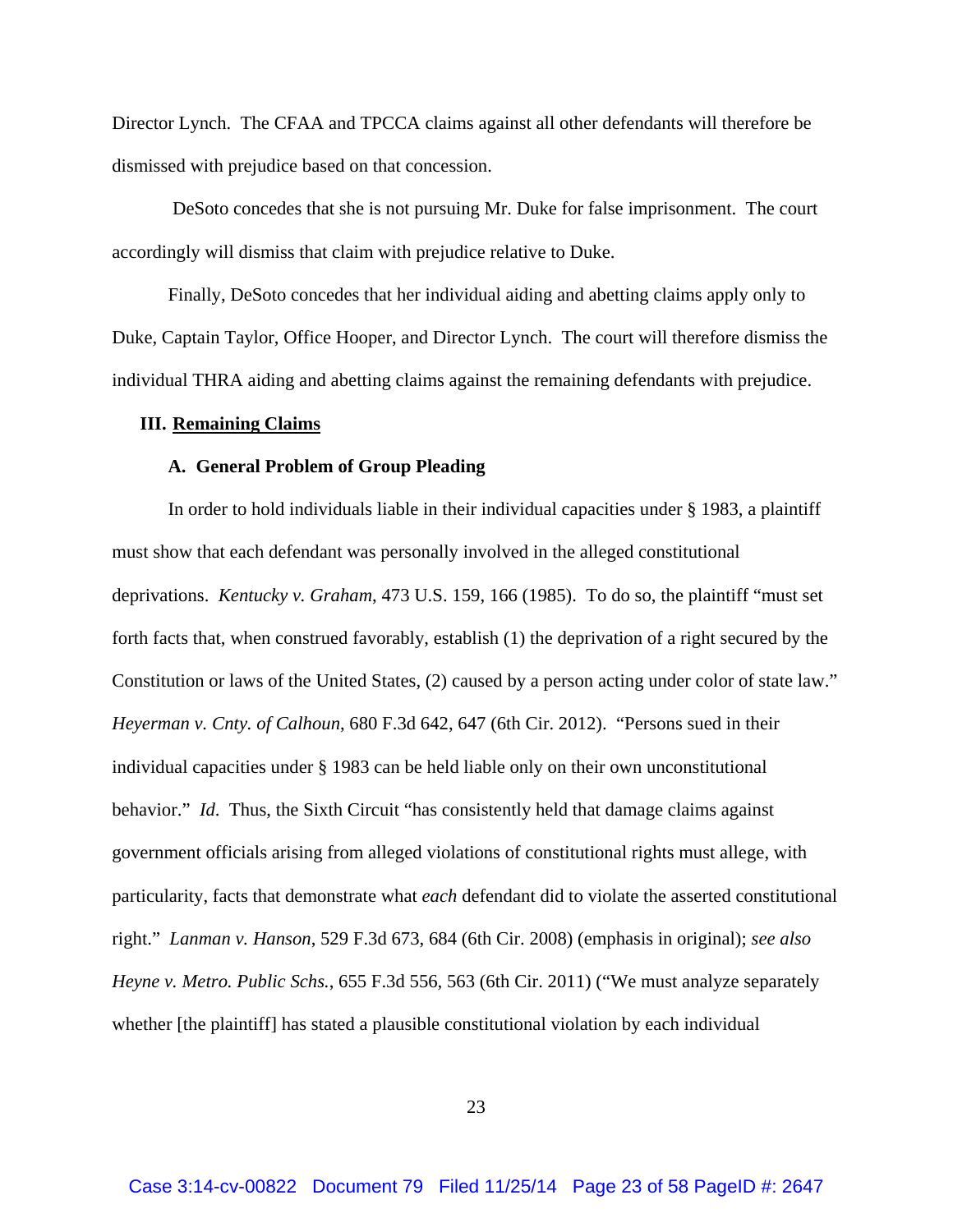defendant, and we cannot ascribe the acts of all Individual Defendants to each individual defendant.")

Here, DeSoto's Amended Complaint in general alleges claims against "the defendants," without specifying which defendants are the actual target of certain claims, what actions those defendants allegedly took related to that particular claim, and why those actions could support a given claim. DeSoto's Response brief clarifies certain claims somewhat, although DeSoto at times continues to aggregate the defendants for purposes of analysis, which is inappropriate. The court has endeavored to give DeSoto's claims a reasonable construction in this opinion, but DeSoto is advised that group pleading will not suffice in any forthcoming amended pleading.

#### **B. First Amendment Claims Against the Individual Defendants**

DeSoto asserts First Amendment claims against all "defendants" for allegedly violating her right to freedom of speech and her right to freedom of association. The entirety of DeSoto's First Amendment claim appears to be premised on her allegation, stated in the passive voice without reference to any particular defendant, that she "was prohibited from openly discussing her sexuality and associating with other homosexuals." (Am. Compl. ¶ 26.) In her Response, DeSoto appears to contend that, because "the defendants" (again, a collective argument) allegedly refused to promote her, allegedly removed or destroyed records from her office workspace, and destroyed data on her BlackBerry, those actions amount to retaliation for exercising her First Amendment rights. In this one instance, the court will construe DeSoto's assertion of a "retaliation" claim in her Response as constructively part of the Amended Complaint. Thus, DeSoto seems to claim free speech discrimination, retaliation for engaging in protected speech, and violation of her right to associate with a same-sex partner.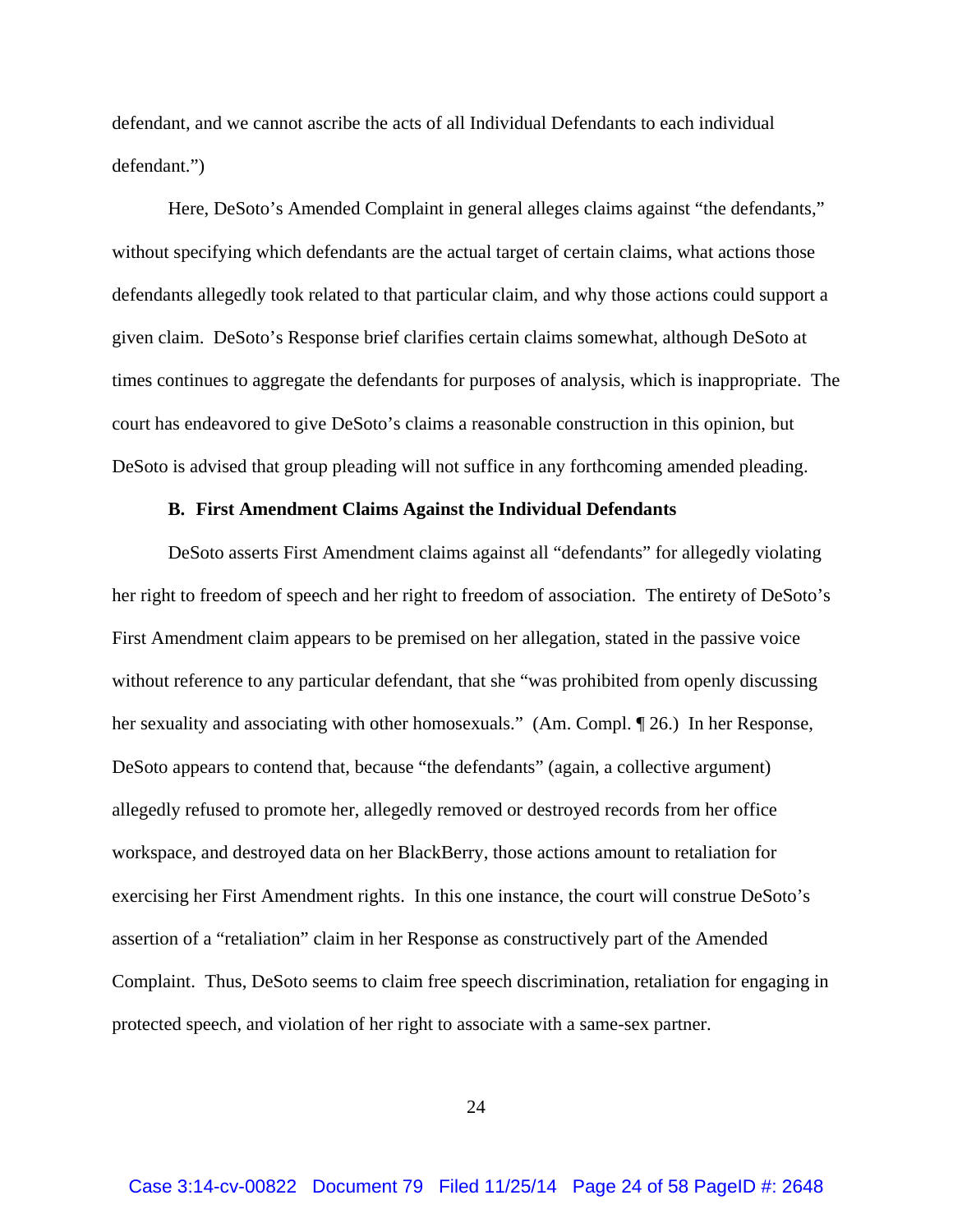Taken collectively, the defendants assert several meritorious arguments as to why DeSoto's First Amendment claims should be dismissed with prejudice. As to her free speech claims, DeSoto does not explain what speech she claims to have engaged in, how the defendants "prohibited" it, or which particular defendant or defendants prohibited her speech. The allegations do not even approach articulating a viable freedom of speech claim. Furthermore, even if there were any specific allegations (which there are not), DeSoto's individual sexuality is a personal matter that is not a "matter of public concern." *Rowland v. Mad River Local Sch. Dist.*, 730 F.2d 444, 449-51 (6th Cir. 1984). DeSoto's reliance on cases involving public employees who were retaliated against for exercising their First Amendment free speech rights by engaging in free speech outside of the workplace are inapplicable here. *See, e.g.*, *Scarborough v. Morgan Cnty. Bd. of Edu.*, 470 F.3d 250, 256 (6th Cir. 2006) (school superintendent engaged in speech on a matter of public concern, where he agreed to pray or speak before the congregation of a church comprised predominantly of gays and lesbians); *Konits v. Valley Stream Cent. High Sch. Dist.*, 394 F.3d 121, 124 (2d Cir. 2005) (employee engaged in speech on a matter of public concern, where she filed a lawsuit alleging retaliation for assisting a fellow teacher in that teacher's separate gender discrimination claim against the school). DeSoto's claims are not cognizable as "free speech" claims.

As to DeSoto's freedom of association claim, the claim is entirely without merit. The right to "intimate association" protects an individual's right to maintain certain human relationships that "attend the creation and sustenance of a family – marriage, childbirth, the raising an education of children, and cohabitation with one's relatives." *Roberts v. U.S. Jaycees*, 468 U.S. 609, 619 (1984). DeSoto provides no well-pleaded allegations explaining what "associational" relationships have been impacted here, the nature of the interference, how and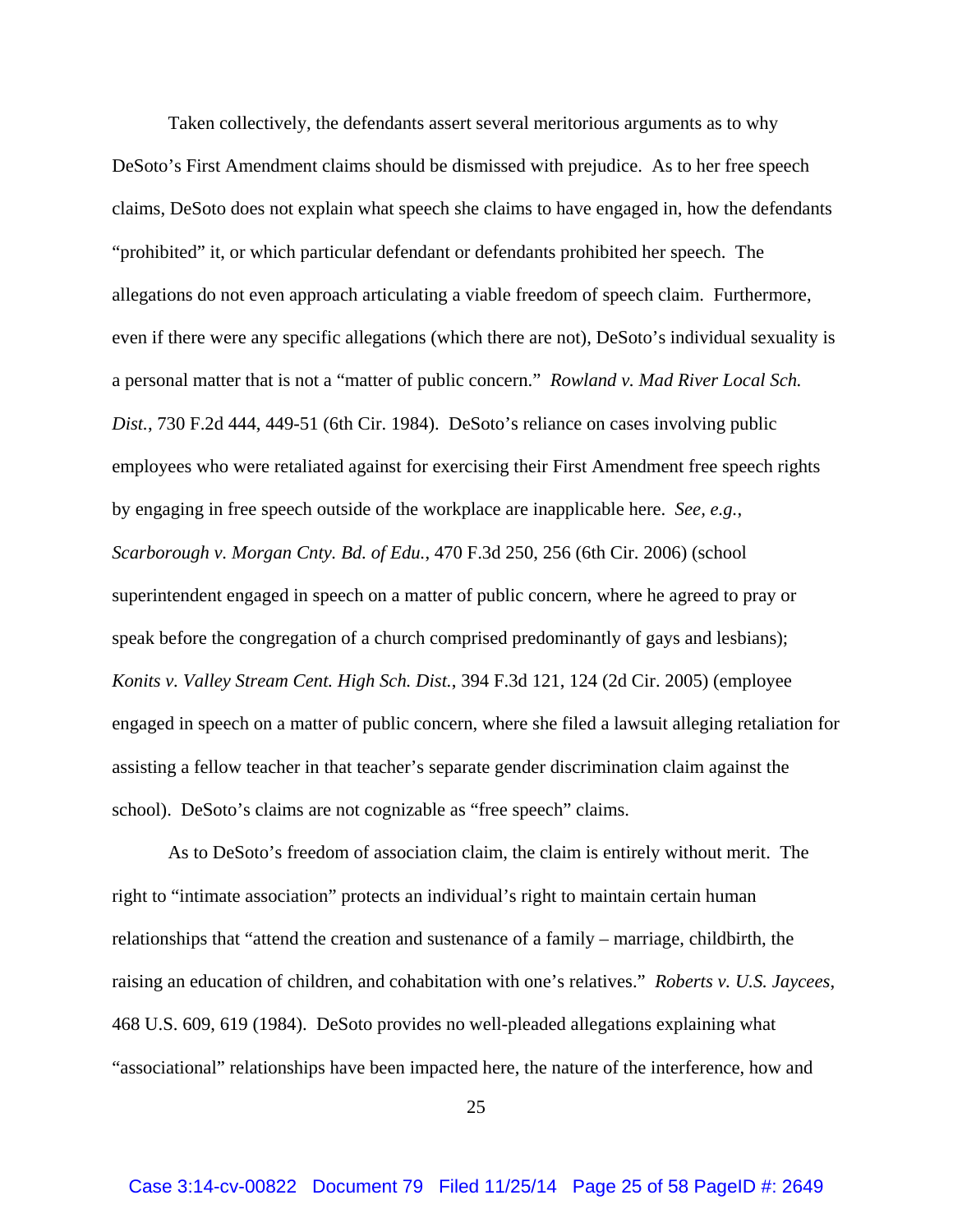when it occurred, or whether any particular defendant played a role in it. Indeed, DeSoto alleges that she remains in a committed, monogamous homosexual relationship to this day. The court is at a loss to understand how DeSoto's allegations could lead to a violation of her freedom of association.

Although DeSoto certainly has alleged serious questions about the grounds for her demotion within the Parks Police, the alleged facts cannot support claims for discrimination or retaliation on the basis of speech, nor can those facts support a claim for infringement of her "freedom of association." The court will therefore dismiss these claims without prejudice.

#### **C. Substantive Due Process/Right to Privacy Claims**

DeSoto claims that her "right to privacy" has been violated, in violation of substantive due process or the Equal Protection Clause.

Non-marital romantic relationships are among the types of intimate relationships protected against intrusion by the Due Process Clause's right to privacy. *Anderson v. City of LaVergne*, 371 F.3d 879, 882 (6th Cir. 2004). Laws or policies that restrain intimate associations are subject either to (1) strict scrutiny, if they impose a "direct and substantial interference" with intimate association, or (2) rational basis review, if they constitute "lesser interferences." *Id.*  DeSoto cites numerous cases regarding circumstances in which courts have protected an individual's right to intimate association or the right to keep his or her sexuality *private*, but the principles articulated in those cases bear no meaningful relationship to the circumstances presented here. *See, e.g.*, *Bloch v. Ribar*, 156 F.3d 673, 685 (6th Cir. 1998) (finding that "a rape victim has a fundamental right of privacy in preventing government officials from gratuitously and unnecessarily releasing the intimate details of the rape where no penalogical purpose is being served"); *Anderson v. City of LaVergne*, 371 F.3d 879 (6th Cir. 2004) (reversing trial court and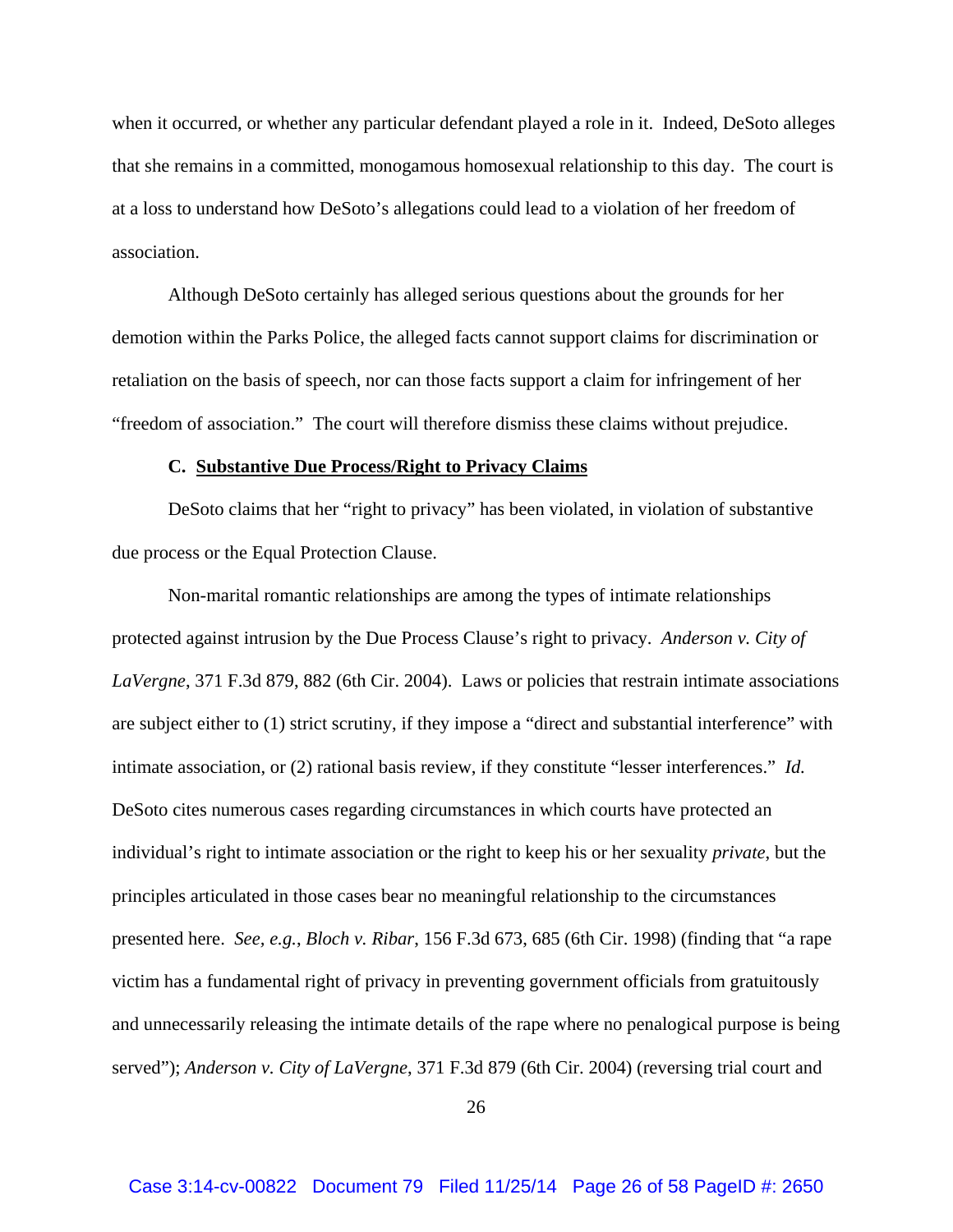holding that police department order banning plaintiff from engaging in a sexual relationship with a co-worker survived rational basis review).

Here, DeSoto's right to privacy claims fail for numerous reasons. First, her Amended Complaint does not contain well-pleaded allegations establishing how her right to privacy was allegedly violated or when this occurred. The allegations are insufficient to state a claim and fail to show even a "lesser interference" that would merit any type of constitutional review. Second, she fails to explain how the conduct of any particular defendant violated her privacy. Third, even if the court were to construe the allegations as actually relating to the conduct of one or more of the defendants, DeSoto does not explain why being forced to keep her sexuality private at the workplace somehow violates her right to privacy: it is a right to *privacy*, after all.

Because DeSoto does not state a claim for a violation of her right to privacy on the facts alleged, the court will dismiss the right to privacy/substantive due process claims without prejudice as to all defendants other than Duke. With respect to Duke, his only alleged involvement in this case was his attempt to access DeSoto's work-issued BlackBerry well after the underlying events giving rise to her termination. Duke also works in a different department and has no conceivable connection to workplace incidents that Desoto claims reflected some form of invasion of her right to privacy. The right to privacy claim against Duke will therefore be dismissed with prejudice.

#### **D. Equal Protection Clause**

In her Amended Complaint, DeSoto contends that "the defendants" discriminated against her on the basis of sexual orientation, gender, race, and age, in violation of the Fourteenth Amendment. DeSoto's Response focuses chiefly on her sexual orientation claims. DeSoto also relies upon and references a host of facts drawn from materials outside the Amended Complaint.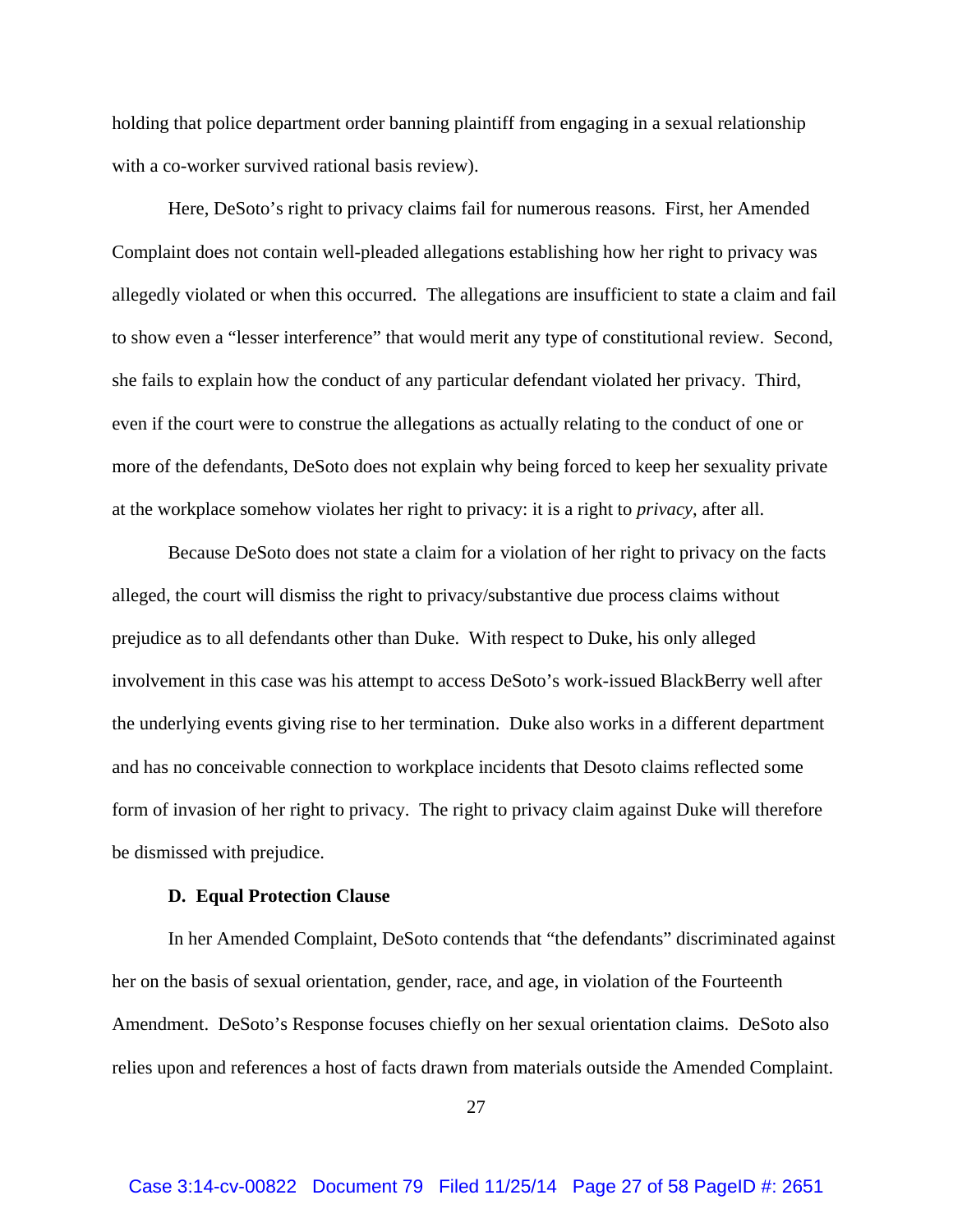Once again, this claim relies on group pleading rather than particularized facts. DeSoto does not explain why or how any particular defendant discriminated against her on the basis of sexual orientation, gender, race, or age. Based on the alleged facts, the court finds no conceivable basis to conclude that Sergeant Irvin, Officer Moore, Officer Hooper, or Mr. Duke discriminated against her in any fashion. According to the Amended Complaint, *after* DeSoto's de-commissioning, Captain Taylor allegedly attempted to force DeSoto into a police car in which Sergeant Irvin and Officer Moore were seated. Officer Hooper allegedly cleaned out DeSoto's office following her termination. Duke allegedly attempted to access DeSoto's BlackBerry in the context of ongoing legal proceedings, well after the underlying allegedly discriminatory events. DeSoto does not allege that Irvin, Moore, Hooper, or Duke played any decision-making role in DeSoto's discipline, that they carried out their duties in a discriminatory manner, or that they were personally involved in any specific deprivation of rights (apart from allegedly discriminatory decisions already made by others, such as DeSoto's de-commissioning). In particular, the Equal Protection claim against Duke appears to be frivolous. The court will dismiss the Equal Protection claims against these defendants with prejudice.<sup>19</sup>

 As to Captain Taylor and Director Lynch, the Amended Complaint does articulate facts showing that they played decision-making roles in DeSoto's de-commissioning. However, age and sexual orientation are not suspect classes under the Equal Protection Clause. *See Kimel v. Fla. Bd. of Regents*, 528 U.S. 62, 83 (2000) (age); *DeBoer v. Snyder*, --- F. 3d --- , 2014 WL 5748990, at \*9-\*13 (6th Cir. Nov. 6, 2014) (sexual orientation); *Heike v. Guevara*, 519 F. App'x

<sup>&</sup>lt;sup>19</sup> The age discrimination and sexual orientation discrimination claims against these defendants are also subject to dismissal with prejudice for the independent reason stated in the next paragraph.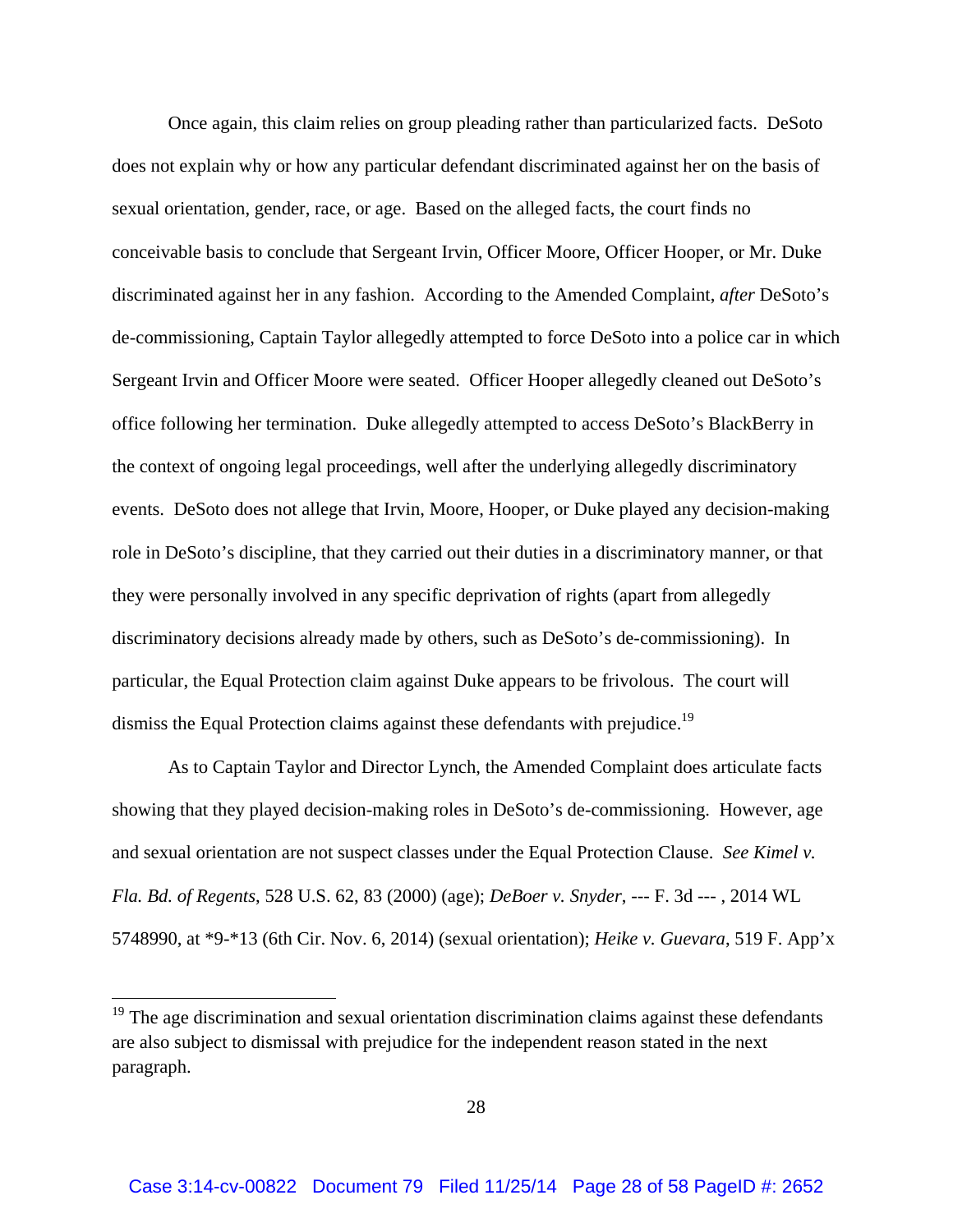911, 2013 WL 1092737, at \*9 (6th Cir. Mar. 18, 2013) (sexual orientation not a suspect class). The claims of a plaintiff asserting discrimination based on age or sexual orientation must typically be analyzed as a "class of one" under rational basis review. *PHN Motors, LLC v. Medina Twp.*, 498 F. App'x 540, 548 (6th Cir. 2012) (citing *Village of Willowbrook v. Olech*, 528 U.S. 562, 564 (2000)); *Heike*, 2013 WL 1092737, at \*9.20 Unfortunately for DeSoto, public employees cannot proceed as a "class of one," because "the class-of-one theory of equal protection does not apply in the public employment context[.]" *Engquist v. Ore. Dep't of Agric.*, 553 U.S. 591, 607 (2008). Therefore, DeSoto's age and sexual orientation discrimination claims premised on the Equal Protection Clause must be dismissed with prejudice because she cannot proceed with those claims as a "class of one" under any set of alleged facts. *See Heike*, 519 F App'x at 921-922 (finding that, under *Engquist*, a constitutional violation premised on an individual's class of sexual orientation "ends before it begins"). <sup>21</sup>

As to the sex and race discrimination claims against Taylor and Lynch, DeSoto has failed to plead facts showing any type of disparate treatment relative to other employees at Parks Police. The essence of an equal protection claim is disparate treatment relative to others: thus, "[t]o state an equal protection claim, a plaintiff must adequately plead that the government [treats certain people] disparately as compared to similarly situated persons and that such disparate treatment either [sic] burdens a fundamental right, targets a suspect class, or has no rational

 $20$  DeSoto argues that the court should apply heightened scrutiny to discrimination on the basis of sexual orientation. To the extent it is relevant, the court notes that the Sixth Circuit recently reaffirmed that laws discriminating on the basis of sexual orientation are subject only to rational basis review. *See DeBoer v. Snyder*, -- F. 3d --, 2014 WL 5748990, at \*9-\*13 (6th Cir. Nov. 6, 2014)

 $21$  The Equal Protection age discrimination claim would also be subject to dismissal on essentially the same grounds as the ADEA claim.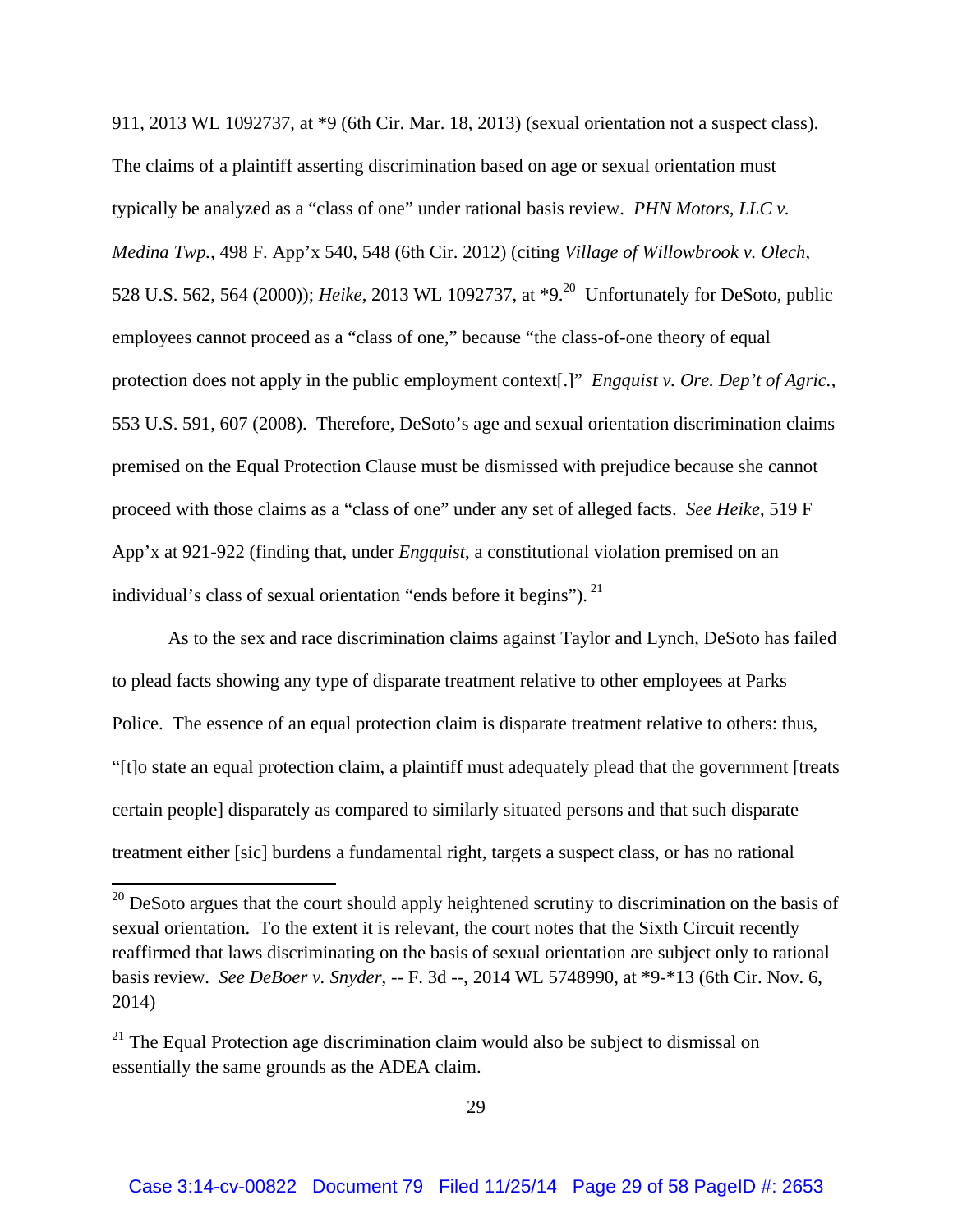basis." *Raymond v. O'Connor*, 526 F. App'x 526, 530 (6th Cir. 2013) (quoting *Ctr. for Bio-Ethical Reform, Inc. v. Napolitano*, 648 F.3d 365, 379 (6th Cir. 2011)). "The threshold element of an equal protection claim is disparate treatment; once disparate treatment is shown, the equal protection analysis to be applied is determined by the classification used by government decision-makers." *Raymond*, 526 F. App'x at 530 (quoting *Scarbrough v. Morgan Cnty. Bd. of Educ.*, 470 F.3d 250, 260 (6th Cir. 2006)). DeSoto argues that she is not obligated to plead a *prima facie* case of discrimination in compliance with the *McDonnell Douglas* burden-shifting framework, which is an evidentiary standard that applies only at the summary judgment stage. *See Keys v. Humana, Inc.*, 684 F.3d 605, 609 (6th Cir. 2012). While that is true, it does not mean that she can survive a motion to dismiss without pleading specific allegations of disparate treatment, which are essential to an equal protection claim that does involve direct allegations of discrimination. *See, e.g., Raymond*, 526 F. App'x at 530 ("The complaint's sole reference to disparate treatment is the undeveloped assertion of a different and harsher standard of scrutiny might be applied to non-residents discussed above. Without specific allegations of disparate treatment, the district court properly dismissed Raymond's equal protection claim.")

DeSoto claims that she is the only Hispanic homosexual at the Parks Police and one of only two females in the department. Thus, as Captain Taylor points out in his Reply, essentially *every* employee at the Parks Police provides a basis for comparison to DeSoto's treatment as to at least one of her salient class-based characteristics, such as sex or age. *See Dickens v. Interstate Brands Corp.*, 384 F. App'x 465, 468 (6th Cir. 2010). Nevertheless, in her Amended Complaint, DeSoto has failed to allege that Taylor or Lynch treated any male or non-Hispanic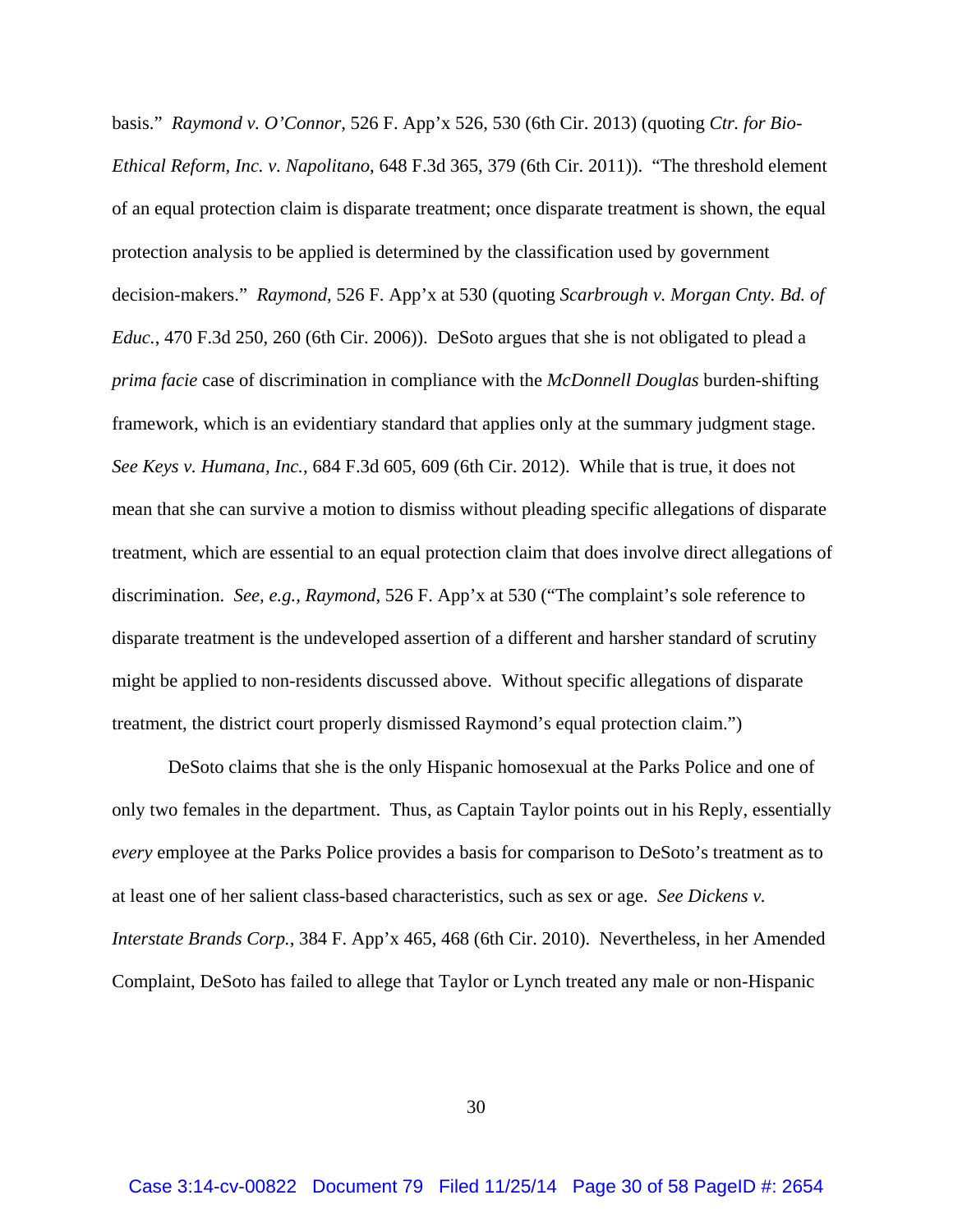employee differently than her or that another employee engaged in the same conduct as she but was treated more favorably.<sup>22</sup>

In an effort to defeat dismissal, DeSoto attempts to rely on a multitude of facts outside the Amended Complaint. In the interests of justice (and organization), the court will dismiss DeSoto's gender and race discrimination claims against Taylor and Lynch without prejudice and will permit DeSoto the opportunity to re-plead them. DeSoto is advised that, relative to these defendants, the court will not countenance another group pleading or the simple aggregation of race and sex "discrimination" claims without differentiation. Instead, DeSoto must plead specific allegations as to each defendant and the factual basis for each type of alleged discrimination. This will aid the court in determining whether a viable constitutional claim has been alleged and whether Taylor and Lynch are entitled to qualified immunity with respect to  $it^{23}$ 

## **E. Age Discrimination Claims Under the ADEA and THRA**

The ADEA prohibits employers from discriminating against employees on the basis of age with respect to the terms and conditions of employment, including promotions. *See Jones v. Memphis Light & Gas Water Div.*, 346 F. App'x 38, 43 (6th Cir. 2009) (citing *Burzynski v.*  Cohen, 264 F.3d 611, 621-22 (6th Cir. 2001)). A claim of age discrimination under the THRA is

 $22$  Indeed, parsing the Amended Complaint, DeSoto does not even allege a challenge to the factual basis for the three violations for which she was disciplined.

 $^{23}$  On a related note, it is not clear to the court why the plaintiff is suing Captain Taylor and Director Lynch directly for violating her right to equal protection of the laws relative to race and sex discrimination. Effectively, the race and sex discrimination claims would appear to be subsumed by the Title VII race and sex discrimination claims against Metro Nashville. Asserting the Title VII claim only against Metro Nashville aligns with how employment discrimination claims in this court are generally pled.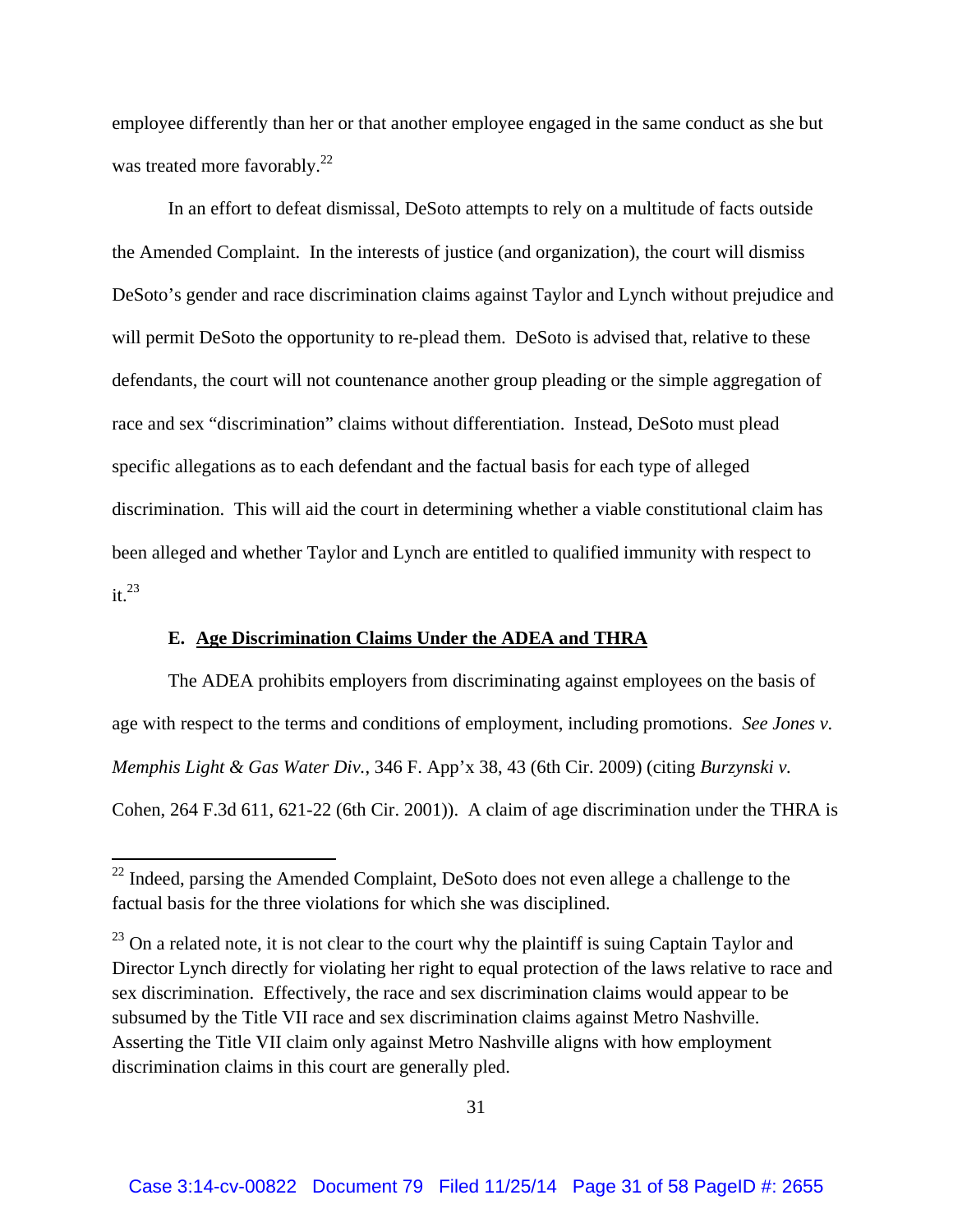analyzed under the same standard as an ADEA claim. *See Brennan v. Tractor Supply Co.*, 237 F. App'x 9, 15-16 (6th Cir. 2007) (citing *Wade v. Knoxville Utils. Bd.*, 259 F.3d 452, 464 (6th Cir. 2001)).

Typically, to establish a circumstantial case of age discrimination based on failure to promote, a plaintiff must show that (1) she was a member of a protected class; (2) she applied for and was qualified for the position; (3) she was considered for and was denied the promotion; and (4) an individual of similar qualifications who was not a member of the protected class received the job at the time the plaintiff's request for the promotion was denied. *White v. Columbus Metro. Housing Auth.*, 429 F.3d 232 (6th Cir. 2005) (citing *Nguyen v. City of Cleveland*, 229 F.3d 559, 562-63 (6th Cir. 2000)).

Here, DeSoto contends that she was targeted for mistreatment based on her age and that she should be able to maintain an age discrimination claim, despite the fact that the Parks Police ultimately promoted an employee who was older than she. DeSoto's only alleged facts in support of this proposition are that Metro Nashville was "grooming" a younger employee, Sergeant Irvin, to be her replacement and that Metro Nashville ultimately chose to promote Sergeant Taylor only because DeSoto claimed that she had been discriminated against on the basis of age. DeSoto provides no caselaw authority showing that it would violate the ADEA for Metro Nashville to promote an older employee only after considering a younger one for the position. The Sixth Circuit standard for failure to promote claims set forth in *White* is clear, and DeSoto cannot satisfy it, because Metro Nashville promoted an *older* employee to the position that she was seeking.

Desoto contends that she has no obligation to show that someone outside her class was promoted to the lieutenant's position, because the Sixth Circuit has indicated, in a different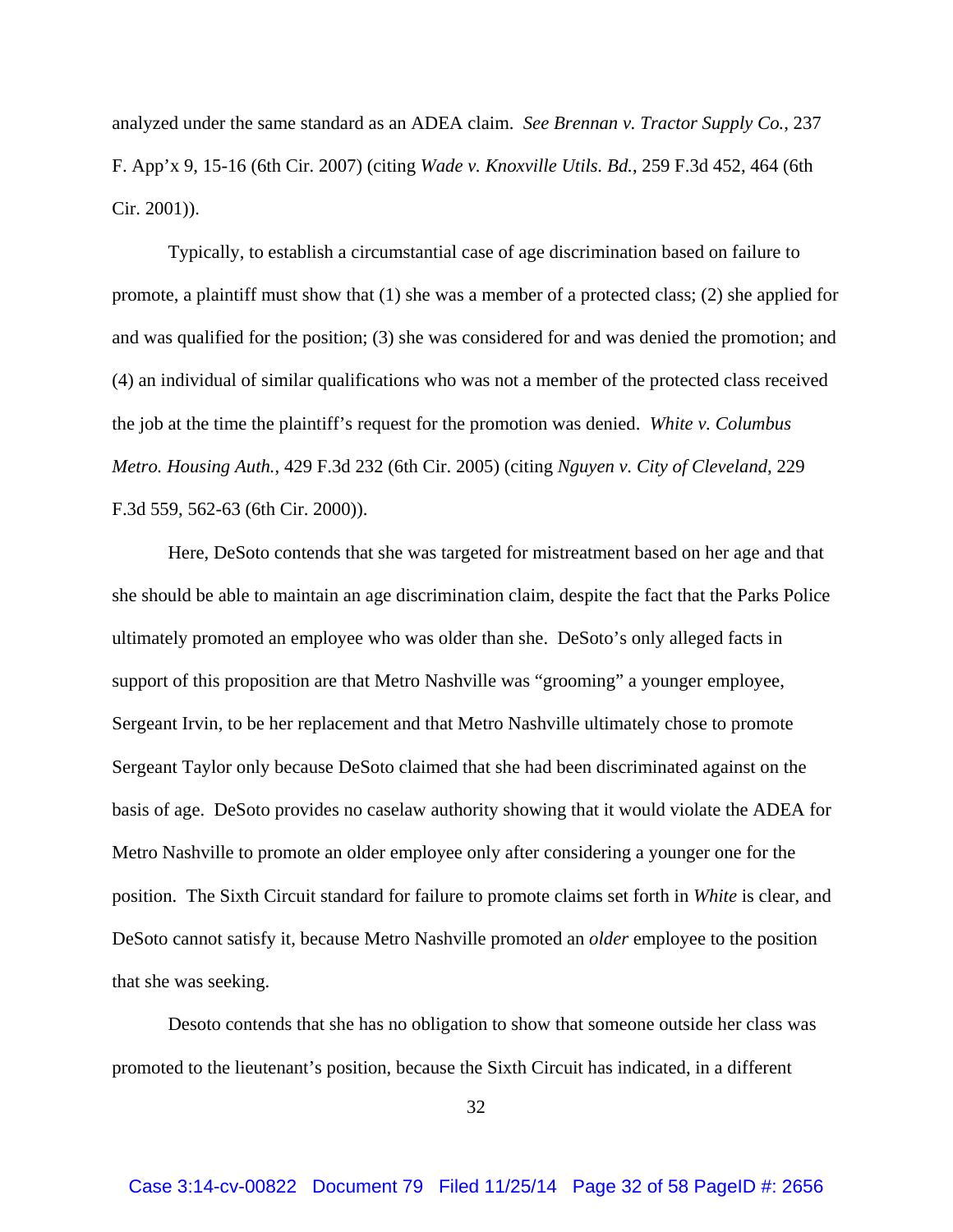context, that a plaintiff can establish discrimination by showing that "a comparable nonprotected person was treated better." *Mitchell v. Toledo Hosp.*, 964 F.2d 557*,* 582 (6th Cir. 1992). DeSoto is mixing apples and oranges. *Mitchell* involved a claim of wrongful termination on the basis of race; for wrongful termination claims (and perhaps other forms of adverse actions other than failure to promote), the Sixth Circuit has held that a plaintiff can show discrimination by showing that a similarly situated non-protected employee was "treated better" for "the same or similar conduct." *Id.* at 583. Thus, to use a hypothetical example, if a supervisor terminates a female employee for being 15 minutes late to work once, whereas the supervisor only gives a verbal reprimand to a similarly situated male employee who was 15 minutes late to work once, the female employee could maintain a viable sex discrimination claim. DeSoto has not shown that the Sixth Circuit has grafted this approach onto a failure to promote claim, nor has DeSoto explained why this court should do so in spite of the prevailing Sixth Circuit standard in *White*, which post-dates *Mitchell* by thirteen years. At any rate, the doctrine makes no sense in the failure to promote context. DeSoto's age discrimination claims are subject to dismissal with prejudice on this basis alone.

Even if DeSoto could maintain a claim by showing that a person under 40 was "treated better" than she before Metro Nashville promoted Sergeant Houston, DeSoto has not pleaded that Sergeant Irvin was under the age of 40. Indeed, although DeSoto has introduced evidence outside the pleadings relating to the ages of other Parks Police employees (*see* Docket No. 71, Exs. 2-4 (documents reflecting ages of Sergeant Taylor, Captain Taylor, and Officer Hooper)), both her Amended Complaint and Response are noticeably silent about Sergeant Irvin's actual age, notwithstanding the fact that the defendants specifically pointed out this deficiency in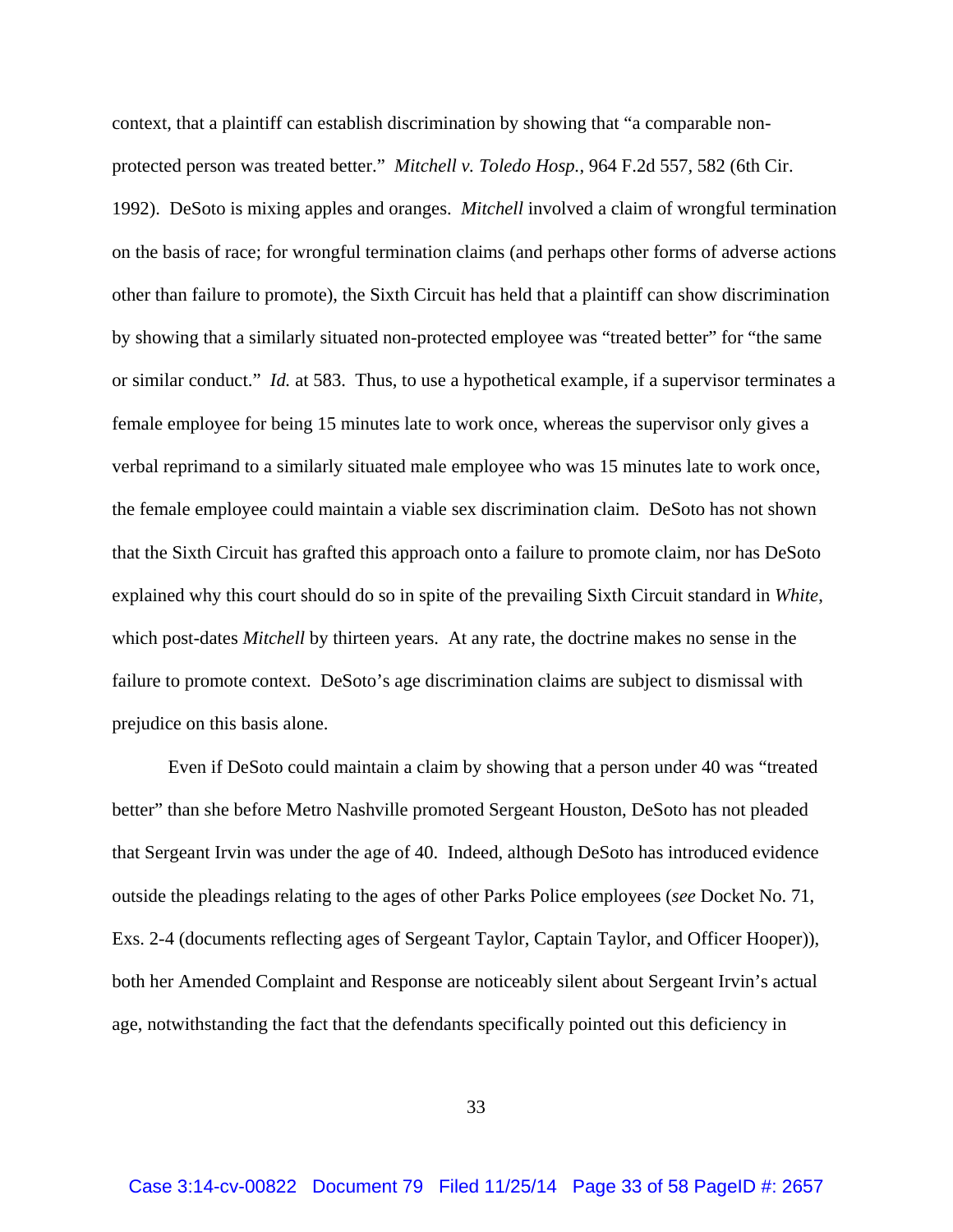support of their Rule 12(b)(6) motions. For this additional reason, the age discrimination claims are subject to dismissal.

Furthermore, DeSoto's allegation that Metro Nashville was "grooming" Irvin for the lieutenant's position is conclusory and does not, standing alone, give rise to a plausible inference of age discrimination. DeSoto does not explain how the "grooming" was accomplished, why it was allegedly discriminatory, or how it impacted her in any way. At any rate, DeSoto has not pleaded facts giving rise to a plausible inference that her failure to be promoted resulted from someone younger than she being treated more favorably.

For all of these reasons, DeSoto's age discrimination claims will be dismissed with prejudice.

### **F. Conspiracy Claims Under § 1983**

The defendants assert two arguments as to why the conspiracy claims should fail: (1) DeSoto has failed to plead allegations of a conspiracy with sufficient particularity; and (2) the intra-corporate conspiracy doctrine bars the claims.

A civil conspiracy is an agreement between two or more persons to injure another by unlawful action. *Spadafore v. Gardner*, 330 F.3d 849, 854 (6th Cir. 2003). "It is well-settled that conspiracy claims must be pled with some degree of specificity and that vague and conclusory allegations unsupported by material facts will not be sufficient to state such a claim under § 1983." *Id*. This pleading standard is "relatively strict." *Heyne v. Metro. Nashville Pub. Schs.*, 655 F.3d 556, 563 (6th Cir. 2011).

Here, DeSoto's allegations are devoid of specifics concerning an alleged conspiracy. DeSoto does not articulate who she believes formed the conspiracy, what agreement they reached, or when the agreement allegedly occurred. She does not specify which constitutional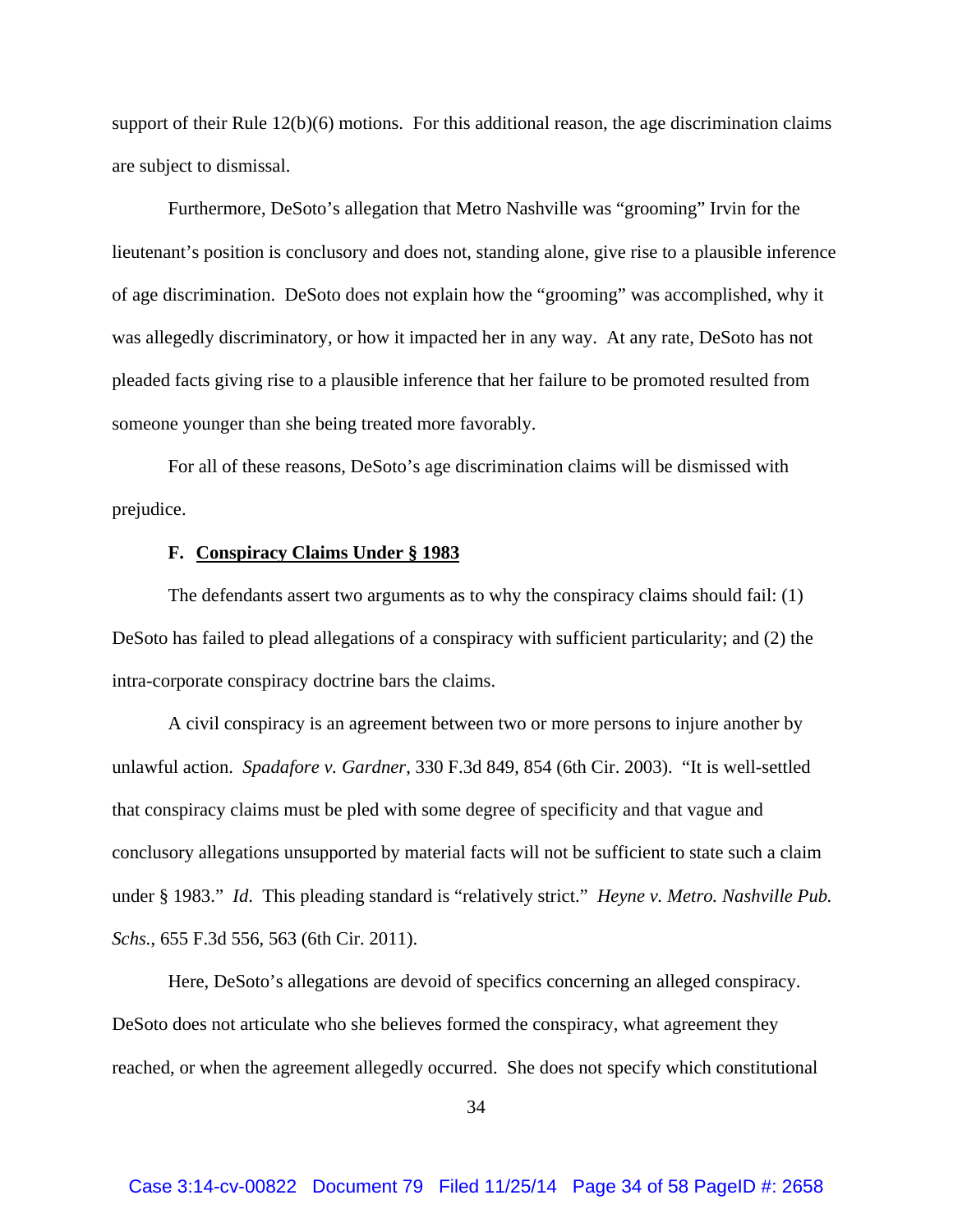violations the conspiracy allegedly related to, nor does she draw any distinctions between the actions related to the de-commissioning itself and the later incidents of alleged evidence spoliation. All of the conspiracy claims are subject to dismissal on these grounds alone.

With respect to Sergeant Irvin and Officer Moore, the only conceivable alleged constitutional violation relates to their presence in the patrol car after Captain Taylor decommissioned DeSoto. As the court finds for reasons stated herein, the underlying Fourth Amendment claims will be dismissed with prejudice because DeSoto was not seized; therefore, the associated conspiracy claims relating to Irvin and Moore will also be dismissed with prejudice. Indeed, in the section of her Response brief relating to the § 1983 conspiracy claims, DeSoto does not even reference Irvin or Moore.

As to Officer Hooper, the Amended Complaint simply alleges that Hooper cleaned out DeSoto's office after she was de-commissioned, resulting in the loss of records that DeSoto claims were relevant to her appeal, and that Hooper took some manuals of hers home with him at some point after she was de-commissioned. DeSoto does not claim that Officer Hooper was a party to an agreement to violate her civil rights, she does not specifically tie his conduct to any particular civil rights violation, and she does not allege that Officer Hooper intended to injure her in any way or that he intended to assist his employer in violating her civil rights in some way. As with Irvin and Moore, DeSoto's Response concerning her conspiracy claims does not even reference Officer Hooper. The court finds no conceivable basis for the conspiracy claim against Officer Hooper and will dismiss it with prejudice.

With respect to Director Lynch, Captain Taylor, and Danny Duke, the court will permit DeSoto to re-plead her § 1983 conspiracy claims as they relate to constitutional claims that the court is not dismissing with prejudice. Although the conspiracy claims are subject to dismissal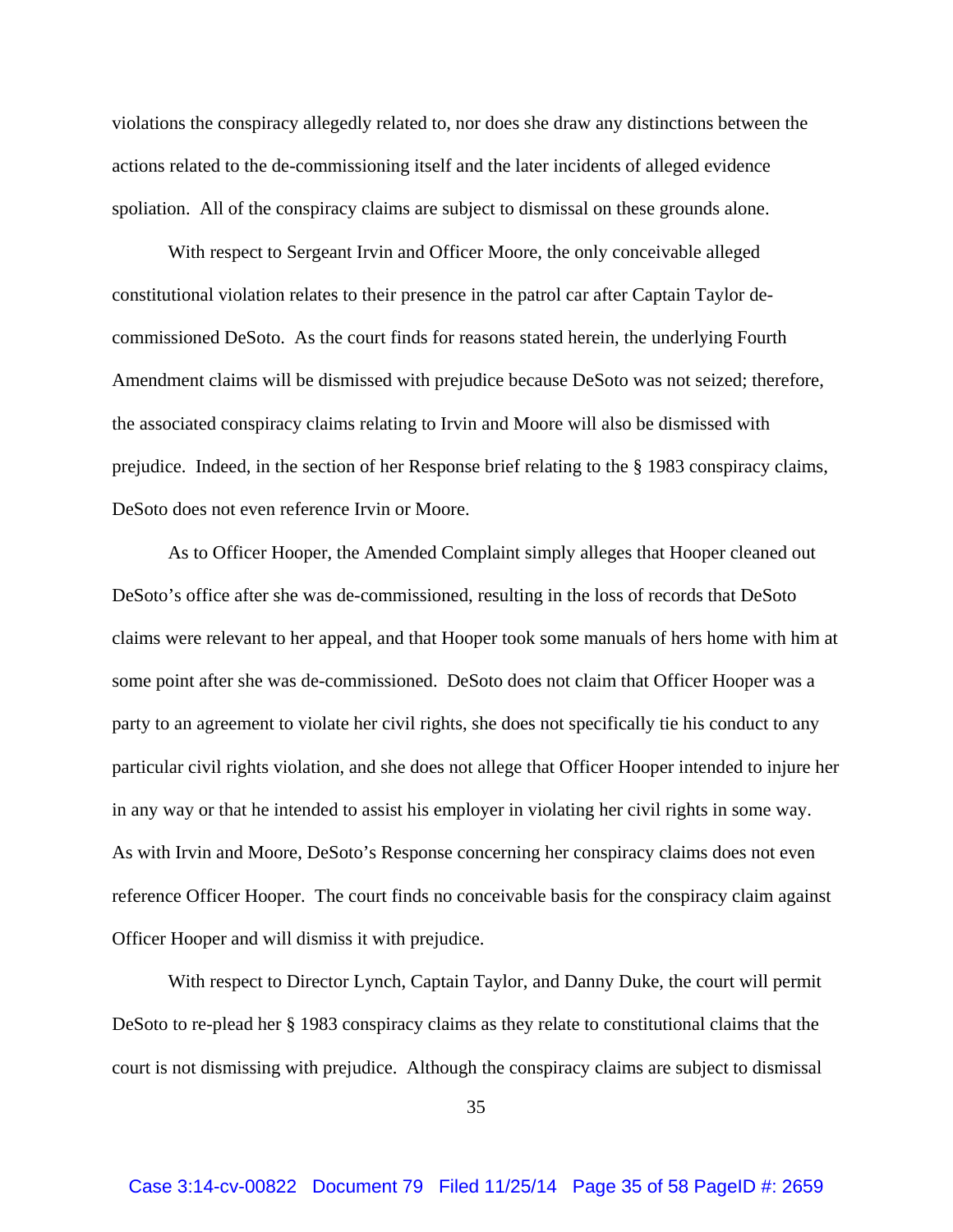because of their vagueness, DeSoto attempts to allege some sort of coordinated misconduct by these three defendants. Clarified allegations will assist the court in rendering a more grounded decision as to whether (a) the § 1983 conspiracy claims are viable, or (b) these defendants are entitled to qualified immunity with respect to those claims.

Because the court is permitting the plaintiff to re-plead the conspiracy claims against Lynch, Taylor, and Duke, the court will defer addressing the potential application of the intracorporate conspiracy doctrine at this time. The application of that doctrine raises potentially difficult legal issues that the court may not ultimately need to reach and that, at any rate, require more careful analysis than the parties have given them here.<sup>24</sup>

 $24$  The intra-corporate conspiracy doctrine was originally developed in the antitrust context to further the purposes of the Sherman Act's anti-conspiracy provision, which aims to prevent different business enterprises from engaging in anticompetitive practices in combination. *Stathos v. Bowden*, 728 F.2d 15, 20-21 (1st Cir. 1984). Some courts, including the Sixth Circuit, later grafted the doctrine onto § 1985 conspiracy claims, which involve conspiracies by individuals (including private citizens) to deprive individuals of their civil rights. *See Hull v. Cuyahoga Valley Joint Vocational Sch. Dist. Bd. of Educ.*, 926 F.2d 505, 509-10 (6th Cir. 1991). Given that § 1985 was originally passed to permit private civil rights claims against members of the Ku Klux Klan for interfering with the rights of minorities to vote (among other constitutional rights violations), some commentators have complained that utilizing the intra-corporate conspiracy doctrine to bar § 1985 conspiracies among members of an organization effectively guts the original intent of the statute and reflects a serious mistake by district and circuit courts that have made that leap. *See Rahman v. Fischer*, 2012 WL 4492010, at \*13 (N.D.N.Y. Sept. 28, 2012) (listing articles). Notwithstanding that criticism, many courts, including the Sixth Circuit in a post-*Hull* unpublished case, have gone even further and have applied the doctrine to § 1983 claims, generally with little or no analysis. *See, e.g.*, *Upton v. City of Royal Oak*, 492 F. App'x 492, 493, 503 (6th Cir. May 11, 2012) (citing *Hull*); *Wright v. Bloomfield Twp.*, 2014 WL 5499278, at \*15 (E.D. Mich. Oct. 30, 2014); *Pardi v. Cnty. of Wayne*, 2013 WL1011280, at \*14- \*15 (E.D. Mich. Mar. 14, 2013); *Mauldin v. Napolitano*, 2012 WL 2870834, at \*5 (E.D. Mich. July 12, 2012). On the other hand, other courts, including at least one district court within this circuit and other circuits, have refused to extend the doctrine to § 1983 claims and, in some cases, § 1985 claims as well. *See Kinkus v. Village of Yorkville*, 476 F. Supp. 2d 829, 838-41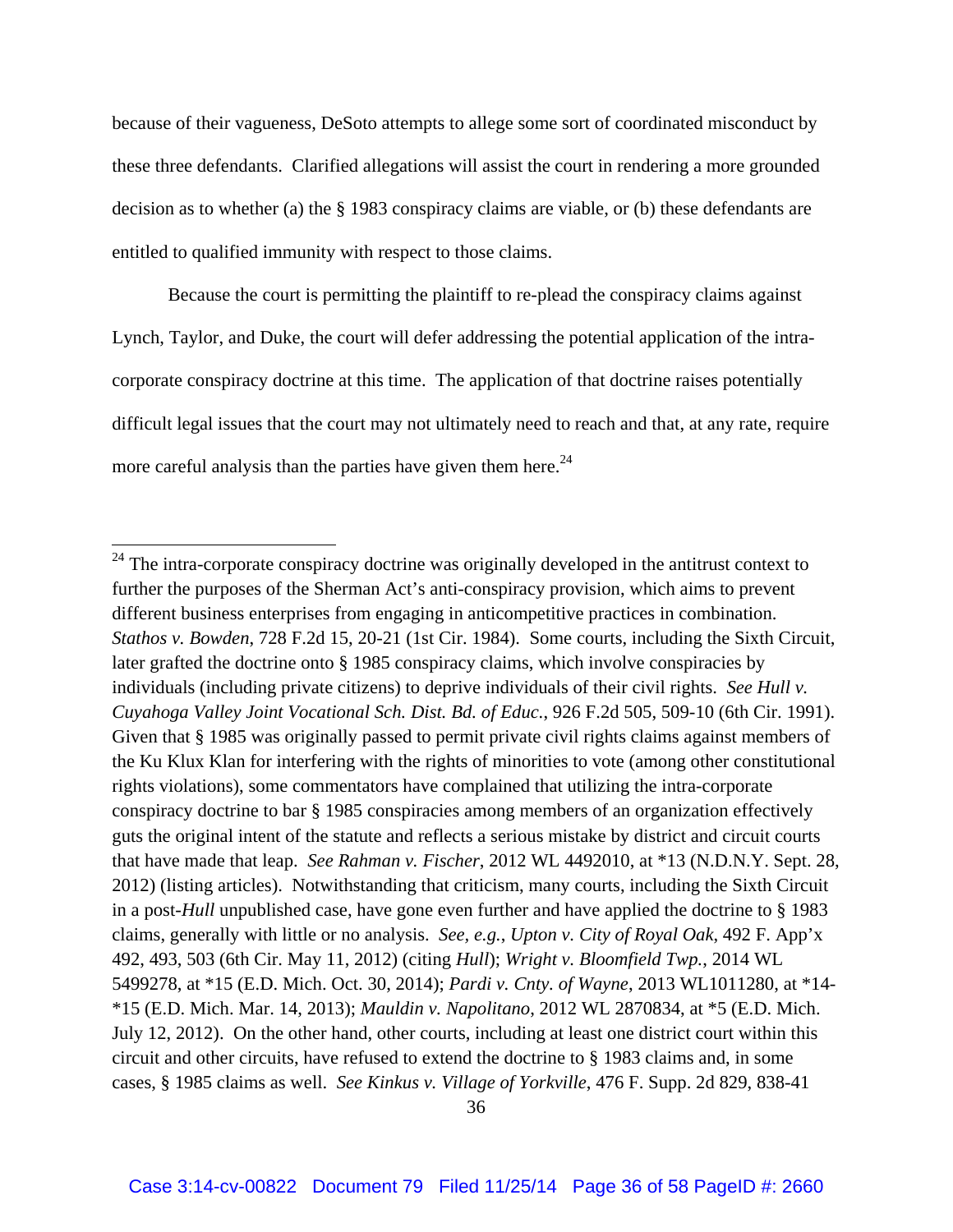### **G. Intentional Infliction of Emotional Distress**

A claim for intentional infliction of emotional distress – also referred to in Tennessee as the tort of "outrageous conduct" – has three elements: (1) "the conduct complained of must be intentional or reckless, (2) the conduct must be so outrageous that it is not tolerated by civilized society; and (3) the conduct complained of results in "serious mental injury." *Bain v. Wells*, 936 S.W.2d 618, 622 (Tenn. 1997); *see also Medlin v. Alliance Inv. Co.*, 398 S.W.270, 274 (Tenn. 1996). Tennessee has adopted a "high threshold standard" for tortious conduct that is actionable as an IIED claim. *Bain*, 936 S.W.2d 618, 622 (1997).

(S.D. Ohio 2007), *rev'd on other grounds*, 289 F. App'x 86, 89 n.4 (6th Cir. 2008); *Hoefer v. Fluor Daniel, Inc.*, 92 F. Supp. 2d 1055, 1057-58 (C.D. Cal. 2000) (discussing circuit split).

<u> 1989 - Johann Stein, marwolaethau a gweledydd a ganlad y ganlad y ganlad y ganlad y ganlad y ganlad y ganlad</u>

The court notes that there may be a relevant distinction between (a) applying the intra-corporate conspiracy doctrine to bar a claim that a Metro Nashville supervisor conspired with Metro Nashville itself (a moot point here, since Metro Nashville will be dismissed anyway), as opposed to (b) applying the doctrine to bar a claim that two or more Metro Nashville employees conspired *with each other* (not Metro Nashville itself) to violate an individual's civil rights. *See Kinkus*, 476 F. Supp. 2d at 841. Leaving aside whether the doctrine should ever apply to § 1983 conspiracy claims, the intra-corporate conspiracy doctrine would seem to apply more sensibly to the first scenario (*i.e.*, to bar claims of a conspiracy between an employee and his employer) than the second. Here, if the remaining defendants intend to raise this defense again as a basis for dismissal of the conspiracy claims, they should be prepared to argue why the intra-corporate conspiracy doctrine should apply to bar a claim under § 1983 that two or more employees of a single governmental entity allegedly conspired with each other, rather than with their public employer. This court is not prepared to expand the intra-corporate conspiracy doctrine to bar § 1983 conspiracy claims of that type without giving due consideration to the policy grounds for doing so.

On a final note, with respect to the "scope of employment" limitation on the application of the intra-corporate conspiracy doctrine, the court preliminarily finds the Eleventh Circuit's discussion in *Grider*, 618 F.3d 1240, 1262 n.33 (11th Cir. 2010), to be particularly persuasive as to how that limitation must be cabined. *See also Johnson v. Hills & Dales Gen. Hosp.*, 40 F.3d 837, 840 (6th Cir. 1994).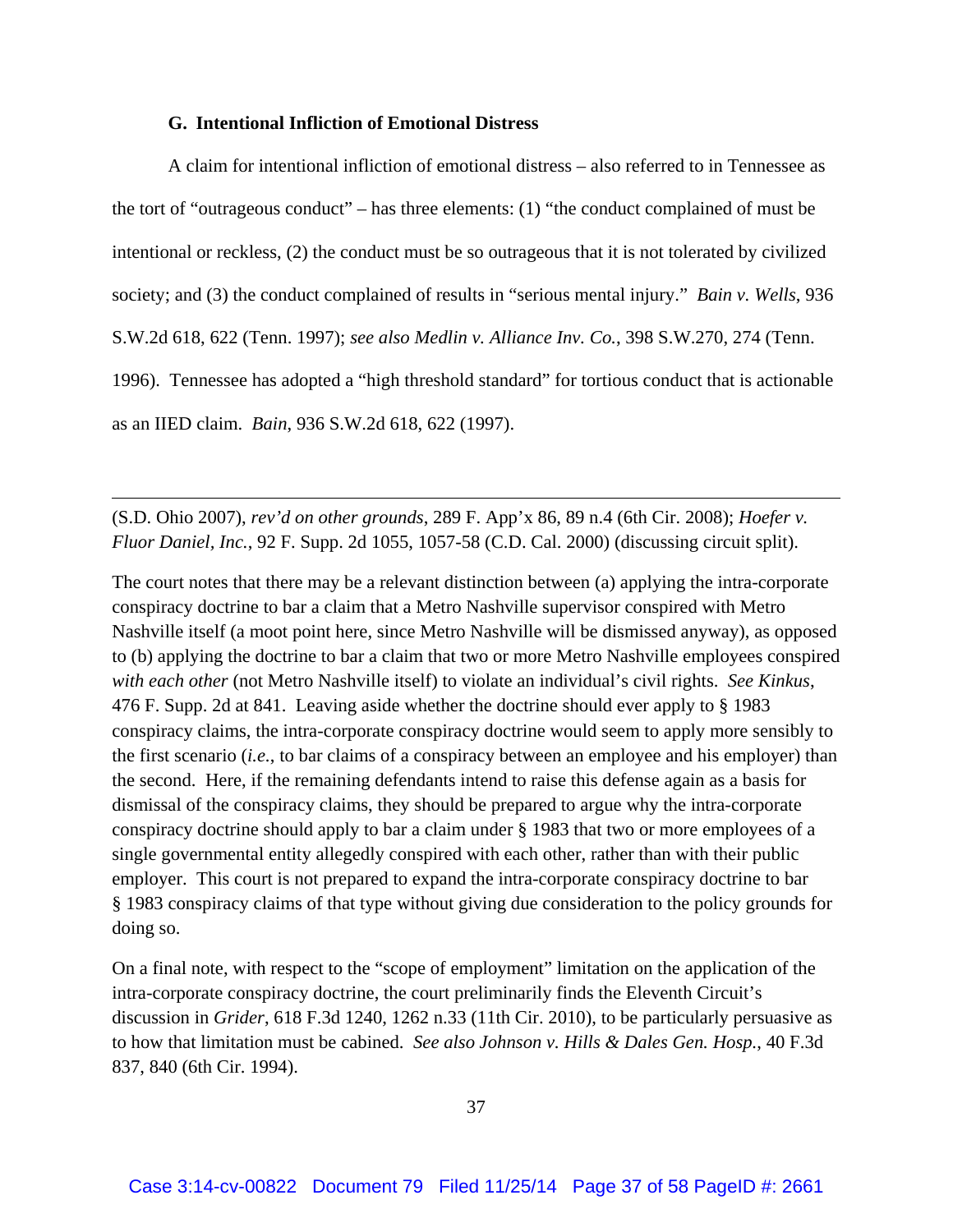The cases thus far decided have found liability only where the defendant's conduct has been extreme and outrageous. It has not been enough that the defendant has acted with an intent which is tortious or even criminal, or that he has intended to inflict emotional distress, or even that his conduct has been characterized by "malice," or a degree of aggravation which would entitle the plaintiff to punitive damages for another tort. Liability has been found only where the conduct has been so outrageous in character, and so extreme in degree, as to go beyond all bounds of decency, and to be regarded as atrocious and utterly intolerable in a civilized community. Generally, the case is one in which the recitation of the facts to an average member of the community would arouse his resentment against the actor, and lead him to exclaim, "Outrageous."

*Id.* at 623 (quoting *Medlin*, 398 S.W.2d at 274); *accord Arnett v. Domino's Pizza I, L.L.C.*, 124 S.W.3d 529, 540 (Tenn. Ct. App. 2003). The court must apply this standard to determine whether a defendant's conduct may reasonably be regarded as so extreme and outrageous as to permit recovery. *Bain*, 936 S.W.2d at 623. Thus, a plaintiff seeking damages for IIED must meet an exacting standard. *Arnett*, 124 S.W.3d at 540 (citing *Miller v. Willbanks*, 8 S.W.3d 607, 614 (Tenn. 1999)). Cases in which IIED claims were viable have involved truly shocking conduct. *See, e.g., Johnson v. Woman's Hosp.*, 527 S.W.2d 133, 140 (Tenn. Ct. App. 1975) (affirming jury verdict, where defendant had preserved the body of a premature stillborn infant in a jar of formaldehyde and displayed the jar to the mother); *Dunn v. Motor Photo, Inc.*, 828 S.W.2d 747, 751 (Tenn. Ct. App. 1991) (defendants committed "gross, inexcusable and outrageous breach of contract," where they accepted plaintiff's film for developing, told the plaintiff that her film, which included naked images of her, could not be developed, and defendants in fact developed the film and circulated the naked images to friends who desired to see a "wild picture").

 In applying this standard, Tennessee courts have indicated that trial courts should be wary of permitting IIED claims to move forward in employment discrimination cases, absent exceptional allegations. *See, e.g.*, *Arnett*, 124 S.W.2d at 540 ("[D]iscriminatory conduct does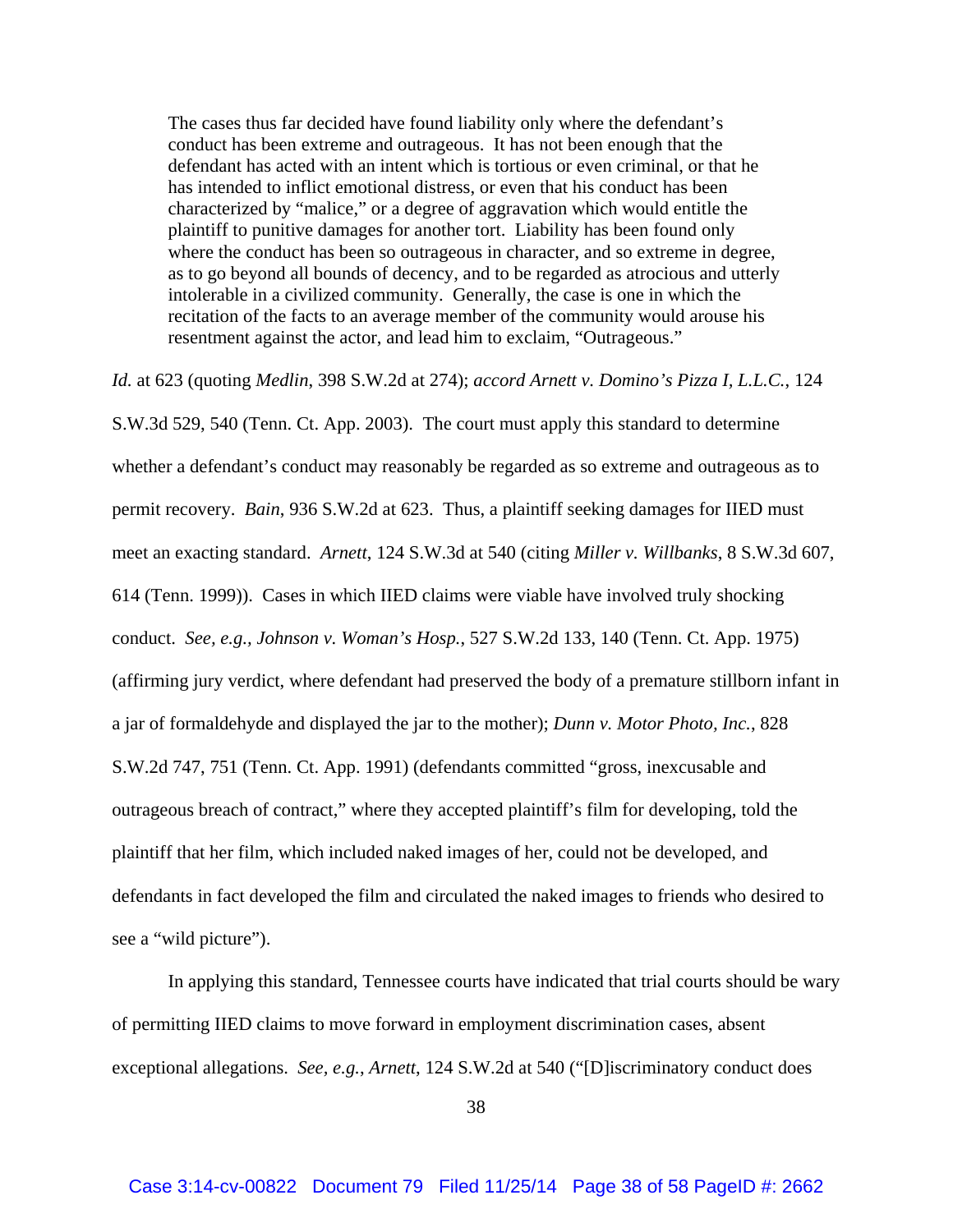not automatically give rise to the imposition of liability for intentional infliction of emotional distress. If it did, virtually every action brought under these statutes would include an intentional infliction of emotional distress claim."); *see also Godfredson v. Hess & Clark Inc.*, 173 F.3d 365, 376 (6th Cir. 1999) ("An employee's termination, even if based on discrimination, does not rise to the level of extreme and outrageous conduct without proof of something more. If such were not true, then every discrimination would simultaneously become a cause of action for the intentional infliction of emotional distress."). Thus, even where courts permit claims of harassment or retaliation to proceed under state and federal statutes, courts will not permit IIED claims to proceed in most employment discrimination cases; this approach applies even where a defendant or its employees engaged in highly reprehensible conduct or otherwise intended to cause the plaintiff to suffer emotional distress.25

Here, none of the alleged conduct by any particular actor supports a plausible claim for outrageous conduct. In her Response, DeSoto inappropriately aggregates all of the alleged adverse or retaliatory actions and claims that they justify her outrageous conduct claims against "the defendants." With respect to Sergeant Irvin, Officer Moore, Officer Hooper, and Mr. Duke,

<sup>25</sup> *See, e.g., Stacy v. MVT Servs., LLC*, 2012 WL 2281495, at \*8 (M.D. Tenn. June 18, 2012) (dismissing IIED claim but permitting sexual harassment claims to proceed under Title VII, TPPA, and THRA); *Mays v. Int'l Mill Servs., Inc.*, 2006 WL 208874, at \*3-\*5 (W.D. Tenn. Jan. 26, 2006) ("Plaintiffs may ultimately prove that [the defendant] wrongfully discharged Randy Mays and/or that he was subjected to discrimination. However, even when the factual allegations in the plaintiffs' complaint are taken as true, those allegations fail to meet the very high standard required to establish a cause of action for outrageous conduct in Tennessee and thus fail to state a claim upon which relief may be granted."); *West v. Genuine Parts Co.*, 2011 WL 4356361, at \*2 (E.D. Tenn. Sept. 16, 2011) (dismissing IIED claim associated with allegedly retaliatory termination and observing that, "[b]eing terminated from his job, even if such termination is found to be wrongful or discriminatory, does not constitute outrageous conduct for the purposes of the tort of [IIED]"); *Johnson*, 2012 WL 899325, at \*8 (dismissing IIED claim and observing that the plaintiff "has provided no authority, and the court has found none, in which the Tennessee courts have recognized that an employee's termination satisfies the requisite elements for outrageous conduct").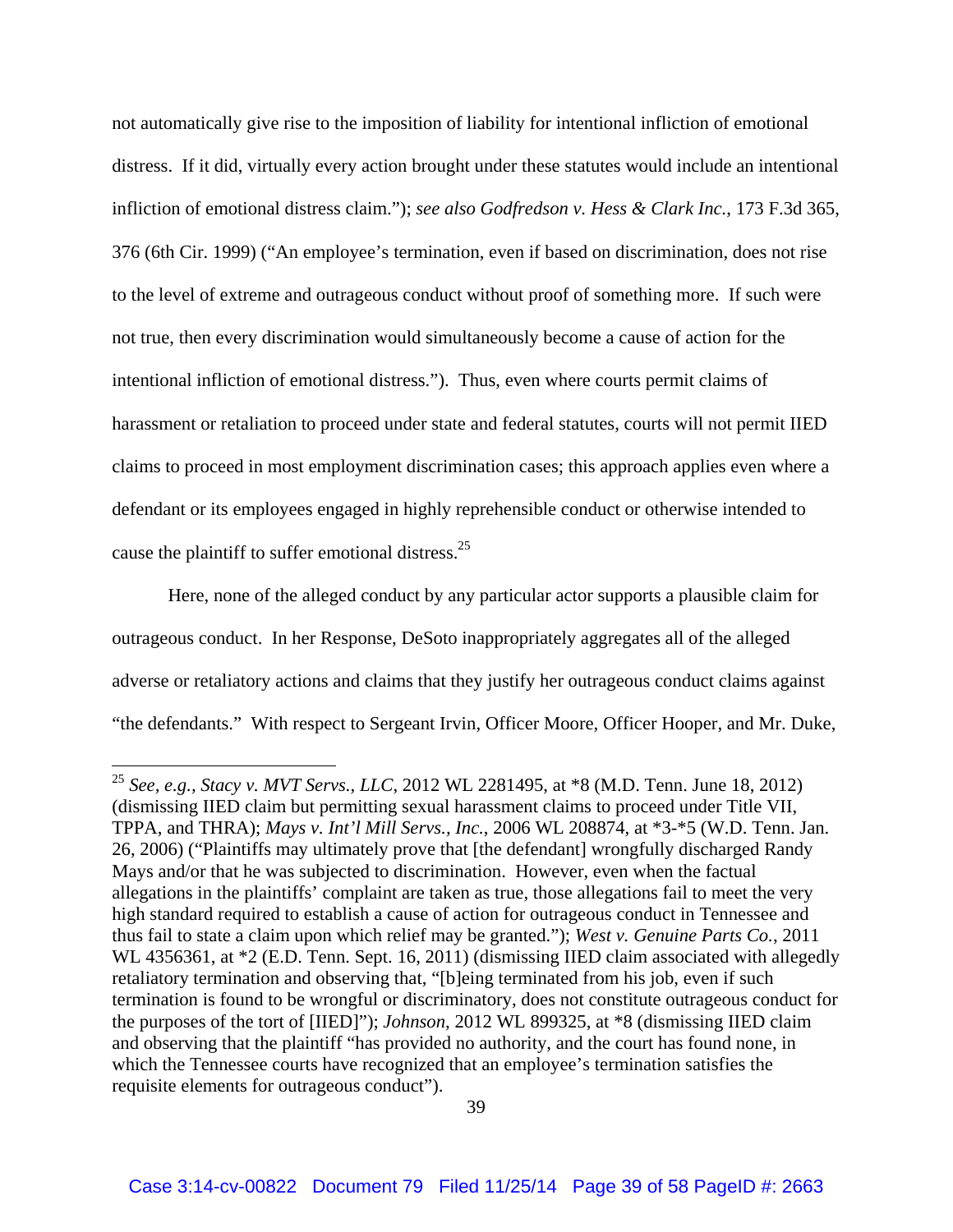aggregation is manifestly inappropriate and the outrageous conduct claims are, in the court's view, essentially frivolous. With respect to Director Lynch and Captain Taylor, even if the court were to aggregate the various adverse actions for purposes of analysis, the claims are without merit. Although the alleged actions may have been unreasonable or even illegal, such as decommissioning DeSoto without cause based on a protected characteristic or destroying relevant documents without her knowledge, those actions could not reasonably be construed as "atrocious" or "utterly intolerable in a civilized community." The alleged actions do not even approach the high threshold standard to maintain an outrageous conduct claim. The court will therefore dismiss the IIED claims with prejudice.

#### **H. Negligent Infliction of Emotional Distress**

To maintain a claim for the negligent infliction of emotional distress, a plaintiff must show "the elements of a general negligence claim, which are duty, breach of duty, injury or loss, causation in fact, and proximate causation," and that "the defendant's conduct caused serious or severe emotional injury." *Rogers v. Louisville Land Co.*, 367 S.W.3d 196, 206 (Tenn. 2012) (citing *Lourcey v. Estate of Scarlett*, 146 S.W.3d 48, 52 (Tenn. 2004)).

Here, the Amended Complaint does not identify the requisite elements of a NEID claim relative to any particular defendant: it does not specify what duty each defendant owed DeSoto, how that duty was breached, how that breach of duty caused an injury or loss to DeSoto, or how any particular defendant caused (actually or proximately) those damages. Again, at least as to defendants Irvin, Moore, Hooper, and Duke, the claims are seemingly frivolous. As to Captain Taylor, the alleged adverse actions by Captain Taylor were alleged to be *intentional*, not negligent, which provides an additional basis to dismiss the NEID claims. *See Alexander v. Newman*, 345 F. Supp. 2d 867, 887 (W.D. Tenn. 2004). As to Director Lynch, the only well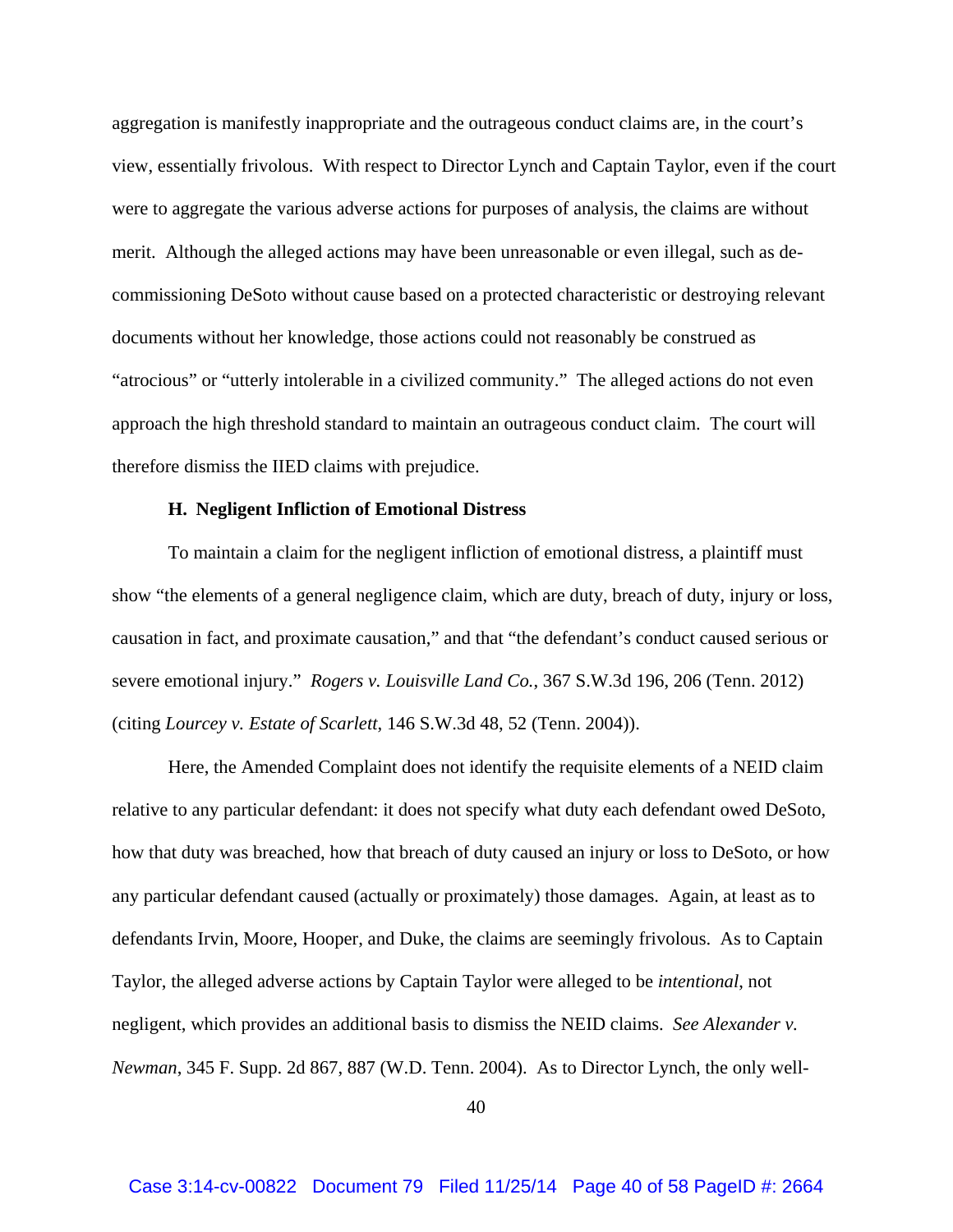pleaded alleged actions are that Director Lynch recommended that DeSoto be terminated and that Lynch "perhaps" directed Mr. Duke to access DeSoto's government-issued Blackberry, which ultimately resulted in destruction of the data on the BlackBerry. Again, DeSoto does not articulate how any of these actions equate to any sort of breach of duty owed by Lynch to DeSoto, nor is any duty evident to the court.

DeSoto's Response does not address these manifest deficiencies. Particularly where DeSoto alleges only intentional (mis)conduct by particular Metro Nashville employees, there is no reasonable prospect that re-pleading the NEID claims could result in viable NEID claims in this case against Taylor, Lynch, or Duke. Accordingly, the court will dismiss the NEID claims with prejudice.

### **I. False Imprisonment**

False imprisonment is "the intentional restraint or detention of another without just cause." *Newsom v. Thalhimer Bros., Inc.*, 901 S.W.2d 365, 367 (Tenn. Ct. App. 1994). The elements of the tort are (1) the detention or restraint of one against his will and (2) the unlawfulness of such detention or restraint." *Id.* at 367 (citing *Coffee v. Peterbilt of Nashville, Inc.*, 795 S.W.2d 656, 659 (Tenn. 1990)). "[S]ubmission to the mere verbal direction of another, unaccompanied by force or by threats of any character, cannot constitute a false imprisonment[.]" *Id.* (quoting 35 C.J.S. *False Imprisonment* § 11.)

Under the facts alleged, the court finds no basis for a false imprisonment claim. The facts do not support a reasonable inference that Moore or Irvin actually detained or restrained DeSoto against her will. DeSoto's main complaint is that the entire experience was humiliating and perhaps unnecessary: she argues that she could simply have retrieved the weapons herself, but suggests that Taylor may have staged the scene in an effort to embarrass her. She alleges that,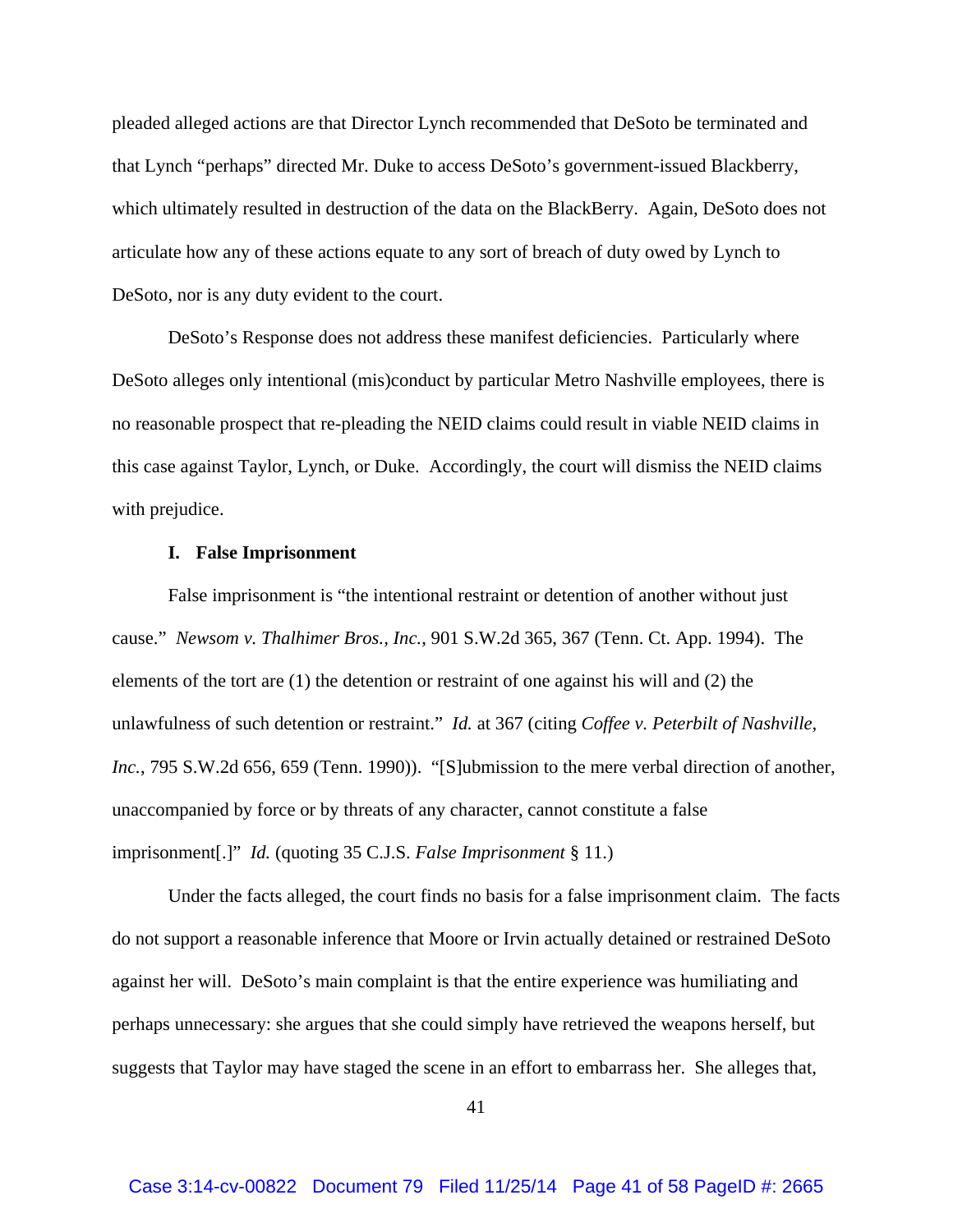after she resisted Taylor's initial orders, Taylor (apparently) relented and let her proceed separately along with two of her relatives. Sergeant Irvin and Officer Moore were present in the police car and were armed. Assuming all of this to be true, the facts do not establish that Irvin or Moore restrained or detained her for purposes of a "false imprisonment" claim. Given that DeSoto does not contend that she actually entered the car (even after Irvin and Moore pointed out the deficiency in their motions), the court finds no potential grounds for asserting claims of false imprisonment against Irvin or Moore. The court will therefore dismiss the false imprisonment claims against them with prejudice. $^{26}$ 

# **J. Fourth Amendment**

DeSoto's Fourth Amendment claims against Irvin and Moore fail for essentially the same reasons as her false imprisonment claim. The Fourth Amendment provides the right to be free from arrest without probable cause. Probable cause to make an arrest exists if the facts and circumstances within the arresting officer's knowledge were sufficient to warrant a prudent man in believing that the arrestee had committed or was committing an offense. *Pyles v. Raisor*, 60 F.3d 1211, 1215 (6th Cir. 1995). A person has been "seized" within the meaning of the Fourth Amendment when an officer, by means of physical force or show of authority, terminates or restrains his freedom of movement through means intentionally applied. *United States v. Jones*, 673 F.3d 497, 501 (6th Cir. 2012). A seizure can occur without physical restraint if, in view of all the circumstances surrounding the incident, a reasonable person would have believed that she was not free to leave. *Scozzari v. McGraw*, 500 F. App'x 421, 423 (6th Cir. 2012) (citing

 $26$  Captain Taylor did not move for summary judgment on the false imprisonment claim. The court therefore expresses no opinion concerning the sufficiency of the false imprisonment claim as it relates to Taylor. In the Amended Complaint, DeSoto therefore may re-assert the false imprisonment claim against Captain Taylor.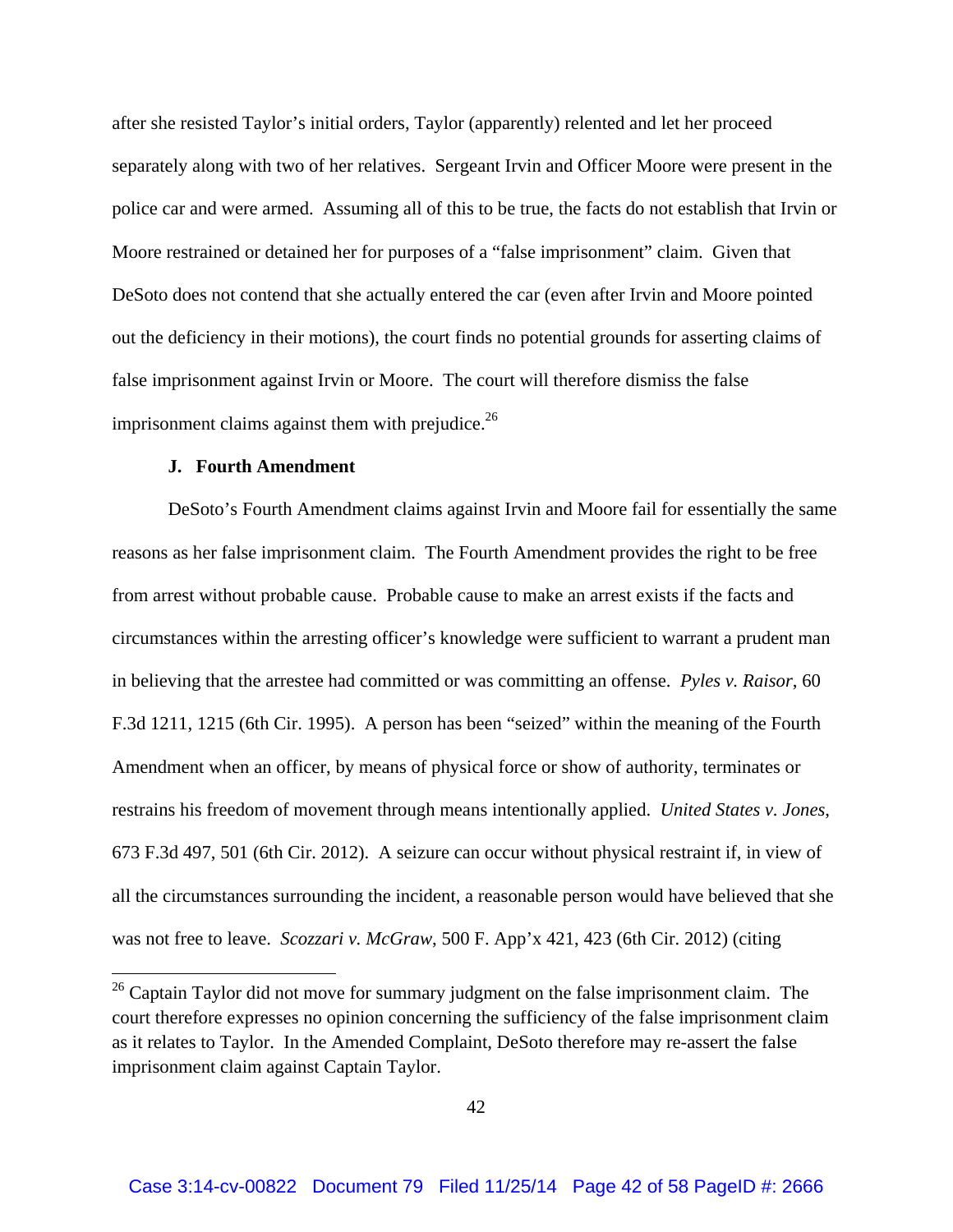*Michigan v. Chesternut*, 486 U.S. 567, 573 (1988)). In order to be seized, a person must yield to a showing of authority. *Scozzari*, 500 F. App'x at 423 (citing *Brendlin*, 551 U.S. at 254) ("[T]here is no seizure without actual submission; otherwise, there is at most an attempted seizure, so far as the Fourth Amendment is concerned.")

With respect to Irvin and Moore, the Amended Complaint is devoid of any well-pleaded allegations that Irvin and Moore "arrested" DeSoto. DeSoto does not allege that she was actually detained in the patrol car, she does not allege Irvin and Moore physically threatened her or made a show of force, and she does not allege that she submitted to Captain Taylor's order in any case – indeed, she alleges that she did not submit and that she eventually was permitted to travel separately. The court finds that she has failed to plead a Fourth Amendment violation as to Irvin and Moore.

Furthermore, even if DeSoto had alleged facts showing a "seizure" for Fourth Amendment purposes, the court would find that Sergeant Irvin and Officer Moore are entitled to qualified immunity because it was not clearly established that, by being present in a patrol car in which Captain Taylor ordered DeSoto to enter, they could be held liable for violating DeSoto's Fourth Amendment right to be free from unreasonable searches and seizures. The court will therefore dismiss DeSoto's Fourth Amendment claims against Irvin and Moore with prejudice.

# **K. THRA Aiding and Abetting and Retaliation Claims (Against Taylor, Hooper, Lynch, and Duke)**

As to the remaining THRA claims, the pre-July 2014 version of the THRA contains a provision establishing individual liability for "aiding and abetting" an "individual entity's discriminatory practices." Tenn. Code Ann. § 4-21-301(2). An individual can also be held liable under § 301(a) for retaliation, which is a form of discriminatory practice under the THRA. Tenn.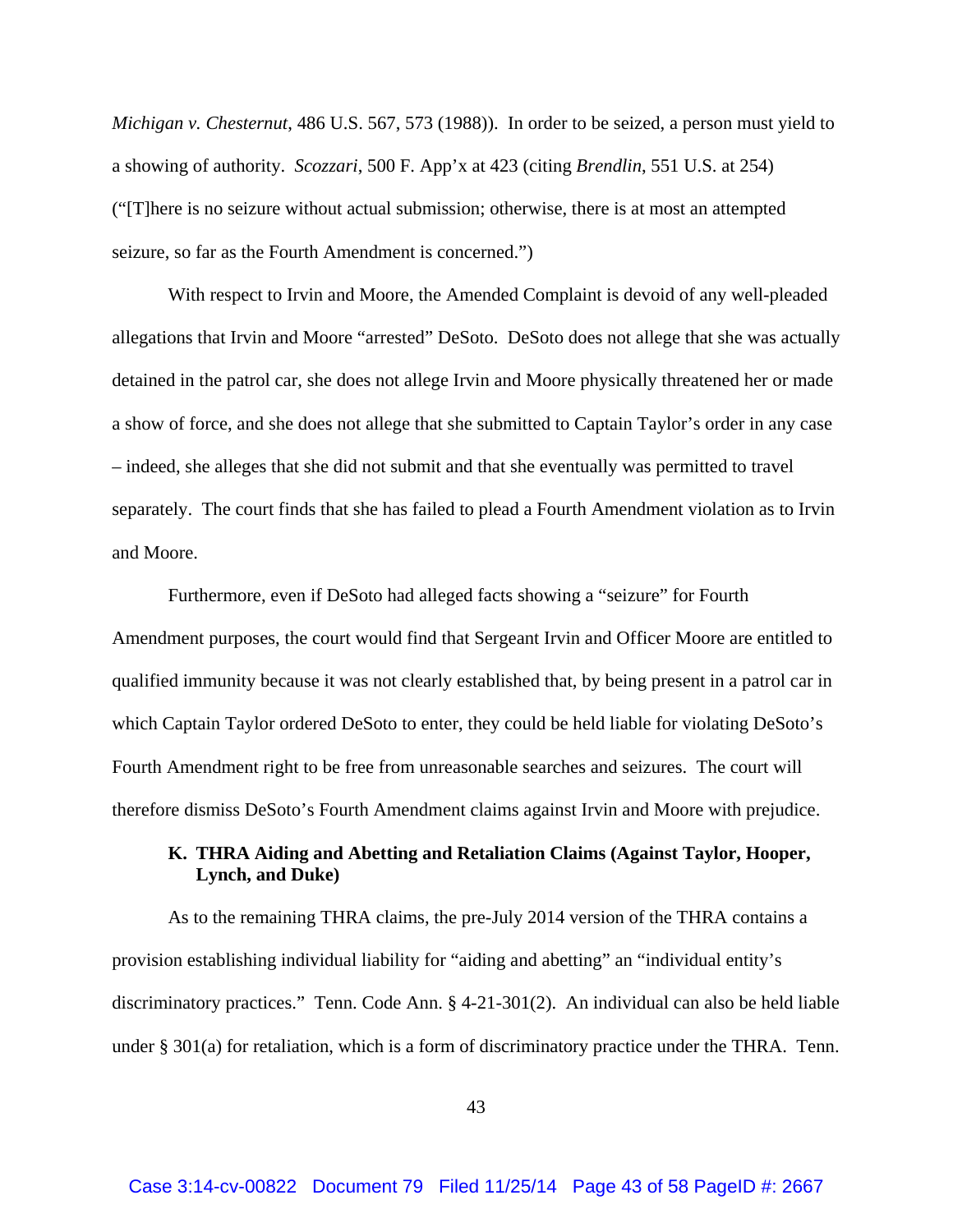Code Ann. § 4-21-102; *Beadle v. Memphis City Schs.*, 2008 WL 4982715, at \*7 (W.D. Tenn. Nov. 18, 2008) (citing *Emerson v. Oak Ridge Research, Inc.*, 187 S.W.3d 364, 376-77 (Tenn. Ct. App. 2005)); *Abernathy v. Tennessee Valley Recycling, LLC*, 2013 WL 1899010, \*5 (M.D. Tenn. May 7, 2013).

Under the THRA, "discriminatory practices" means any "direct or indirect act or practice of exclusion, distinction, restriction, segregation, limitation, refusal, denial, or any other act or practice of differentiation or preference in the treatment of a person or persons because of race, creed, color, religion, sex, age, or national origin." *Id.* § 4-21-102. Accordingly, here, DeSoto's THRA aiding and abetting claims may only proceed as they relate to these protected categories. Sexual orientation is not among those categories, meaning that DeSoto cannot maintain a THRA claim premised on sexual orientation discrimination. Also, for the reasons stated in this opinion with respect to DeSoto's ADEA claim, DeSoto cannot maintain a viable age discrimination claim in the first place. *See Bender v. Hecht's Dept. Stores*, 455 F.3d 612, 670 (6th Cir. 2006) (THRA age discrimination claims analyzed under same standard as ADEA claims). Therefore, the THRA aiding and abetting claims will, at the outset, be dismissed with prejudice except as they relate to alleged discrimination on the basis of DeSoto's sex and race.

As to the race and sex discrimination claims, to show "aiding and abetting," a plaintiff must show that "the defendant knew that his companions' conduct constituted a breach of duty, and that he gave substantial assistance or encouragement to them in their acts." *Carr v. United Parcel Serv.*, 955 S.W.2d 832, 836 (Tenn. 1997). Only "an individual who aids, abets, incites, compels, or commands and employer to engage in employment-related discrimination has violated the THRA." *Parker v. Warren Cnty. Util. Dist.*, 2 S.W.3d 170 (Tenn. 1999). Liability is not imposed on the individual defendant's own discriminatory acts; it requires distinct conduct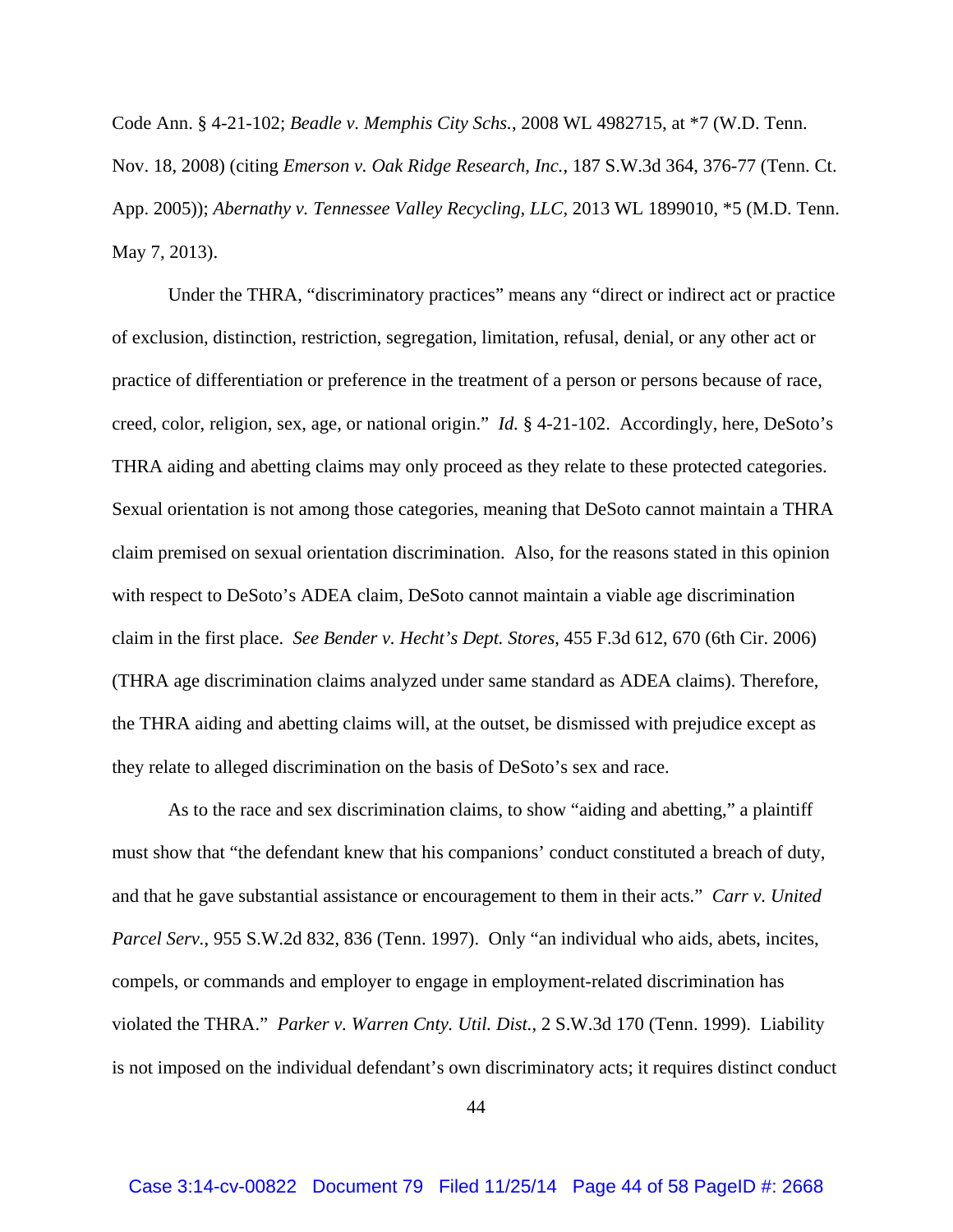that aids or abets discrimination by the employer. *Jenkins v. Nashville Public Radio*, 2005 WL 3358871, at \*7 (M.D. Tenn. Dec. 9, 2005).<sup>27</sup>

To establish aiding and abetting, a plaintiff must show that a defendant "knew that his companions' conduct constituted a breach of duty, and [] gave substantial assistance or encouragement to them in their acts." *Hajizadeh v. Vanderbilt Univ.*, 879 F. Supp. 2d 910, 929 (M.D. Tenn. 2012). Also, a defendant cannot be held liable for aiding and abetting by acting within the course and scope of his employment. *See Thompson v. City of Memphis*, 491 F. App'x 616, 621 (6th Cir. 2012).

There is at least one fundamental problem with DeSoto's THRA race and sex discrimination claims that requires their dismissal. DeSoto states in her Response – not her Amended Complaint – that the actions of Captain Taylor, Director Lynch, Officer Hooper, and

Individual accomplice liability under a hostile work environment theory requires conduct that is distinct from the harassment. To impose individual accomplice liability on a non-supervisory employee, a court must find: (1) that a hostile work environment existed; (2) that the employee acted affirmatively to aid, abet, incite, compel, or command an employer not to take remedial action to the hostile work environment; and (3) that the employer engaged in employment-related discrimination by failing to take adequate remedial action. Although a nonsupervisor will rarely possess the ability to prevent an employer from taking remedial action, the non-supervisor should be liable for conduct which encourages or prevents an employer from taking remedial action.

*Id.* at 837. As the court understands *Carr*, this additional basis for liability only applies to hostile work environment claims premised on co-worker harassment.

<sup>27</sup> In *Carr v. United Parcel Serv.*, 955 S.W. 2d 832, 837 (Tenn. 1997), the Tennessee Supreme Court construed the THRA's accomplice liability provision, which contains no internal statutory definition. After setting forth its construction of statutory language in light of the common law, the court in a separate section addressed the application of accomplice liability in the context of a hostile work environment claim premised on co-worker harassment (*i.e.*, harassment by a nonsupervisory employee). *Id* at 836-37. The court held as follows: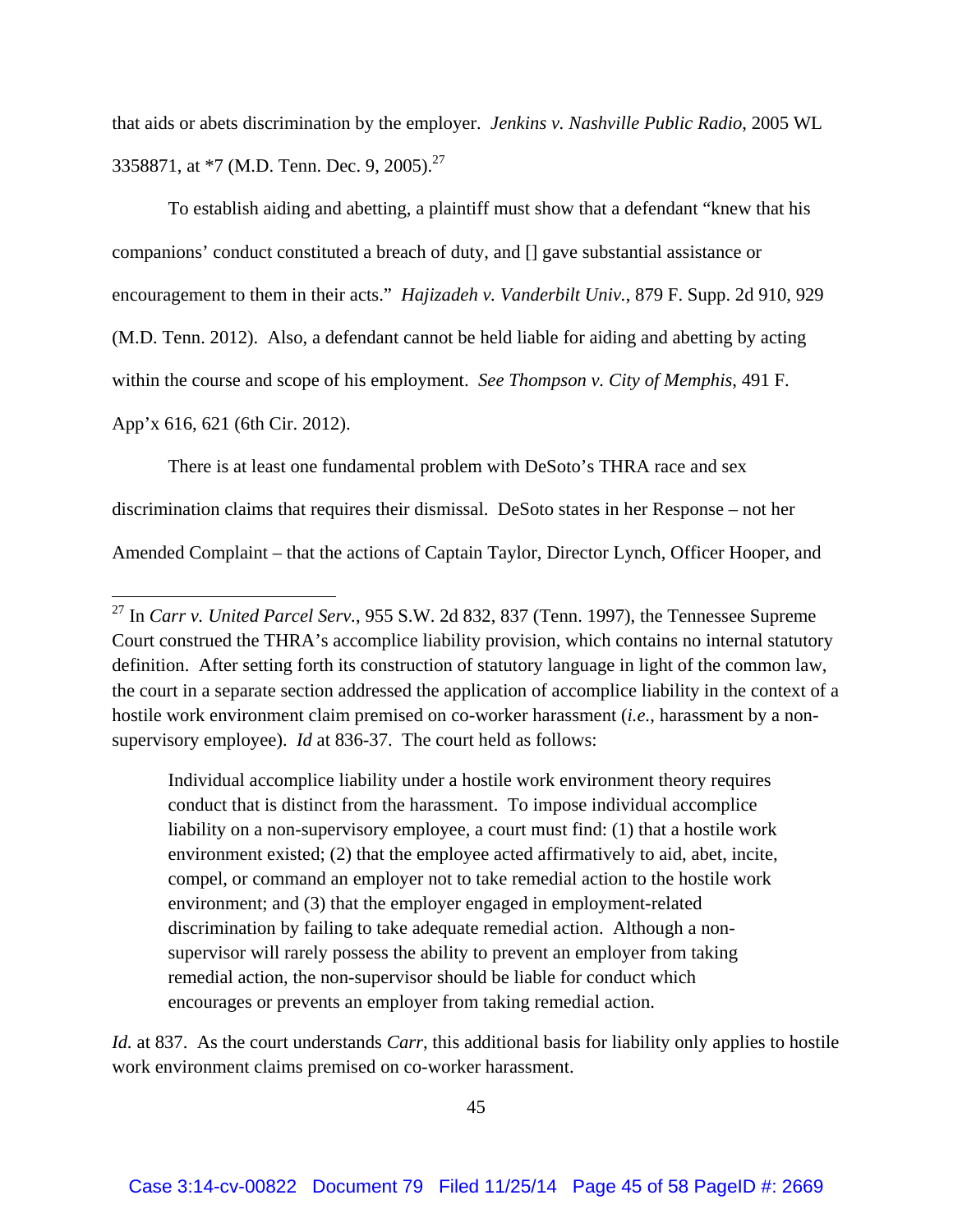Mr. Duke were taken outside the scope of their employment. This statement is fundamentally at odds with the gravamen of DeSoto's constitutional claims. DeSoto alleges that each defendant acted "under color of state law" for purposes of § 1983 liability (both directly and for conspiracy), for which she relies on the same allegations with respect to her individual THRA claims. Those defendants could not have engaged in conduct under color of their office while simultaneously acting outside the scope of their employment.

Furthermore, the Amended Complaint contains insufficient allegations relative to particular defendants. The Amended Complaint does not allege that Duke knew that Metro Nashville or its agents' conduct constituted a "breach of duty" or that Duke gave "substantial assistance or encouragement" to them. Furthermore, DeSoto does not allege that Duke was acting outside the course of his employment in attempting to access the BlackBerry. Finally, DeSoto does not allege what possible motivation Duke would have had to destroy data on the phone or, for that matter, that Duke even intended to destroy the data. The court finds that DeSoto has not pleaded these allegations with sufficient specificity to support a THRA claim for "aiding and abetting." The court will therefore dismiss the THRA aiding and abetting claim against Duke without prejudice.<sup>28</sup>

 $28$  The court therefore need not address whether Duke is otherwise entitled to qualified immunity under state law. Also, although it seems likely that Duke's activity took place within the scope of his employment, DeSoto's Amended Complaint allegations are simply too obscure (perhaps by design) for the court to rule with confidence on that issue. In the unlikely event that DeSoto can reasonably claim that Duke was acting outside the scope of his employment: DeSoto's amended pleading should articulate with clarity and sufficient context what specific actions it alleges that Duke took, how those actions constitute aiding and abetting (rather than discriminatory or retaliation practices in of themselves), and why Duke's actions were not taken within the scope of his general duties as a Metro Nashville computer technician.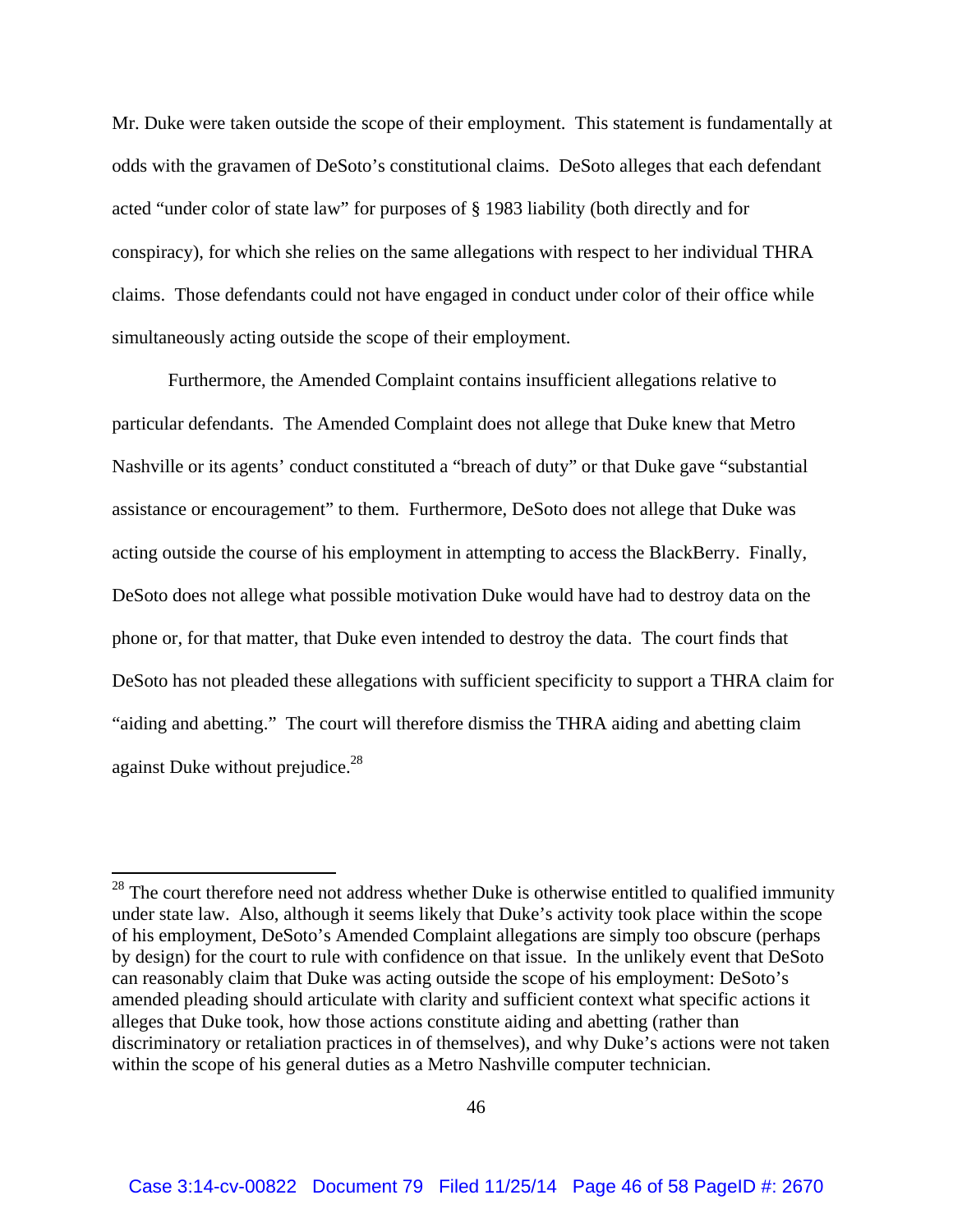As to Officer Hooper, the claim suffers from some of the same defects. DeSoto does not argue that Officer Hooper cleaned out her office outside the scope of his employment (*i.e.*, not in his capacity as a Metro Nashville employee) or that Hooper knew or should have known that Metro Nashville or its agents' conduct constituted a "breach of duty." Furthermore, the Amended Complaint fails to identify how Officer Hooper's conduct was retaliatory or how it otherwise aided and abetted a discriminatory practice. Absent these elements, the claim is not viable. Unlike the claims against Duke, the court finds no potential ambiguities in the Amended Complaint as to whether Officer Hooper was acting within the scope of employment, particularly where DeSoto has alleged that Officer Hooper acted under color of law for purposes of her multiple § 1983 claims against him. The court will therefore dismiss the THRA claims against Officer Hooper with prejudice.

As to Captain Taylor, the Amended Complaint appears to allege that Captain Taylor himself discriminated and retaliated against DeSoto. Also, the Amended Complaint does not give rise to a reasonable inference that Captain Taylor was acting outside the scope of his employment with respect to any of the actions alleged in the Amended Complaint. However, given Captain Taylor's central role in DeSoto's de-commissioning and the alleged acts of retaliation, the court will permit DeSoto to re-plead her individual THRA claims against Captain Taylor. Again, the court is somewhat at a loss to understand how Captain Taylor's actions could have constituted both actions "under color of law" and actions outside the scope of his employment at the same time. In re-pleading her claims, DeSoto will need to plead facts showing why the court should not find that (a) DeSoto is simply asserting claims against Taylor for his own allegedly discriminatory or retaliatory actions, and (b) Captain Taylor was acting within the scope of his employment in engaging in each of those actions.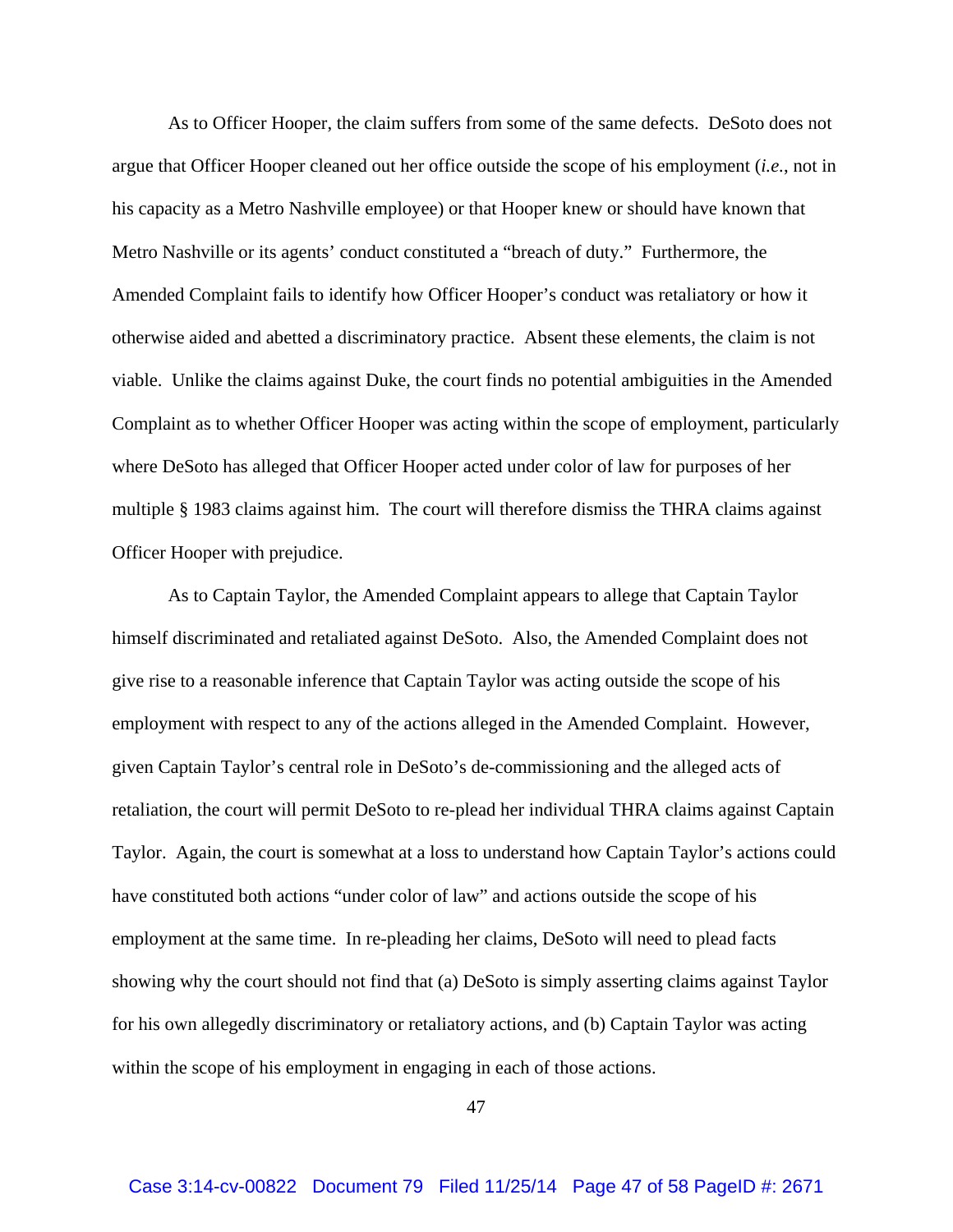Finally, Director Lynch argues that he cannot be held liable under the THRA because (1) he was acting within the course and scope of his employment under the facts alleged in the Amended Complaint, or (2) DeSoto has failed to allege a retaliatory action that meets the *Burlington* standard. *See Burlington N. & Santa Fe Ry. Co. v. White*, 548 U.S. 53, 68 (2006). As with the claims against Captain Taylor, the court is skeptical that the allegations could support an inference that Lynch acted outside the scope of his employment in any respect. Nevertheless, the court will permit DeSoto to re-plead her THRA claim against Director Lynch, if she believes that she can in good faith assert that Director Lynch's actions were taken outside of his role as the Director of Parks and Recreation.

#### **L. Federal Anti-Hacking Claims**

### 1. CFAA Access Claims

DeSoto asserts claims under the CFAA against Duke, Captain Taylor, and Director Lynch. The CFAA is a criminal statute that prohibits unauthorized access to a "computer" (or in some cases a "personal computer") for certain purposes, including obtaining certain enumerated types of information, accessing government nonpublic computers, perpetrating fraud, or causing damage.29 *See* 18 U.S.C. § 1030(a). In most pertinent part, the statute imposes criminal penalties on anyone who "intentionally accesses a protected computer without authorization, and as a result of such conduct, recklessly causes damage," *id.* § 1030(a)(5)(B), and anyone who "intentionally accesses a protected computer without authorization, and as a result of such conduct, causes damage and loss." *Id.* § 1030(a)(5)(C). The Sixth Circuit refers to these two

 $29$  The statute also criminalizes certain types of transmissions and trafficking, such as the unauthorized transmission of a program that intentionally causes damage to a protected computer or trafficking in protected passwords used to gain unauthorized access to computers. *See* 18 U.S.C. § 1030(a)(6)-(7). Those provisions are not at issue here.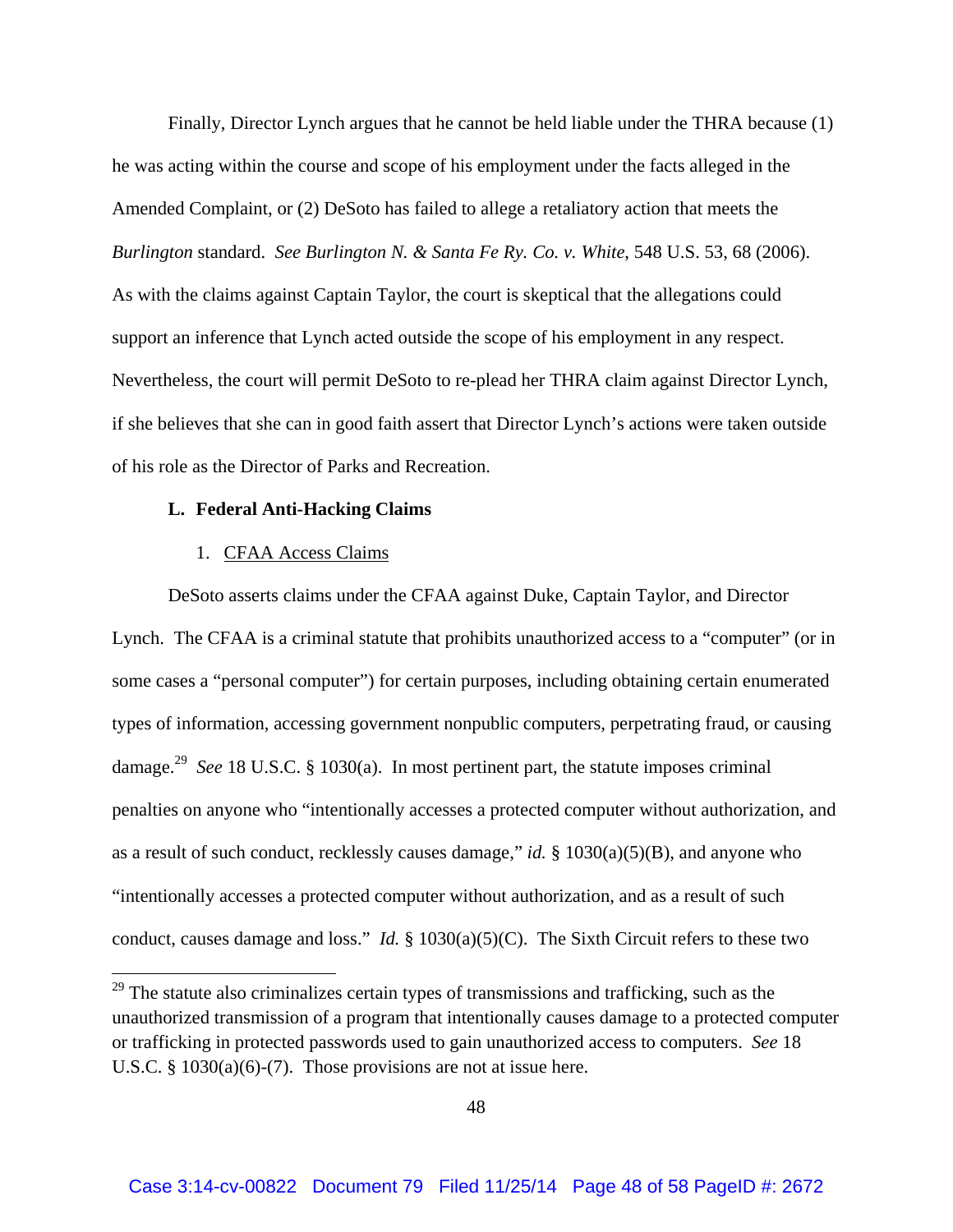categories of claims as "access" claims. *See Pulte Homes, Inc. v. Laborers' Int'l Union of N. Am.*, 648 F.3d 295, 301 (6th Cir. 2011).

In addition to criminal penalties, the CFAA, at  $\S 1030(g)$ , provides a private cause of action for CFAA violations, including access claims, that caused or were intended to cause five specific types of damages or losses set forth in  $\S 1030(c)(4)(A)(i)$ . Of those five categories, only one is potentially relevant here: "Loss to 1 or more persons during any 1-year period . . . aggregating at least \$5,000 in value[.]" 18 U.S.C.  $\S$  1030(c)(A)(i)(I).

Putting all of the relevant interlocking provisions together, DeSoto must show that (1) a particular defendant (i) intentionally accessed (ii) a protected computer (iii) without authorization, (iv) causing damage or loss to it, and that (2) the defendant's actions caused \$5,000 of "loss" within a one-year period as forth in  $\S 1030(c)(A)(i)(I)$ . Several of these elements are defined within the statute. The term "protected computer" means a computer "which is used in a manner that affects interstate or foreign commerce or communication of the United States." *Id.* § 1030(e)(2)(B).<sup>30</sup> The term "damage" means "any impairment to the integrity or availability of data, a program, a system, or information." *Id.* § 1030(e)(8). The term "loss" means "any reasonable cost to any victim, including the cost of responding to an offense, conducting a damage assessment, and restoring the data, program, system, or

 $30$  A "computer" means "an electronic, magnetic, optical, electrochemical, or other high speed data processing device performing logical, arithmetic, or storage functions, and includes any data storage facility or communications facility directly related to operating in conjunction with such device, but such term does not include an automated typewriter or typesetter, a portable hand held calculator, or other similar device." *Id.* § 1030(e)(1). This is an exceptionally broad definition that would seem to encompass a BlackBerry. *See United States v. Kramer*, 631 F.3d 900, 901 (8th Cir. 2011). For purposes of this opinion, the court will assume that a BlackBerry is a computer under the CFAA, a point that the defendants do not appear to dispute.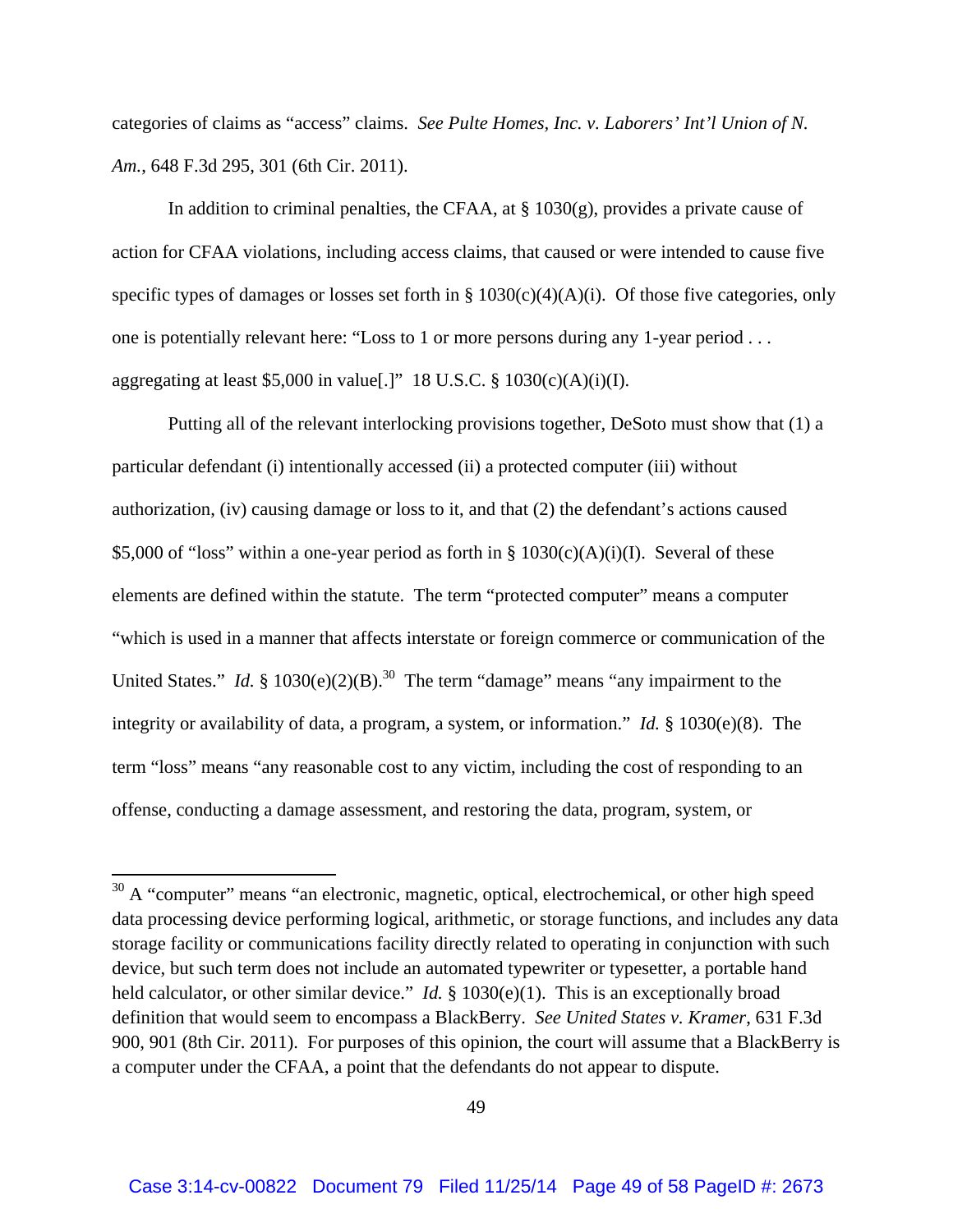information to its condition prior to the offense, and any revenue lost, cost incurred, or other consequential damages incurred because of interruption of service[.]" *Id.* § 1030(e)(11).

### 2. Application

The remaining defendants challenge essentially every element of DeSoto's CFAA claims. They contend that (1) DeSoto has not alleged facts showing that her BlackBerry was a protected computer because she did not plead the interstate commerce element, (2) she has not alleged facts showing that Duke "accessed" the BlackBerry; (3) she cannot show that Duke accessed the BlackBerry "without authorization" because Metro Nashville owns the BlackBerry; and (4) DeSoto has not alleged sufficient "loss" under  $\S 1030(c)(4)(A)(i)(I)$ .

With respect to the interstate commerce element, the only question is whether DeSoto has alleged facts giving rise to a plausible inference that the BlackBerry was "used in a manner that affects interstate . . . commerce," a broad definition that reaches as far as Congress's commerce clause power. *See Freedom Banc Mortg. Servs, Inc. v. O'Hara*, 2012 WL 3862209, at \*5 (S.D. Ohio Sept. 5, 2012) (citing *Russell v. United States*, 471 U.S. 858, 859 (1985)). DeSoto did not plead this element or facts related to it.

As to whether Duke "accessed" the BlackBerry, the Amended Complaint is confounding, perhaps by design. DeSoto alleges that the BlackBerry "was supposed to have been preserved by Metro for imaging by Sgt. DeSoto's expert," but that, according to Captain Taylor's testimony, Duke "*attempted to access* the phone up to 9 times." (Am. Compl. ¶ 20 (emphasis added).) The Amended Complaint contains what purports to be a lengthy deposition excerpt from Captain Taylor's deposition in the CSC Appeal. In the excerpt, Taylor repeatedly emphasizes that Duke "attempted" to access the BlackBerry. For instance, he explains that the BlackBerry remained in a locked safe until he learned that "Duke from ITS was going to *attempt to retrieve* text, e-mails,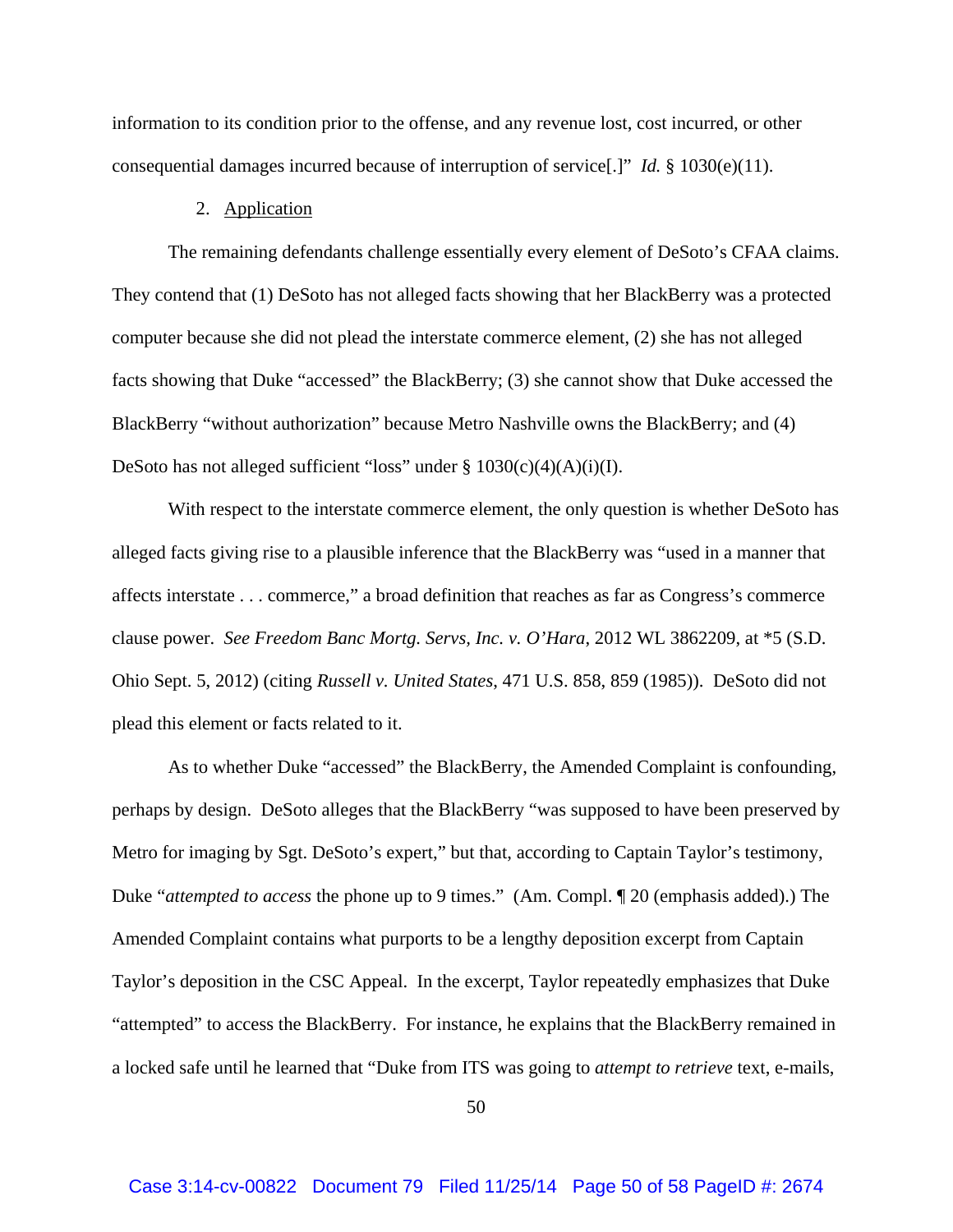different things from it." (*Id.* (emphasis added).) After it was removed from the safe, "he [Duke] went through the process of *attempting to access* it." (*Id.* (emphasis added).) Taylor explains that Duke "unsuccessfully *tried* nine times to access it" using different pincodes and by trying to reset some type of baseline password. (*Id.* (emphasis added).) At times in the cited testimony, Taylor also describes the process of entering a password as "access" (rather than as "attempted access"), including characterizing the issue as "how many times the phone had been accessed," referencing "the way he [Duke] accessed that [the BlackBerry]", and stating that "if you access [it] one more time it is going to be deleted[.]" He also states that Duke "had the actual password changed twice in an attempt to put in a baseline password that he could access, and that didn't work."

It is unclear from DeSoto's Amended Complaint whether DeSoto is even alleging that Duke actually "accessed" the BlackBerry within the meaning of the CFAA. DeSoto's Amended Complaint does not allege which actions by Duke she believes constituted "access" to the BlackBerry, nor are any self-evident to court. The gravamen of the cited testimony from Taylor seems to be that Duke *attempted* to access the BlackBerry (for some unstated purpose) but was unsuccessful. Indeed, that is precisely the manner in which DeSoto herself characterizes Taylor's testimony within her Amended Complaint in the text immediately preceding the testimonial excerpt. (*See* Am. Compl. ¶ 20 (stating that Taylor "testified under oath that Mr. Duke with ITS *attempted to access* Sgt. Desoto's phone up to 9 times and then lied about it").) In her Response, perhaps realizing that the alleged facts establish that the CFAA does not apply here, she pivots in an attempt to take a position contrary to the allegations in her own Amended Complaint. The Amended Complaint governs.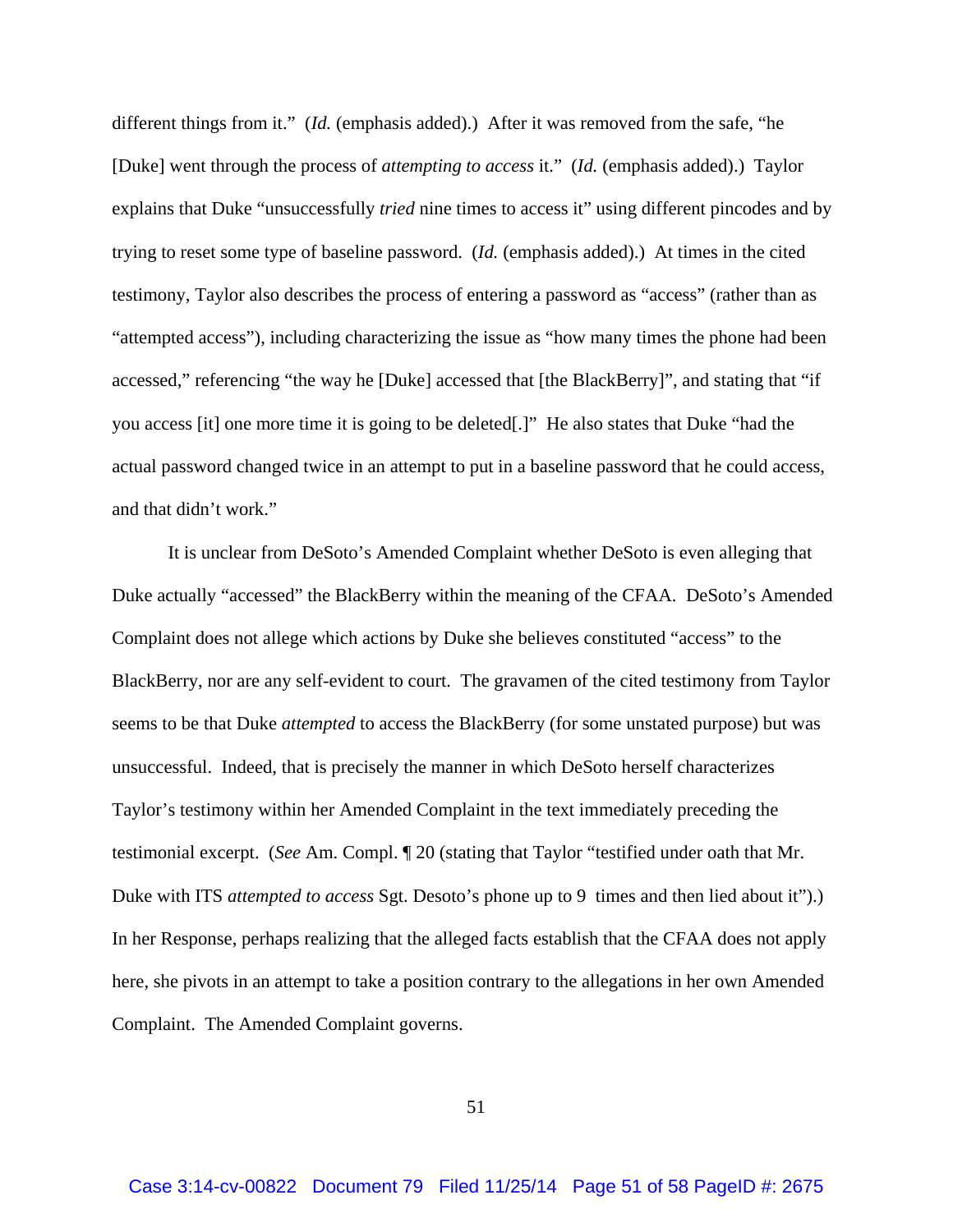At any rate, the defendants have cited legal authority for the proposition that "access" requires proceeding past a login screen and that a defendant has not accessed a device without gaining admission to its contents. *See, e.g.*, *WEC Carolina Energy Solutions, LLC v. Miller*, 687 F.3d 199, 204 (4th Cir. 2012) (defining "access" to mean "[t]o obtain, acquire, or [t]o gain admission to"); *Am. Online, Inc. v. Nat'l Health Care Disc., Inc.*, 121 F. Supp. 2d 1255, 1272-73 (N.D. Iowa 2000) ("As a noun, 'access' . . . means to exercise the freedom or ability to make use of something."); *see also State v. Allen*, 917 F.2d 848 (1996) (under Kansas computer crime statute, no "access" to program until user proceeds past banners and log-in screen). DeSoto does not provide any competing legal authority for the proposition that failing to proceed past a login screen constitutes "access," and DeSoto concedes in her response that "Mr. Duke may not have successfully 'accessed' Sgt. DeSoto's BlackBerry and obtained information from the same[.]" (Response at p. 46.) However, Sgt. DeSoto appears to allege that, because Captain Taylor indicated that Duke may have twice changed the BlackBerry's password, Duke "accessed" the device under the statute. Taken in context, the cited deposition testimony only gives rise to the reasonable inference that Duke changed the password as part of his *attempt* to gain access to the BlackBerry's data, which was unsuccessful. DeSoto provides no authority for the proposition that altering a password as part of an attempt to gain access to a device constitutes "access" under the CFAA.

As to the authorization to access the BlackBerry, DeSoto does not allege that Metro Nashville had no proprietary interest in the BlackBerry; in fact, in her Response, DeSoto does not dispute that Metro Nashville in fact owns the BlackBerry. To show that Duke must have accessed the BlackBerry "without authorization," DeSoto attempts to introduce numerous materials outside the pleadings indicating that Duke attempted to access the BlackBerry despite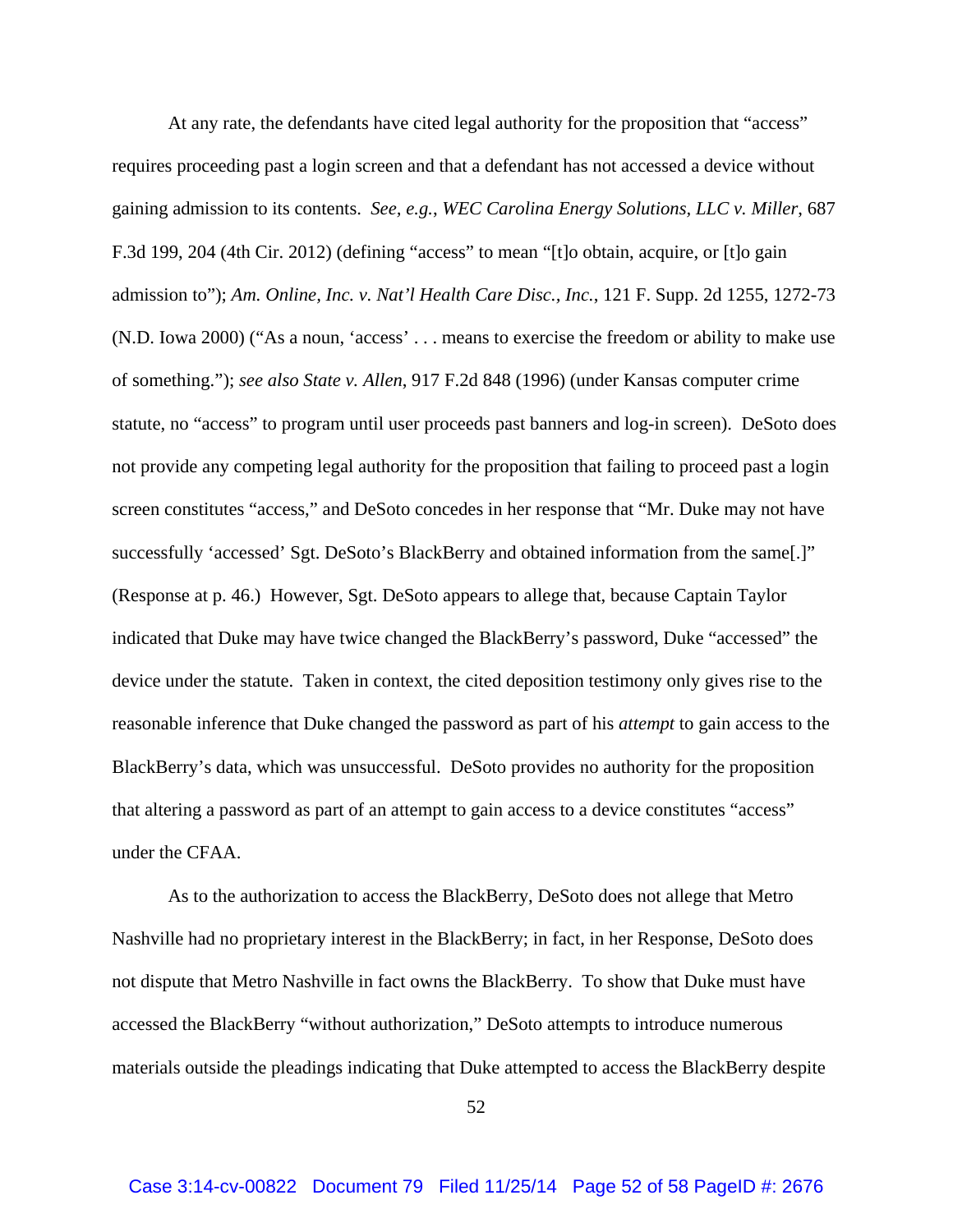the presence of a litigation hold agreement and an order in the CSC Appeal. Even in light of these materials, DeSoto's Response does not directly address how Metro Nashville could attempt to access *its own* BlackBerry "without authorization," let alone provide authority for this odd position. This is a fatal flaw in DeSoto CFAA claim. As Duke points out, under Sixth Circuit authority, "a person who uses a computer 'without authorization' has no rights, limited otherwise, to access the computer in question." *Pulte Homes, Inc. v. Laborers' Int'l Union of N. Am.*, 648 F.3d 295, 304 (6th Cir. 2011); *see also Martin Corp. v. Speed*, 2006 WL 2683058, at \*5 (M.D. Fla. Aug. 1, 2006) (observing that individuals "without authorization" have "no permission to access whatsoever"); *see also WEC Carolina*, 687 F.3d at 204 ("[A]n employee is authorized to access a computer *when his employer* approves or sanctions his admission to that computer.") (emphasis added). Here, Metro Nashville owns the BlackBerry; thus, it has at least some right to the information contained on the BlackBerry and the CFAA claims fail.

To the extent that Duke and Metro Nashville should not have attempted to access the BlackBerry in light of the administrative order and the agreement among the parties in the CSC Appeal – concerns that do not affect Metro Nashville's ultimate proprietary interest in the BlackBerry – that is a matter for the ALJ in the CSC Appeal to handle, at least at this stage. While Duke's actions may have been incompetent, ill-advised, or perhaps sufficiently reprehensible to support sanctions by the CSC, Duke's complaints about data destruction are not cognizable as claims under the CFAA. The CFAA claims will therefore be dismissed with prejudice. $31$ 

 $31$  Because the CFAA claims are subject to dismissal with prejudice on the above grounds, the court need not address whether DeSoto's allegations plausibly establish that she suffered the requisite sufficient losses under  $\S 1030(c)(4)(A)(i)(I)$ . To the extent that DeSoto has relied on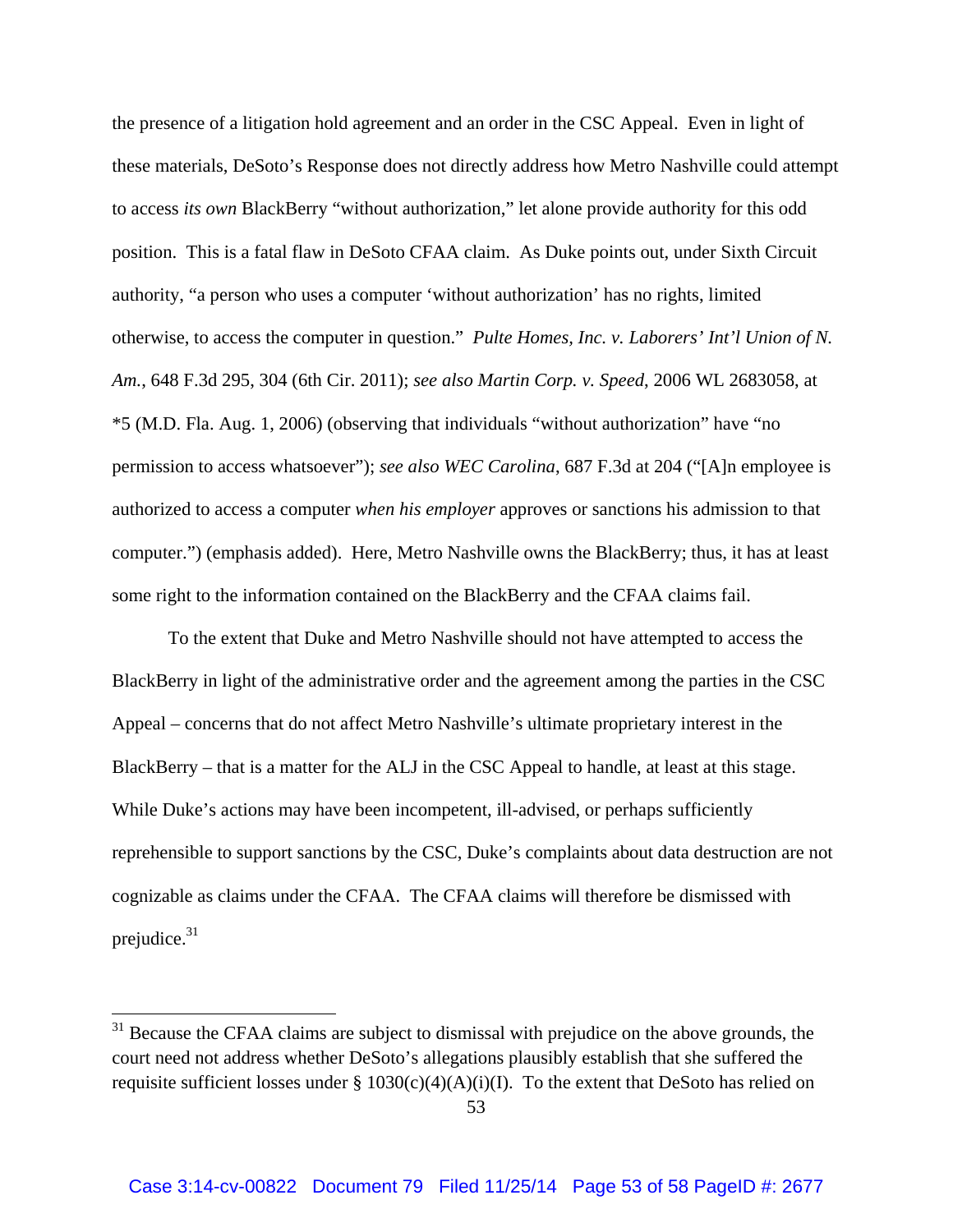#### **M. TPCCA Claims**

Like the CFAA, the TPCCA is a criminal statute that also authorizes a private cause of action. Section 602 criminalizes certain types of data hacking, broadly including (1) accessing or attempting to access a computer for certain criminal purposes (*see* Tenn. Code Ann. § 39-14- 602(a)), and (2) "intentionally and without" authorization engaging in one of five enumerated categories of conduct (*id.* § 602(b)). The parties appear to agree that only one category of proscribed conduct within § 602(b) is relevant here. Specifically, § 602(b)(2) imposes criminal penalties on anyone who, "intentionally and without authorization, directly or indirectly, . . . [a]lters, damages, destroys, or attempts to damage or destroy, or causes the disruption to the proper operation of any computer, or who performs an act which is responsible for the which responsible for the disruption of any computer . . . or data which resides or exists internal or external to a computer . . . ." In the definitions section, the TPCCA defines "authorization" as "any and all forms of consent, including both implicit and explicit consent." *Id.* § 601(2).

Under TPCCA § 604, "[a]ny person *whose property* or person is injured by reason of a violation of any provision of this part may file a civil action and recover for any damages sustained and the costs of the civil action." *Id.* § 604(a) (emphasis added). Neither DeSoto's Amended Complaint nor his Response clarifies the defendant(s) against whom she asserts a claim under § 604(a). The court will assume that DeSoto is proceeding only against Captain Taylor, Director Lynch, and Mr. Duke with respect to this claim.

 The civil action provision of § 604 only provides a civil action for injury to the "property" of a "person." Here, DeSoto does not dispute that the BlackBerry in question is the

<u> 1989 - Johann Stoff, amerikansk politiker (d. 1989)</u>

materials outside the Amended Complaint to rebut the defendants' argument, the court would not have considered those additional materials.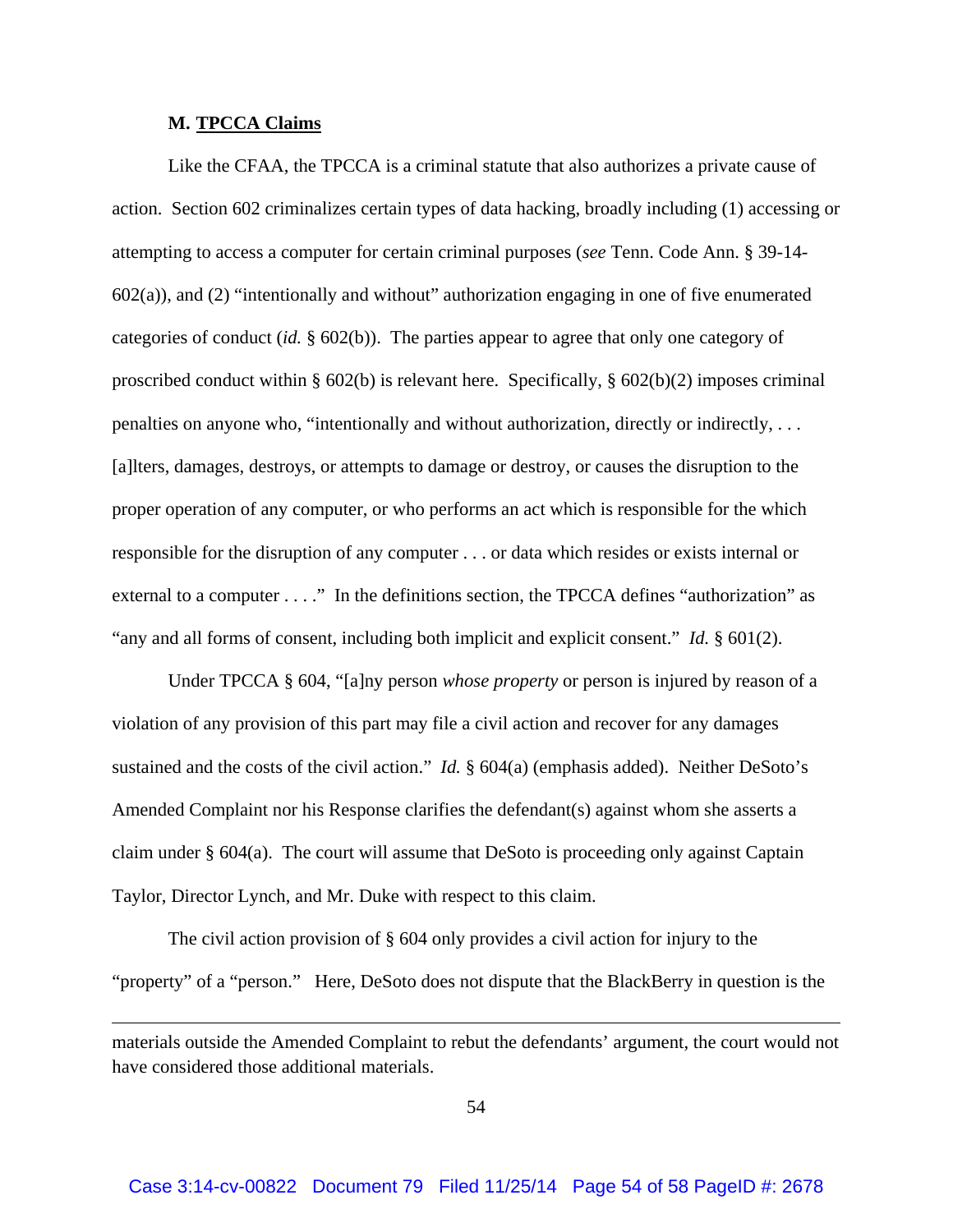property of Metro Nashville and that it was provided to her for official use only. She provides no authority for the proposition that an employee retains a property interest in an employerowned and employer-furnished BlackBerry. Thus, there is no indication that the BlackBerry was DeSoto's "property" and she cannot maintain an action against its actual owner for accessing it. The court will therefore dismiss DeSoto's TPCCA claim with prejudice on this basis alone. Furthermore, as with the CFAA claims, DeSoto does not explain how Metro Nashville could attempt to access its own BlackBerry "without authorization," which provides another independent grounds for dismissal. Finally, she does not allege that any defendant actually intended to destroy the information on the device – as required to maintain a claim under § 602(b) – which provides a third independent basis for dismissal of the TPPCA claims.

### **N. The Metro Code Ordinance**

Metro Code § 11.20.130 states that "[i]t is unlawful for the metropolitan government to fail or refuse to hire or promote, or to discharge any individual, because of such individual's ... sexual orientation." The Metro Code contains an administrative enforcement mechanism in § 11.20.110. Metro Nashville contends that § 11.20.130 does not create a private right of action against Metro Nashville for sexual orientation discrimination. The individual defendants also argue that, regardless of whether the ordinance purports to create a private right of action, that cause of action would only apply to Metro Nashville itself, not to individual defendants.<sup>32</sup>

 $32$  After the parties completed their briefing in this case, the Tennessee Court of Appeals issued an opinion in *Howe v. Haslam*, 2014 WL 5698877 (Tenn. Ct. App. Nov. 4, 2014). In that case, several Nashville-based individuals, organizations, and public officials challenged the constitutionality of Tennessee legislation that prohibited municipalities (including Metro Nashville) from applying anti-discrimination laws to "any person" other than the municipality itself. *Id.* at \*9-\*10 (quoting Tenn. Code Ann. § 7-51-1802). The *Howe* court upheld the dismissal of the lawsuit for lack of standing, but, in its opinion, it observed that § 7-51-1802(d)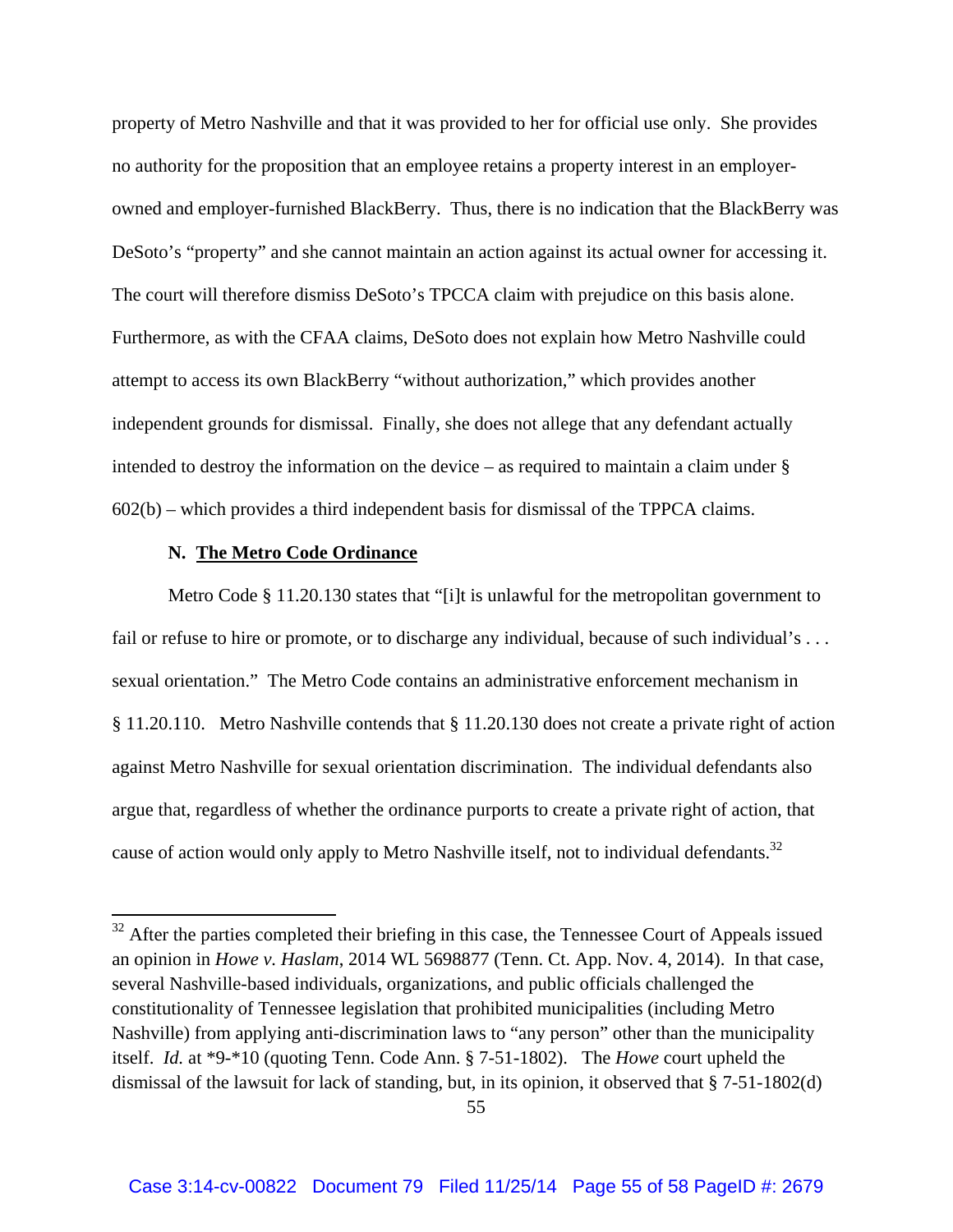With regard to the latter argument, DeSoto does not identify any portion of the statute that she claims supports a claim for *individual* liability. Indeed, the code section states that it is unlawful for the "metropolitan government" itself (*i.e.*, Metro Nashville) to discriminate on the basis of sexual orientation. In the absence of a cogent explanation by DeSoto that this plain language could reasonably be interpreted as applying to individuals as well, the court finds no basis for imposing individual liability under any circumstances. The court will therefore dismiss the individual sexual orientation discrimination claims with prejudice.

With respect to Metro Nashville, the issue is more complicated. Metro Nashville argues that the court should either (1) dismiss the claim with prejudice, (2) certify the issue to the Tennessee Supreme Court (if this court is not prepared to dismiss it), or (3) decline to exercise supplemental jurisdiction over the claim. Given that the court will permit DeSoto to file an amended pleading against Metro Nashville and certain other defendants (who will likely challenge the sufficiency of at least some of the re-pleaded claims), the court finds that it would be premature to make a final ruling concerning the appropriate disposition of the sexual orientation discrimination claim.33

expressly "does not prohibit local governments from adopting anti-discrimination policies broader than those provided by State law with respect to government employees." *Id*. at \*15.

<u> 1989 - Johann Stein, marwolaethau a gweledydd a ganlad y ganlad y ganlad y ganlad y ganlad y ganlad y ganlad</u>

<sup>33</sup> There are a few issues that the parties should be prepared to address with respect to this claim. Can a municipality create a private cause of action that a court must enforce against the municipality? Has a Tennessee plaintiff ever maintained a discrimination claim in state or federal court based on the Metro Code's anti-discrimination provisions? Should the court place any weight on the city council's discussion about the ordinance and, if so (as to a point that the defendants conspicuously failed to address in their reply briefs), is there any reasonable way to construe the city council's discussion as *not* signaling an intent to create an enforceable private cause of action against Metro Nashville? Finally, DeSoto should be prepared to take a position as to whether the issue is appropriate for certification to the Tennessee Supreme Court or, in the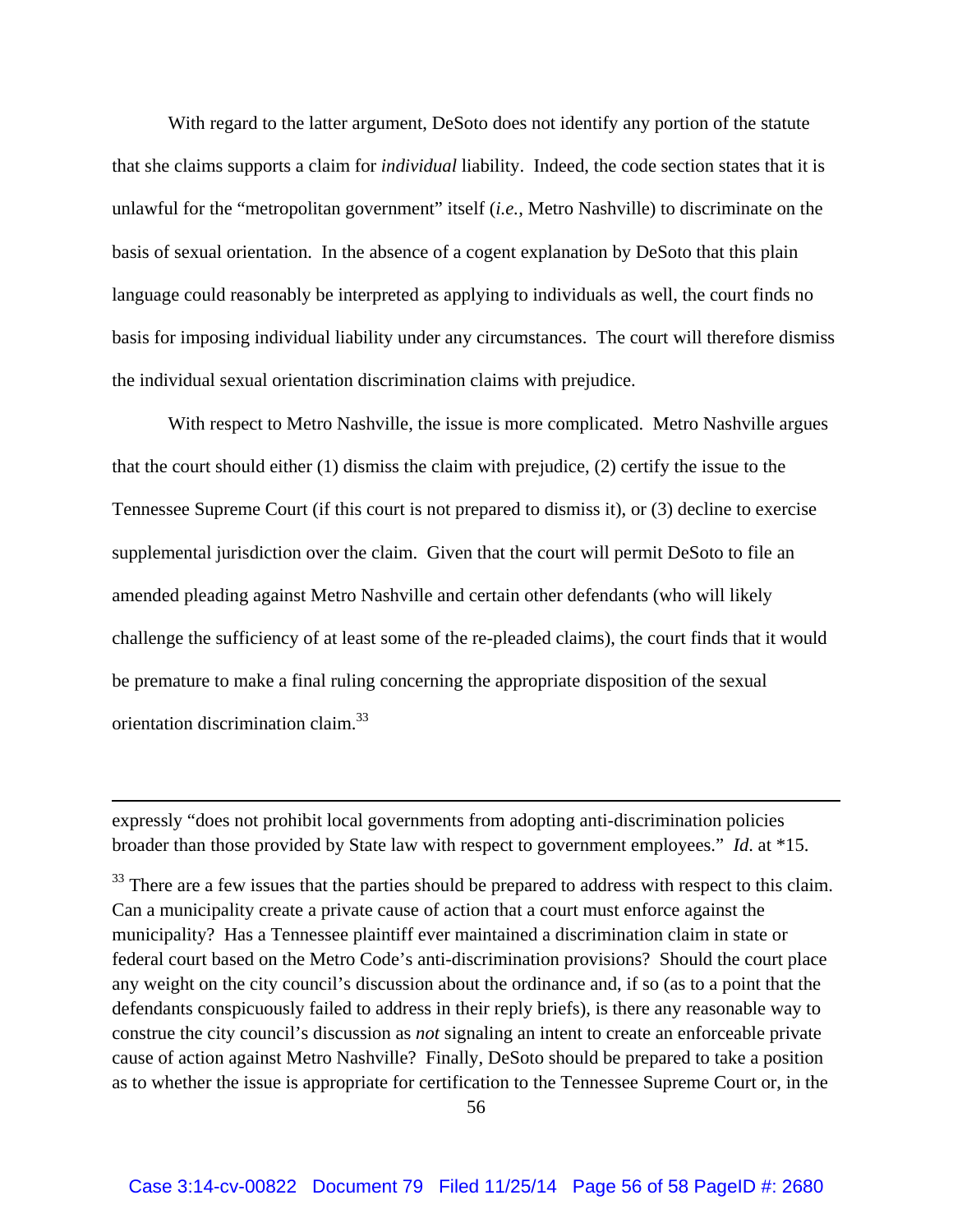### **IV. Supplemental Jurisdiction**

Director Lynch in particular argues that the court should decline to exercise supplemental jurisdiction over Desoto's non-federal claims. As it stands, only two types of non-federal claims may be included in DeSoto's forthcoming amended pleading: (1) a sexual orientation discrimination claim against Metro Nashville under the Metro Code, the disposition of which the court is deferring for the reasons stated in the previous section, and (2) certain THRA claims against Director Lynch, Captain Taylor, and Mr. Duke, which the plaintiff will be permitted to re-plead if she can assert the requisite elements in good faith. Given that DeSoto will be filing an amended pleading and that it is not clear which state law claims will be asserted therein, the issue is moot until DeSoto files her amended pleading.

### **CONCLUSION**

The court finds as follows:

- DeSoto's claims against the Board of Parks and Recreation will be dismissed with prejudice.
- DeSoto's individual claims against defendants Irvin, Moore, and Hooper for violations of her right to privacy (substantive due process) and her rights under the First Amendment will be dismissed without prejudice. Her remaining claims against Irvin, Moore, and Hooper are dismissed with prejudice.
- DeSoto's claims against Duke will be dismissed with prejudice, except for the following individual claims, which will be dismissed without prejudice: (1) as they relate to constitutional claims not otherwise dismissed with prejudice, her § 1983 conspiracy claim; and (2) the individual THRA claims as they relate to alleged discrimination or retaliation on the basis of race or sex.
- Desoto's claims against Director Lynch will be dismissed with prejudice, except for the following claims, which will be dismissed without prejudice: (1) the § 1983 First Amendment and right to privacy claims; (2) the § 1983 Equal

alternative, why the court should not refuse to exercise supplemental jurisdiction over the claim because it presents a novel or complex issue of Tennessee law.

<u> 1989 - Johann Stoff, amerikansk politiker (d. 1989)</u>